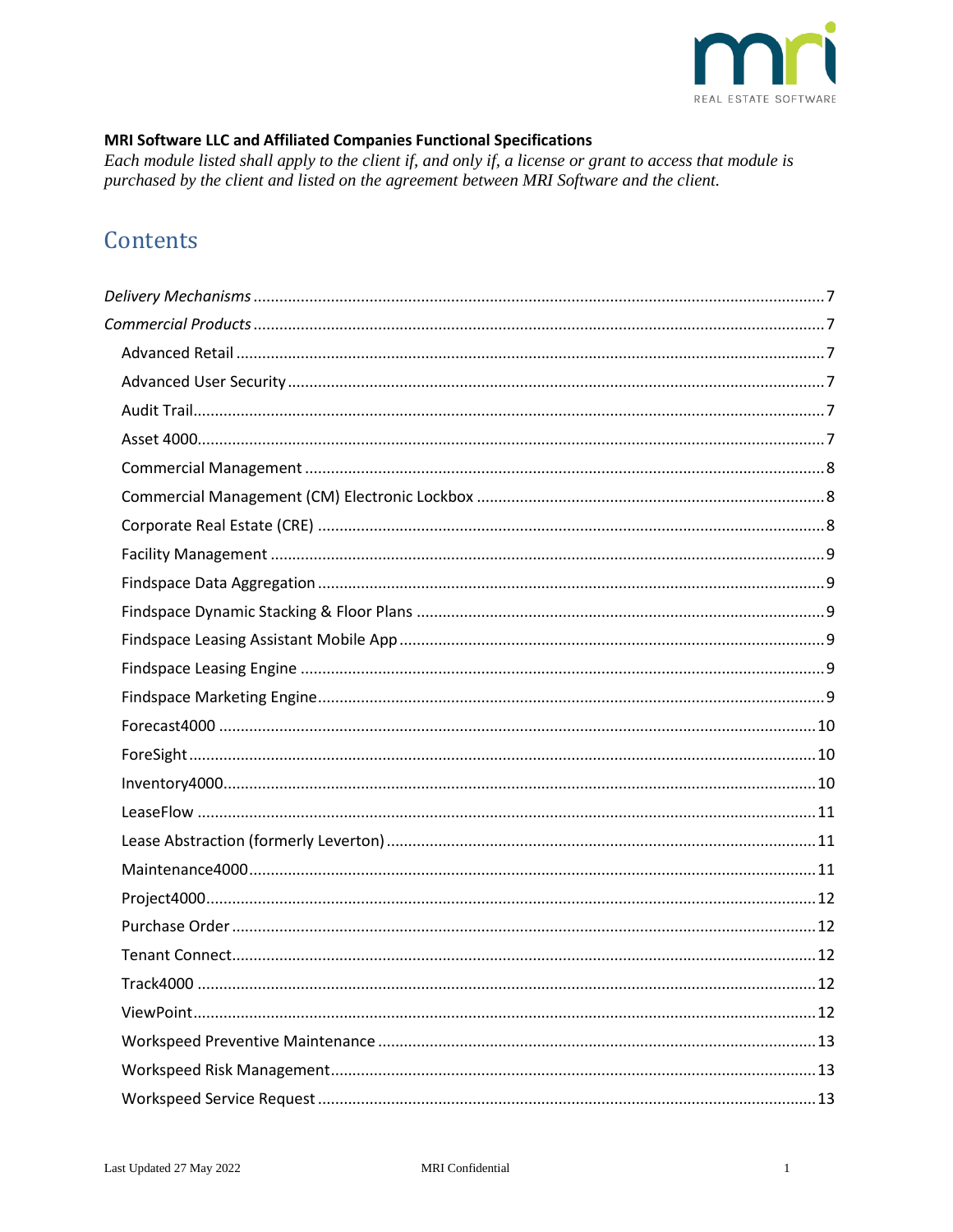

| Fund Modeling (including enhanced Debt features) (formerly Cougar Fund Management)  19 |  |
|----------------------------------------------------------------------------------------|--|
|                                                                                        |  |
|                                                                                        |  |
|                                                                                        |  |
|                                                                                        |  |
|                                                                                        |  |
|                                                                                        |  |
|                                                                                        |  |
|                                                                                        |  |
|                                                                                        |  |
|                                                                                        |  |
|                                                                                        |  |
|                                                                                        |  |
|                                                                                        |  |
|                                                                                        |  |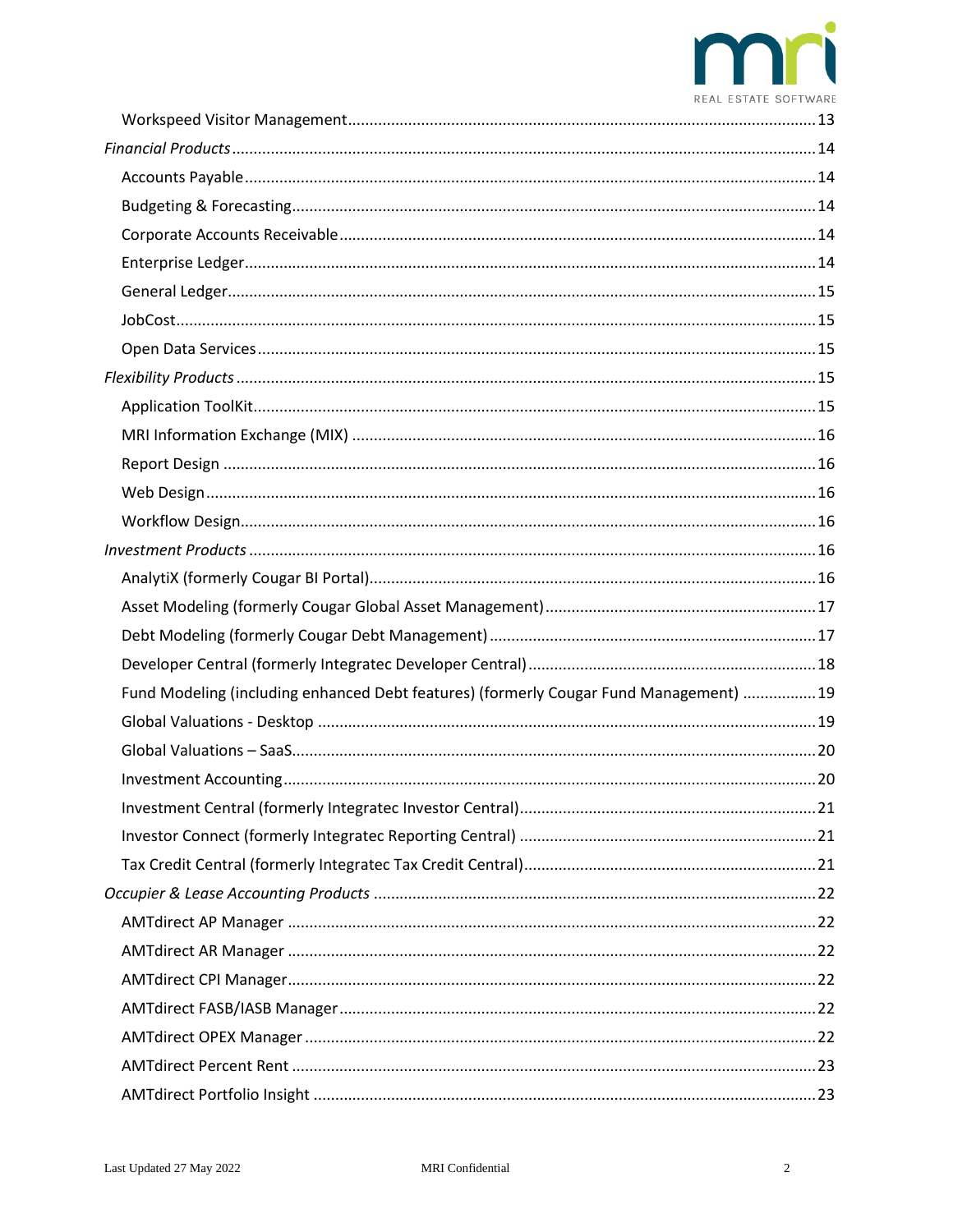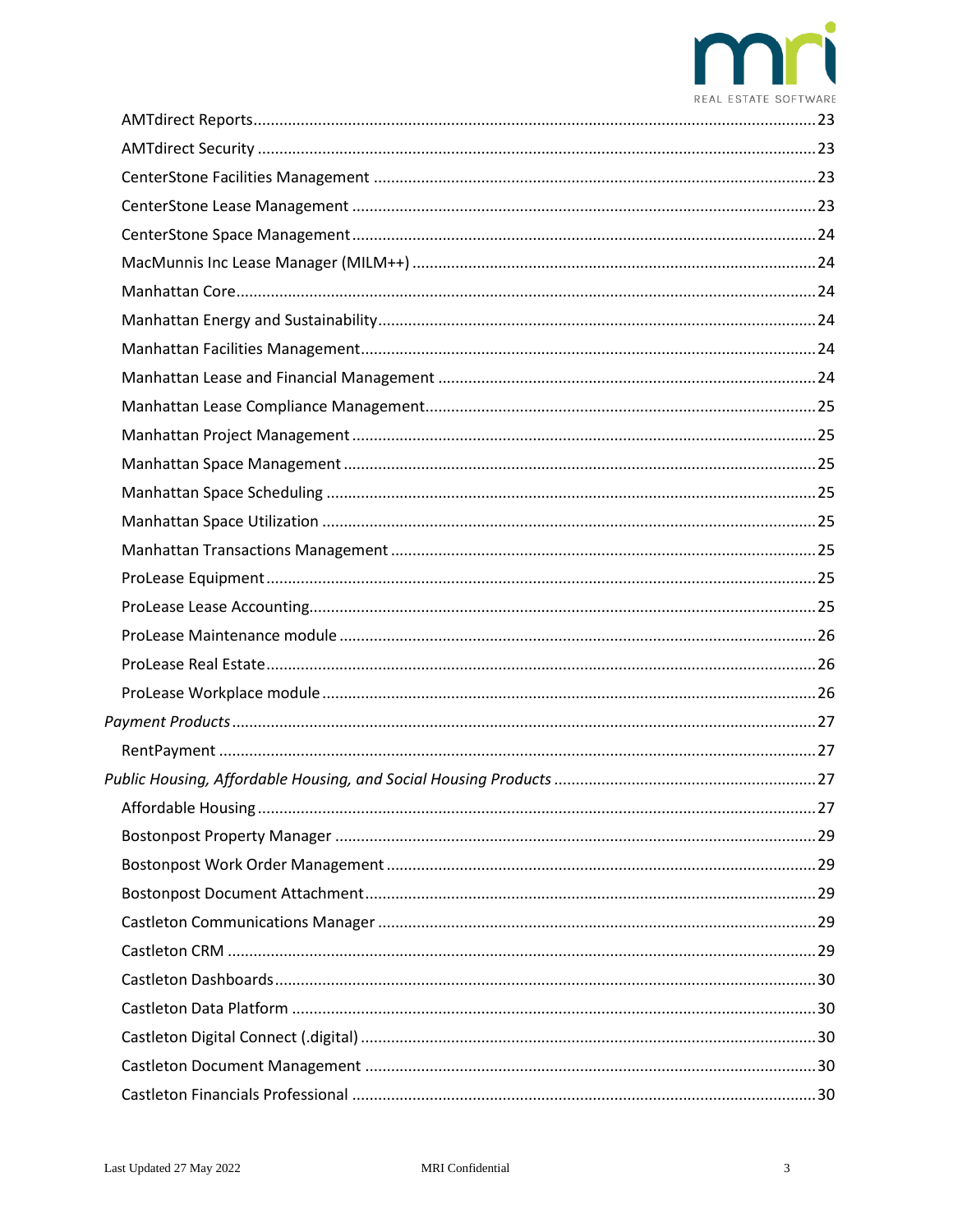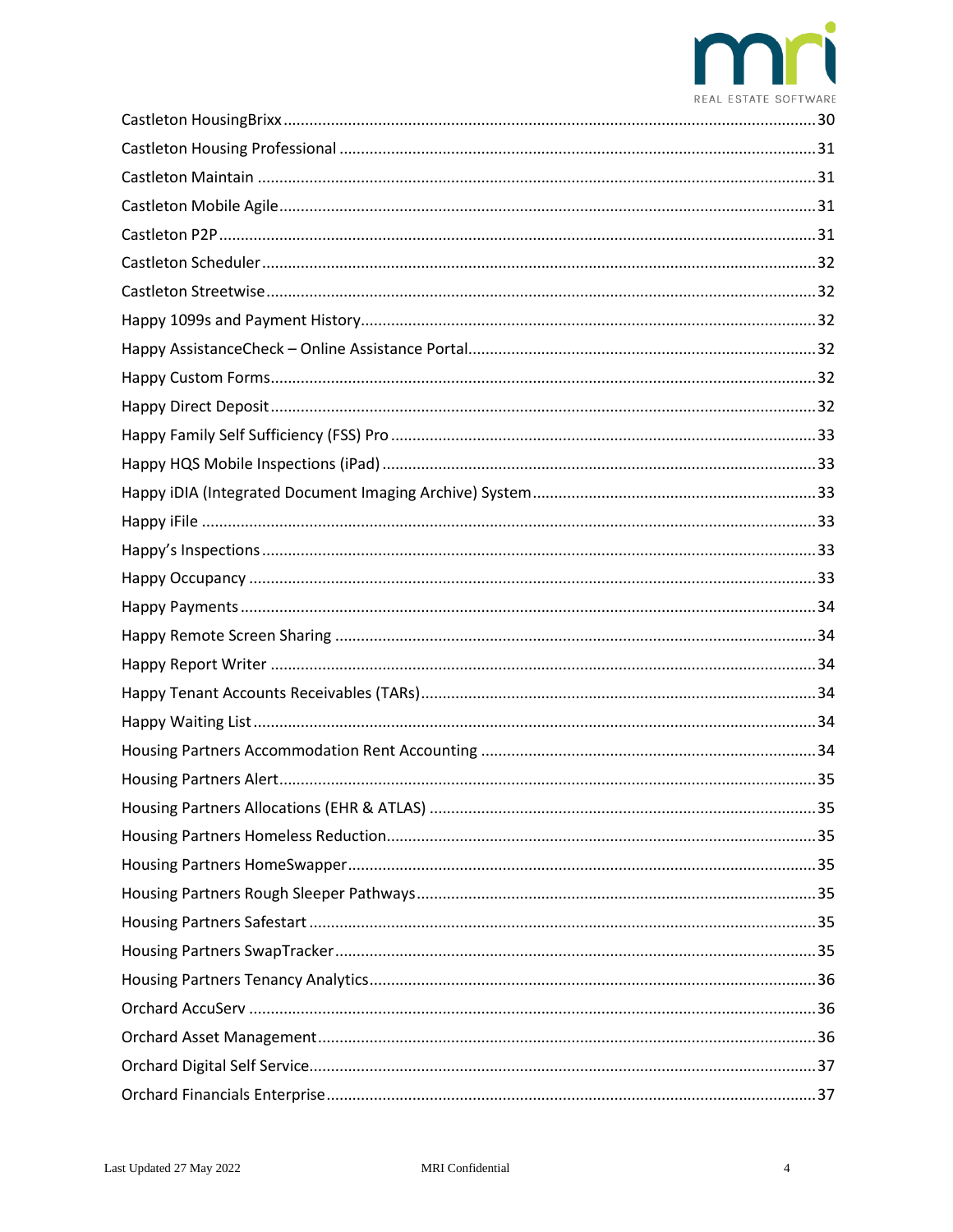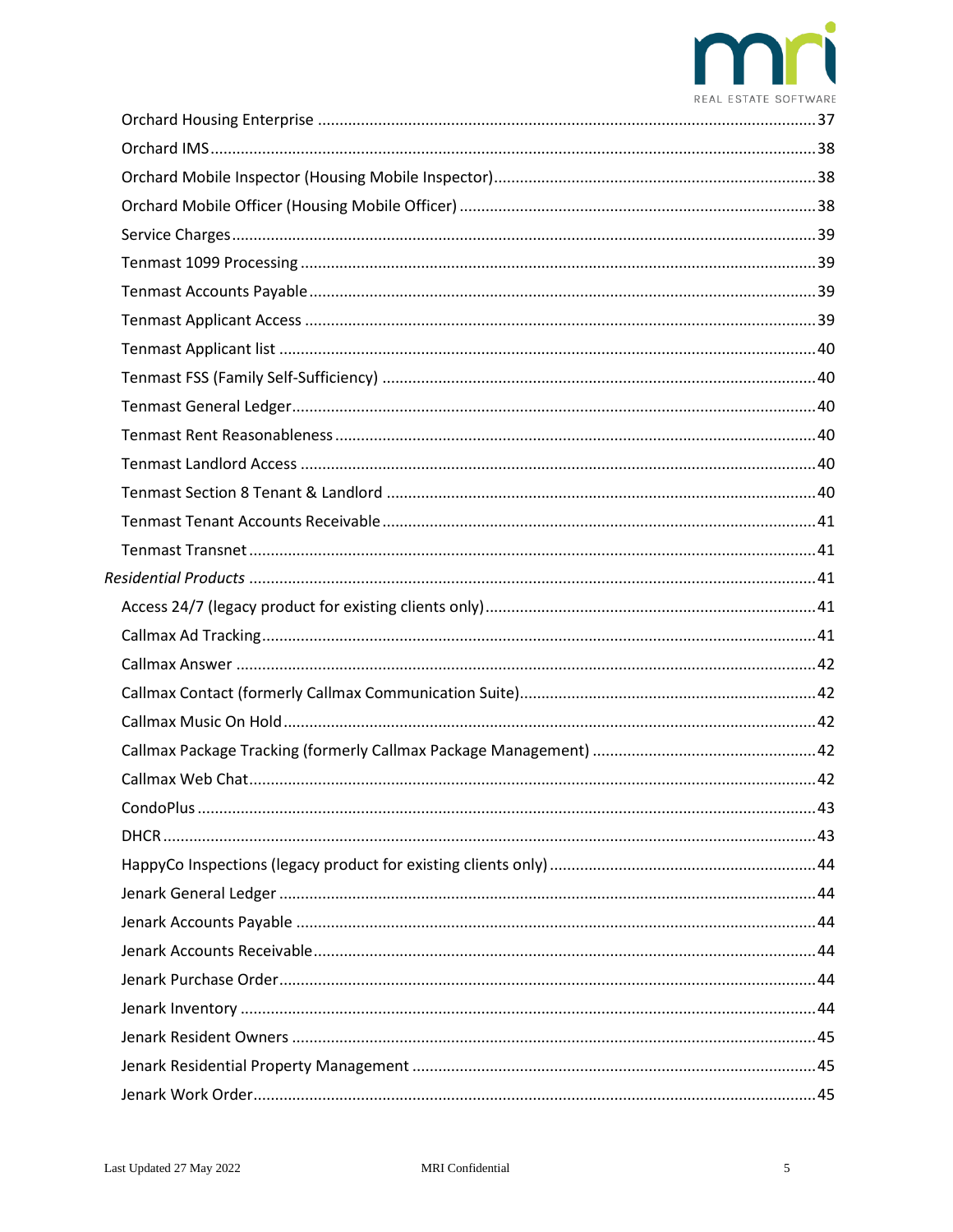

| Market Connect Pricing & Availability 1.0 (formerly VaultWare Availability & Reservations)46 |  |
|----------------------------------------------------------------------------------------------|--|
|                                                                                              |  |
| Market Connect Property Websites (formerly VaultWare Property Websites)46                    |  |
|                                                                                              |  |
|                                                                                              |  |
|                                                                                              |  |
|                                                                                              |  |
|                                                                                              |  |
|                                                                                              |  |
|                                                                                              |  |
|                                                                                              |  |
|                                                                                              |  |
|                                                                                              |  |
|                                                                                              |  |
|                                                                                              |  |
|                                                                                              |  |
|                                                                                              |  |
|                                                                                              |  |
|                                                                                              |  |
|                                                                                              |  |
|                                                                                              |  |
|                                                                                              |  |
|                                                                                              |  |
|                                                                                              |  |
|                                                                                              |  |
|                                                                                              |  |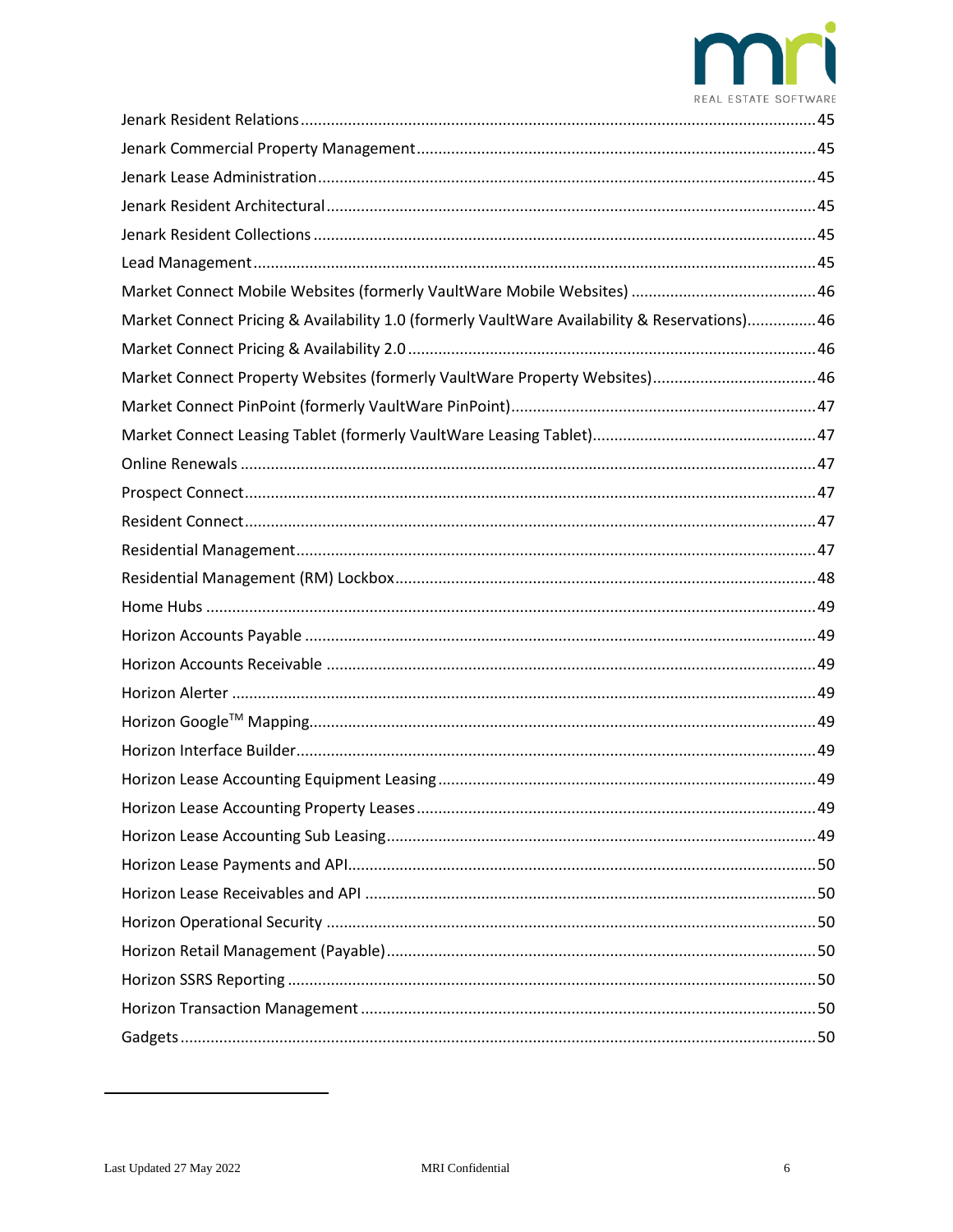

#### <span id="page-6-0"></span>*Delivery Mechanisms*

- The agreement between MRI Software and the client will outline the mechanism by which the purchased products will be delivered – either through the SaaS Services or on-premise.
- "SaaS Services" (formerly Netsource) is the provisioning of a license to use purchased products which are owned wholly by MRI and hosted by MRI or its hosting providers and which is accessed by Client via the internet. Please refer to your current governing agreement for more information regarding SaaS Services.
- "On-Premise" is the provisioning of a license to use the purchased products which are owned wholly by MRI and hosted by the client on the client internal network. Please refer to your current governing agreement for more information regarding on-premise provisioning of the software.

#### <span id="page-6-1"></span>*Commercial Products*

*(Some products listed in the Commercial Products section may be utilized with the Financial Products, Flexibility Products, Investment Products, Public Housing/Affordable Housing Product, and/or Residential Products)*

### <span id="page-6-2"></span>Advanced Retail

- Control of retail portfolio with reporting and analysis of sales data
- Retail Features, include
	- o Percentage rent calculations,
	- o Escalations and recoveries,
	- o Precise estimates and projections
- Automate procedures and calculations integrated business tools
- Allows for some localized reporting within the ANZ region (if Client has purchased the ANZ Regional Pack module)

#### <span id="page-6-3"></span>Advanced User Security

- Enables authorized users to:
	- o Centralize user management and user roles,
	- o Define security by entities, menus, tables, reports etc.,
	- o Define security for web-services and web-service users, and
	- o Define reports of user activities such as user access, login by user

#### <span id="page-6-4"></span>Audit Trail

- Captures an audit trail of changes made to the financial tables
- Provides reports on the audit trail captured
- Configurable to capture audit trail on any financial or other tables.

#### <span id="page-6-5"></span>Asset 4000

- Provides a single input screen is provided for the addition and update of assets.
- Allows assets to be arranged in hierarchies, identifying parent/child relationships and dependencies.
- Each asset record contains a unique identifier and provides the user with the facility to incorporate: existing analysis codes (e.g. category, cost centre, department, company), multiple description lines, purchase cost, purchase and capitalisation dates, asset life and depreciation rule, quantity, residual value, grant value and foreign currency amount.
- Allows for transaction types to include full and partial disposals, transfers, relifes, revaluations and splits.
- Allows the user to input a history of all user actions audit file.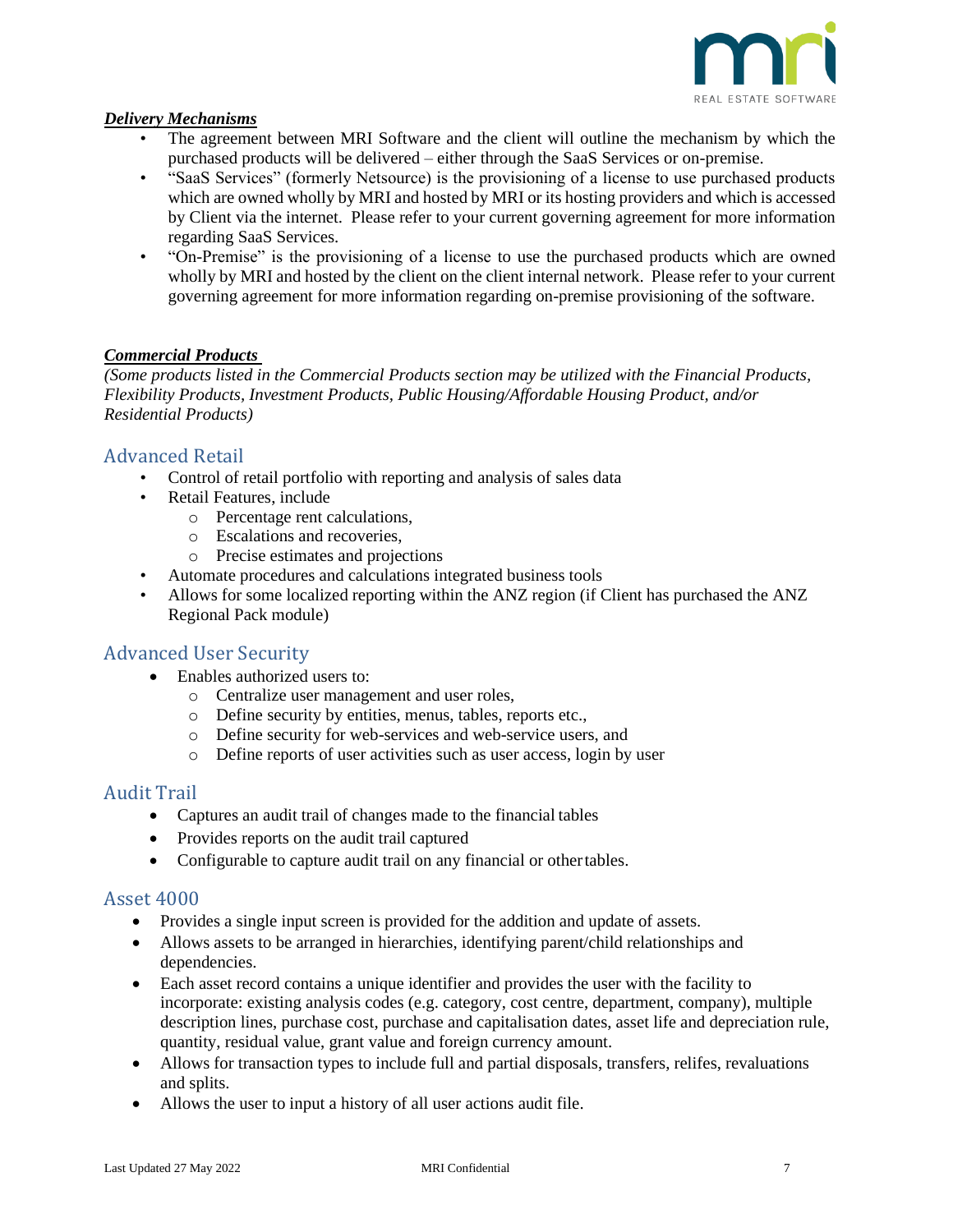

- Provides the ability for users to define depreciation methods by asset, asset group and period of account. Costs are retained for past historical periods and produced for current and future periods as required.
- Provides up to twenty-five levels of analysis for comprehensive enquiries and reporting.
- Provides data links a to spreadsheet packages, general ledgers and management reporting tools. The register also utilises asset tracking facilities, incorporating the leading bar-code scanning technology.

#### <span id="page-7-0"></span>Commercial Management

- Supports accounting, lease administration, billing, reporting, project management, automated process and efficient workflows
- Handles many recoveries, straight line rent, and other complex calculations
- Provides the ability for authorized users to access important information through configurable reports within Corporate Accounts Receivable (AR)
- Directly bill and receive for items outside of property management modules
- Allows posting of entries to the general ledger reports and review accounts
- Integrates with MRI's General Ledger and Job Cost
- Configurable with Toolkit
- Allows for some localized reporting exists for the ANZ, Canada, EMEA regions (if Client has purchased the corresponding regional pack product – be it ANZ Regional Pack, Canada Regional Pack, or EMEA Regional Pack)
- Provides support for Canadian postdated check processing (if Client has purchased the Canada Regional Pack product)
- Handles primary Service Charge requirements in EMEA region (if Client has purchased the EMEA Regional Pack product)
- Includes Direct Recharge functionality for the EMEA region (if Client has purchased the EMEA Regional Pack product)
- Caters for head rent processing for the EMEA region (if Client has purchased the EMEA Regional Pack product)
- Caters for rent reviews in the UK (if Client has purchased the EMEA Regional Pack product)
- Some regionalized reporting and EFT generation exists for Canada and EMEA (including SEPA) (if Client has purchased the EMEA Regional Pack product)
- Many non-English templates for invoices and late letters are available for specific languages as well as specific local language output of key reports (including French, German, Italian and Polish), if Client has purchased the EMEA Regional Pack product
- Support is included for Polish Corrective Note functionality (if Client has purchased the EMEA Regional Pack product)
- Caters for lease charges agreed in one currency but billed in another currency in Poland (if Client has purchased the EMEA Regional Pack product)

### <span id="page-7-1"></span>Commercial Management (CM) Electronic Lockbox

- Allows processing of bank files with minimal interaction
- Applies payments applied to charges by configurable set of rules

### <span id="page-7-2"></span>Corporate Real Estate (CRE)

- A system for managing:
	- o Tenant leases and lease administration;
	- o Project management;
	- o Facility management;
	- o Lease and sublease obligation management
- Provides a single, comprehensive database with prompt access to important lease and facilities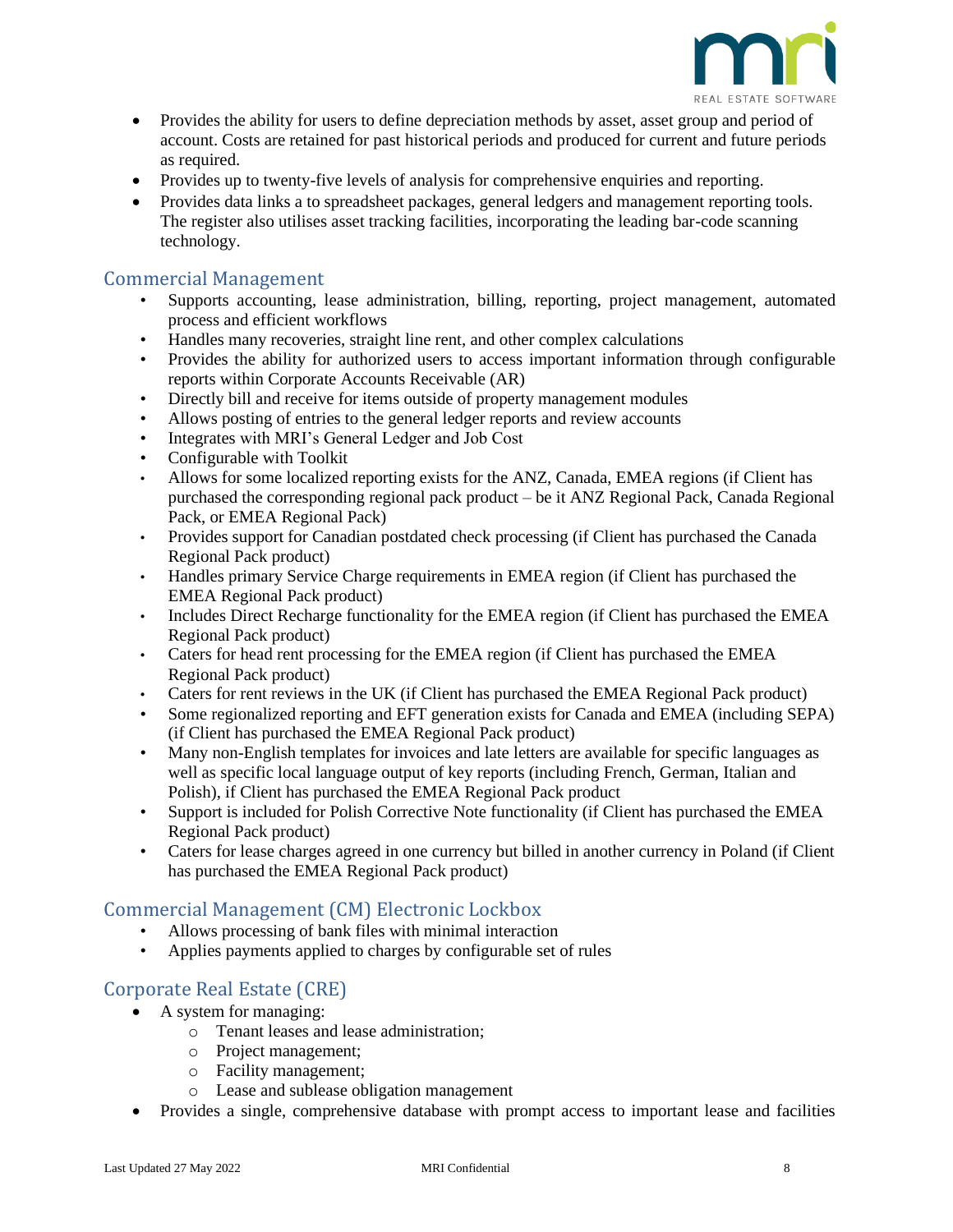

information.

- Verify CAM charges and calculate percentage rent
- Powerful, configurable reporting tools enable you report on leases, expense, total and exceptions.
- Allows for streamlined processes and proactively monitor critical dates and information with event management and workflow technology.

#### <span id="page-8-0"></span>Facility Management

- Work order processing and preventative maintenance capabilities by providing automated work orders, include costs, and equipment
- Users can standardize job duties
- Provides users with the ability to run reports and billing options through tracking, analysis, invoicing, and statement control

#### <span id="page-8-1"></span>Findspace Data Aggregation

- Allows users to aggregate multiple data feeds from multiple sources at various intervals
- Enables users to create data aggregation management reports
- Allows users to data import from various intervals

### <span id="page-8-2"></span>Findspace Dynamic Stacking & Floor Plans

- Provides a dynamic search to tenants and shows available suites using CAD files
- Enables users to view multi-layered stacking plans with color-coded lease expiry and rights and encumbrance detail
- Provides capability for a data bridge to MRI, Yardi, and JDE property management solutions

#### <span id="page-8-3"></span>Findspace Leasing Assistant Mobile App

- Provides capability for both iOS and Android
- Provides users with access to data and insights in portfolio snapshot
- Enables users to access tenant and leasing information in global search
- Enable users to enter and share new deals

#### <span id="page-8-4"></span>Findspace Leasing Engine

- Provides a portfolio dashboard
- Allows users to view and compare portfolio metrics
- Allows users to track lease expiries and renewals
- Provides one-click-to-market new listings
- Provides capability for data import from accounting systems
- Provides users with the Findspace Assistant Application

### <span id="page-8-5"></span>Findspace Marketing Engine

- Provides branded portfolio pages integrated to client corporate website
- Provides automatic notifications to brokers of portfolio changes including new listings and just leased suites
- Enables users to syndicate listings to selected portals
- Provides ability to search across the portfolio
- Allows users to automatically generate brochures and flyers
- Provides infographics to contextualize data
- Provides an online activity dashboard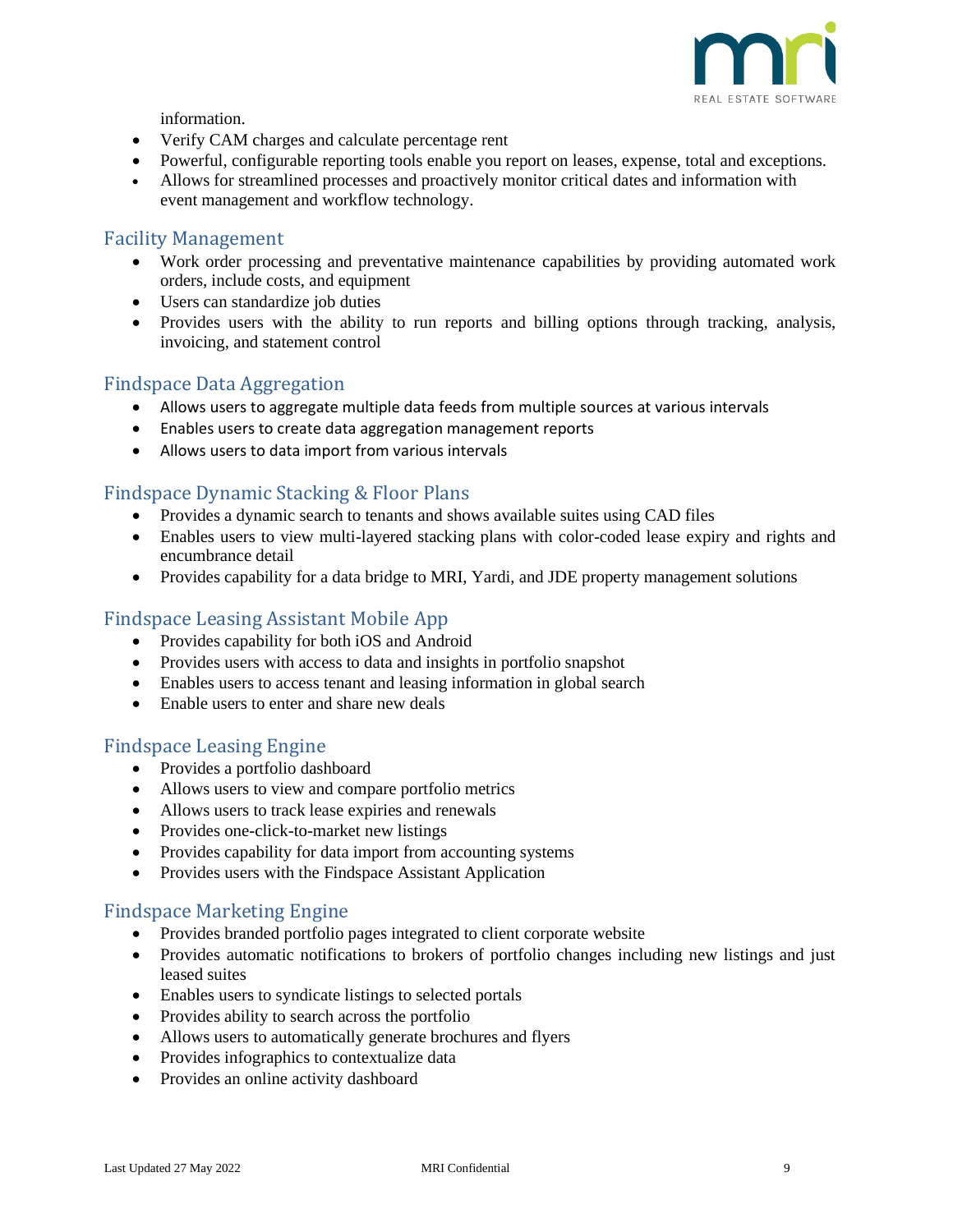![](_page_9_Picture_0.jpeg)

## <span id="page-9-0"></span>Forecast4000

- Allows users to create management/analysis reports for budget forecasts
- Allows users to create rolling forecast options
- Allows users to create Budget vs Revised Budget/Budget vs Live variance reporting
- Allows the users to create budgeted depreciation for acquisitions and disposals
- Allows users to create forecasts for the effect of changes to depreciation policies
- Allows users to create management reports and analyses for budget models

#### <span id="page-9-1"></span>ForeSight

- Provides budgeting, forecasting and projection functionality
- Allows for user forecasting for future periods, including, speculative leases, global assumption scenarios, and reforecasting
- Intuitive Reporting with Variances, Comparisons, and Analysis
- Integrates with other MRI modules, including Commercial Management and General Ledger
- Allows users to create some configured reports

#### <span id="page-9-2"></span>Inventory4000

- Integrates with RAM's Asset4000 module so that inventory items can be associated with fixed assets, if Asset4000 is purchased by the client.
- Provides a single screen for data entry of inventory.
- Provides authorized users with the ability to associate stock items (such as software licences, consumables and minor equipment), with inventory records, such as a PC.
- Allows authorized users to defined analysis codes.
- Provides the ability for entry of multiple description lines so that information can be saved against each inventory and stock record.
- Provides authorized users the ability to configure date fields and monetary values in order to allow extra information to be recorded against both inventory and stock, such as the purchase date, warranty expiry date, purchase cost and insurance value.
- Provides authorized users the ability to store condition reports against inventory item, stating a condition code, the date, and any notes for future reference and analysis.
- Provides for records (such as letters, emails, purchase orders, invoices, certificates, and contracts) to contain unique references which can be linked to RAM's Document 4000 module, if purchased by the client.
- Allows authorized users to record history and future maintenance plans.

#### Inventory4000

- Allows authorized users to maintain a centralized database of leased assets
- Provides integration with Asset4000 module to enable finance leases to be appended to the appropriate capital asset record.
- Allows authorized users to manage payment schedules associated with operating and finance leases, splitting out both the interest and capital elements of the repayment.
- Allows authorized users to produce year-end reports, outlining obligations analysis by payments due over various term lengths.
- Allows authorized users to input and maintain lease information in a single application.
- Allows authorized users to maintain payment schedules.
- Allows authorized users to utilize interest calculation methods, including Equal, Actuarial and Sum-of-Digits (Rule of 78).
- Provides an automated process for apportioning finance lease payments between the finance charge and the reduction of the outstanding obligation.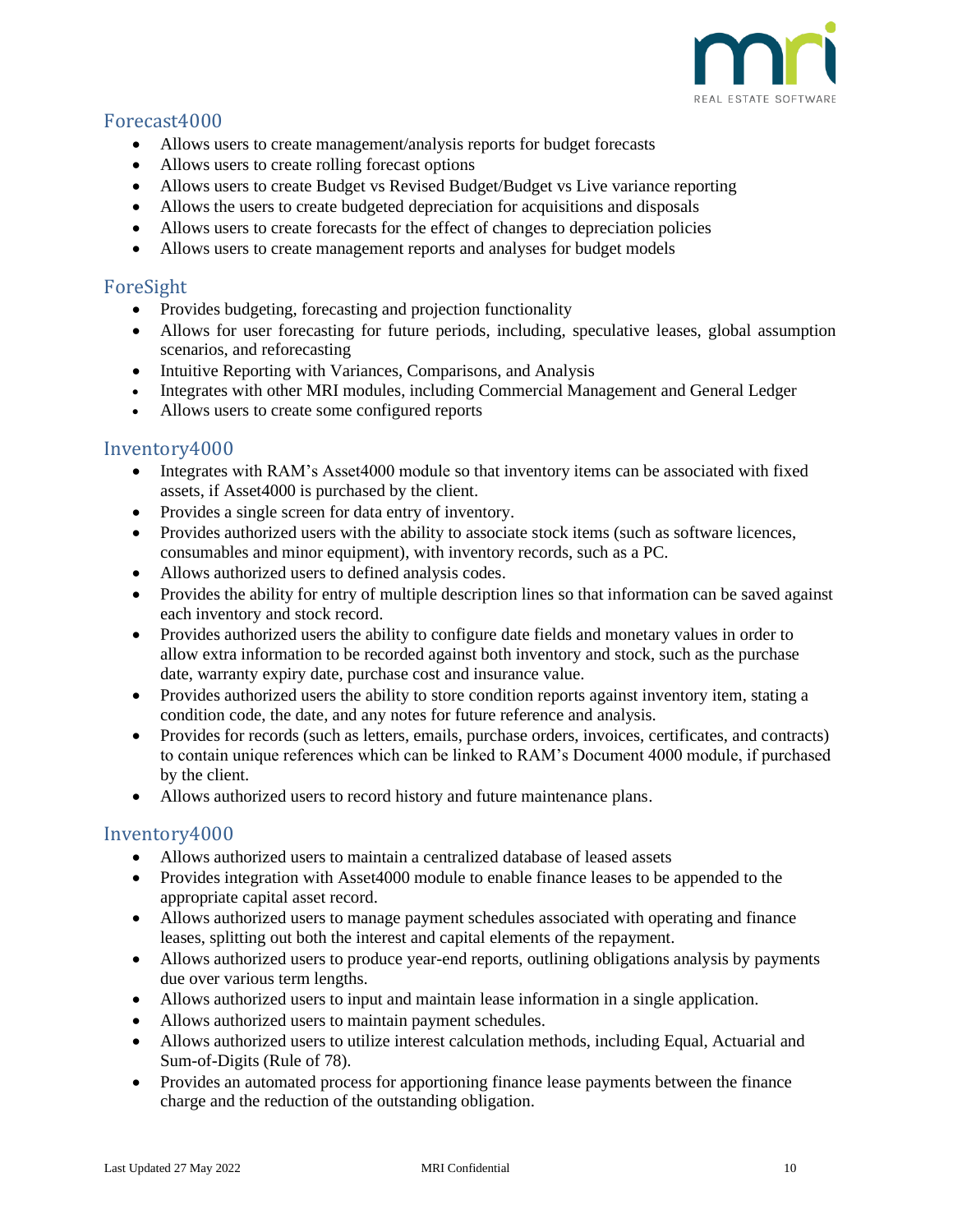![](_page_10_Picture_0.jpeg)

- Allows re-calculation of charges for terminated or rescheduled.
- Allows authorized users to forecast last payments, terminations, and expiration dates.
- Provides authorized users with a history and lease payments and events.
- Allows authorized users to create management and statutory reports.

#### <span id="page-10-0"></span>LeaseFlow

- Provides management of the leasing process
- Provides tools for users to control, track, assign rules, workflow administration
- Provides negotiation management through Profit Projections, economic analysis, reporting
- Provides lease management, including:
	- o Dates and deadlines,
	- o Terms and clauses,
	- o Reminders and alarms,
	- o Integrated with MRI's Commercial Management to allow management of contacts, accounts, and access

### <span id="page-10-1"></span>Lease Abstraction (formerly Leverton)

- Provides a proprietary optical character recognition ("OCR") engine to turn scanned PDFs which have been loaded into the Lease Abstraction product into machine readable text
- Provides a document file and folder storage system
- Provides the client with a rights, roles, and privileges system for user authorizations
- Allows for single-sign on ("SSO")
- Provides AI-powered data extraction of designated information in more than 25 languages, including Chinese, Japanese, Korean, and Russian
- Allows for the configuration of extraction templates to assist with AI-powered abstraction
- Enables users to review and make corrections to extracted data within the Lease Abstraction module
- Allows users to manage and check the status of document extraction and review progress
- Allows users to search at the folder, keyword, or structured data level
- Provides ability to setup custom search parameters and data tables for on-the-fly analysis
- Off-the-shelf and custom reporting capabilities
- Enables users to create calendars, reminders, and notifications of critical dates
- Provides ability to create custom export of data into Excel / CSV
- Enable users to audit data back to source contract

#### <span id="page-10-2"></span>Maintenance4000

- Allows users to manage stock using a FIFO method and record stock movements, re-ordering criteria, and generation of purchasing instructions.
- Allows users to create a history of costs, bill of materials, current work orders, meter reading and maintenance schedules.
- Provides authorized users with a calendar, showing maintenance history, schedule work, overdue work orders, parts used/required, quantities, dates, meter readings and labor costs.
- Authorized users can create a library of regular maintenance tasks for standard jobs.
- Allows authorized users to store details against standard jobs, such as job time, downtime, defects, contract details, maintenance types, trades and stock required.
- Allows authorized users to create work orders from maintenance plans or user requests.
- Allows authorized users to track the transfer of items between locations and business units in a single database.
- Allows users to create reports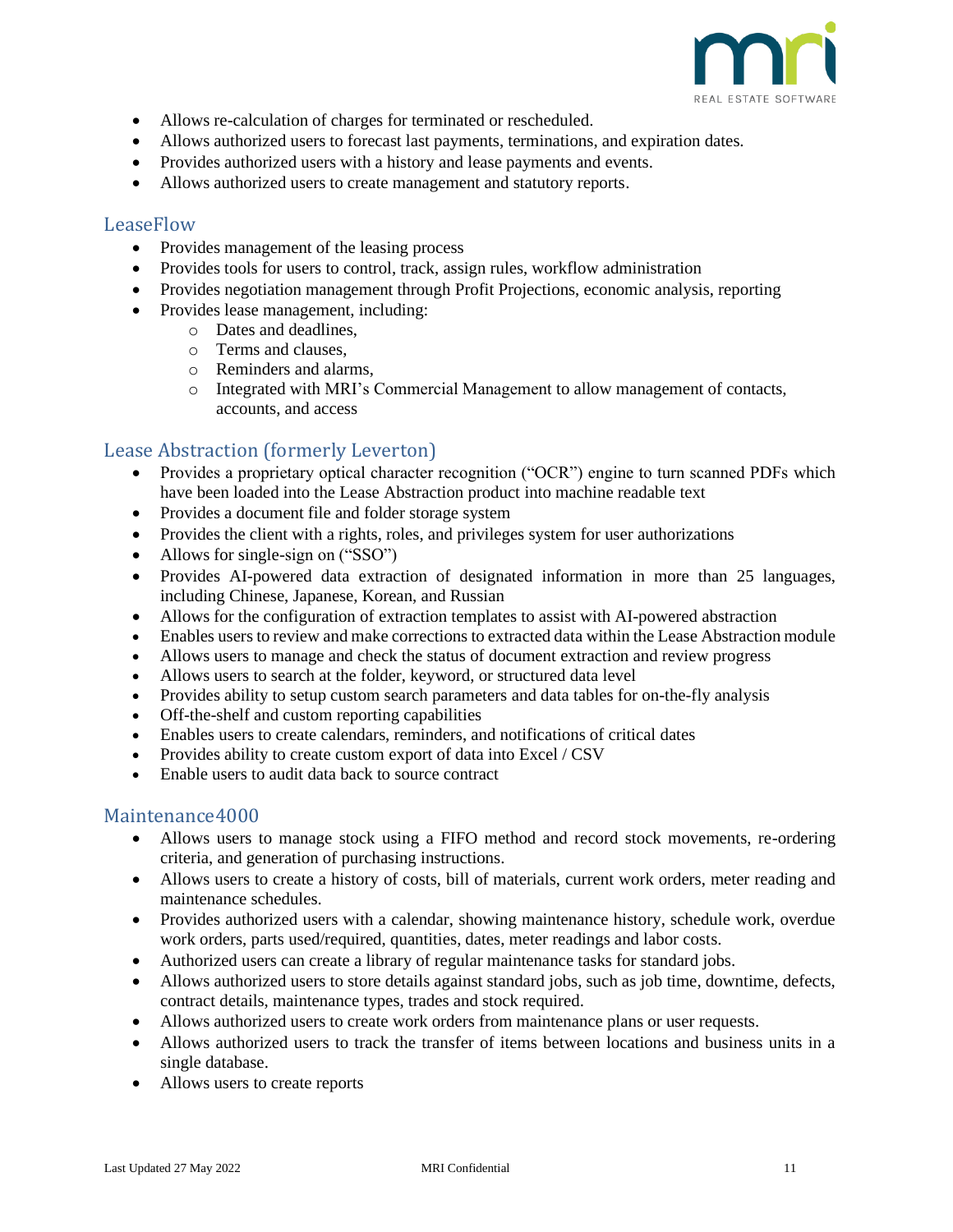![](_page_11_Picture_0.jpeg)

# <span id="page-11-0"></span>Project4000

- Allows authorized users to accumulate project costs as multiple work-in-progress assets, which can be transferred to the Asset4000 register on strategic capitalization dates (if Asset4000 is purchased by the client).
- Allows authorized users to split and calculate prepared budgets across multiple projects.
- Allows authorized users to split prepared budgets into categories and sub-categories.
- Allows authorized users to enter projects against prepared budgets.
- Receives electronic transaction records, such as order item (commitments) and invoice items (spend), from designated and integrated systems.
- Allows authorized users to index, add interest to, and product closing values for work-in-progress assets, valued at the level of expense incurred.
- Allows authorized users to include
- Allows users to create reports showing commitment and spend progress, orders, and invoices.

#### <span id="page-11-1"></span>Purchase Order

- Provides the ability to track orders and line items separately
- Tracks multiple vendor addresses
- Stores data for items ordered regularly, and allow it to be reused
- Interfaces with the general ledger to grab budget data
- Allows controls over approval limits and override capabilities

### <span id="page-11-2"></span>Tenant Connect

- Allows for brandable tenant portal
- Allows options for electronic payment processing via ACH or Credit Card
- Improves tenant interaction and retention by allowing tenant 24/7 access to account information, retail sales data entry, service requests, and visitor management through seamless integrations with MRI and Workspeed database(s)
- Provides a content management system, that allows for the electronic posting of building specific information and announcements

### <span id="page-11-3"></span>Track4000

- Provides scanning of barcodes for the audit process. Prompts users to add details when an unknown item is scanned.
- Allows authorized users to upload asset register data from Excel® to the hand-held unit.
- Information on items, such as make, model or serial number, is displayed in a scrollable format on the handheld unit.
- Bar-code label options and specialist security tags can be provided for use with the hand-held scanner.
- Supports Radio Frequency Identification (RFID) for which both scanner units and tags can be provided.
- Allows authorized users to browse and search for assets within the register.
- Provides four possible results for an asset during a tracking exercise.
- Allows authorized users to download audited data into Excel® for reporting.

#### <span id="page-11-4"></span>ViewPoint

- Provides for users to manage assets and portfolios
- Contains executive dashboards, centralized reporting, and comparisons
- Allows flexibility through configuration of information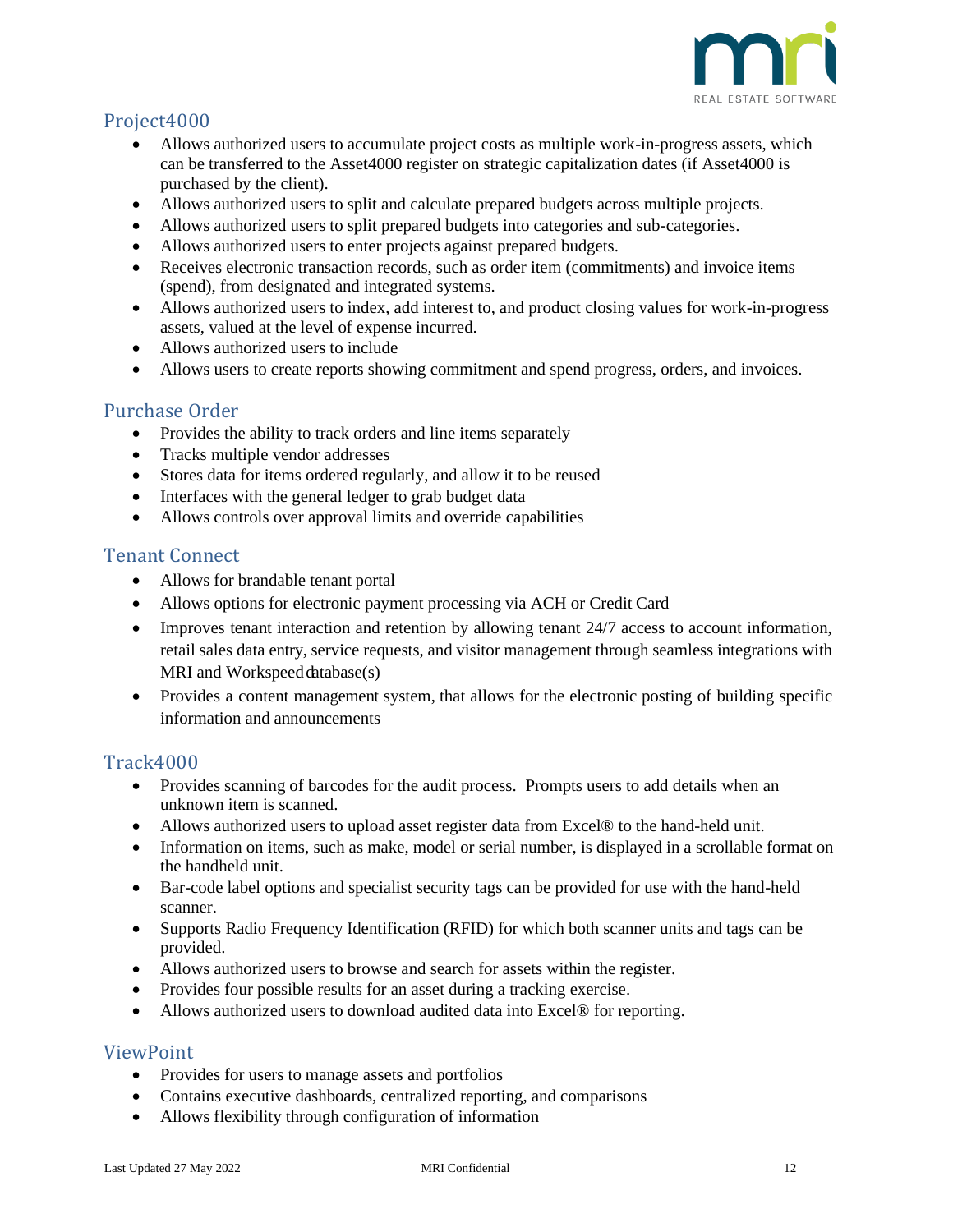![](_page_12_Picture_0.jpeg)

- Allows authorized users to access information from multiple directions, including geographic, fund, property type
- Allows authorized users to retrieve information at every level within a portfolio with drill down capabilities for detail

## <span id="page-12-0"></span>Workspeed Preventive Maintenance

- A web-based scheduling tool for property managers, engineers and vendors to plan and complete preventive maintenance requests.
- Building equipment and their details can be stored within the application and accesses as needed. This includes expected replacement dates and component details.
- Users can update equipment contracts, warranties and permits to the application. Users can be alerted in advance of these documents expiration.
- Users can schedule recurring preventive maintenance activities to be assigned to both engineers and vendors
- Users can complete preventive maintenance and repair request via support mobile devices
- Users have access to reports and dashboards to monitor preventive maintenance usage

#### <span id="page-12-1"></span>Workspeed Risk Management

- A web-based tracking tool for property managers to manage tenant and vendor certificates of insurance.
- Certificates of Insurance and their details can be stored within the application and accesses as needed. This includes attachments of the policy and endorsement.
- Users have the ability to prevent the dispatch of requests to vendors that do not have a valid certificate of insurance on file
- Users have access to reports and dashboards to monitor certificate of insurance statuses
- Advanced notification of expiration to both property management and insured party

### <span id="page-12-2"></span>Workspeed Service Request

- A web-based communication tool for property managers, tenants, engineers, and vendors to submit and complete on-demand service requests.
- Service requests can be initiated via web portal, email, or mobile device. Requests can also be submitted on behalf of the requester in call center mode.
- Property Management users can create, dispatch, accept and complete request via support mobile devices
- Users can access to do lists which automatically organization work related to requests
- Property management users can send tenants announcements as well as post documents and links
- Tenant users can complete surveys after the completion of service requests
- Users can review system populated and manually update timesheet data
- Users have the ability to enter charge data using price lists, inventory and request audit trails
- Users have access to reports and dashboards to monitor service request usage

#### <span id="page-12-3"></span>Workspeed Visitor Management

- A web-based tracking tool for property managers to check-in to the building.
- Security desk users can check-in both preregistered and on-the-fly guests and print them visitor badges
- Users can receive email notifications when their guests are checked-in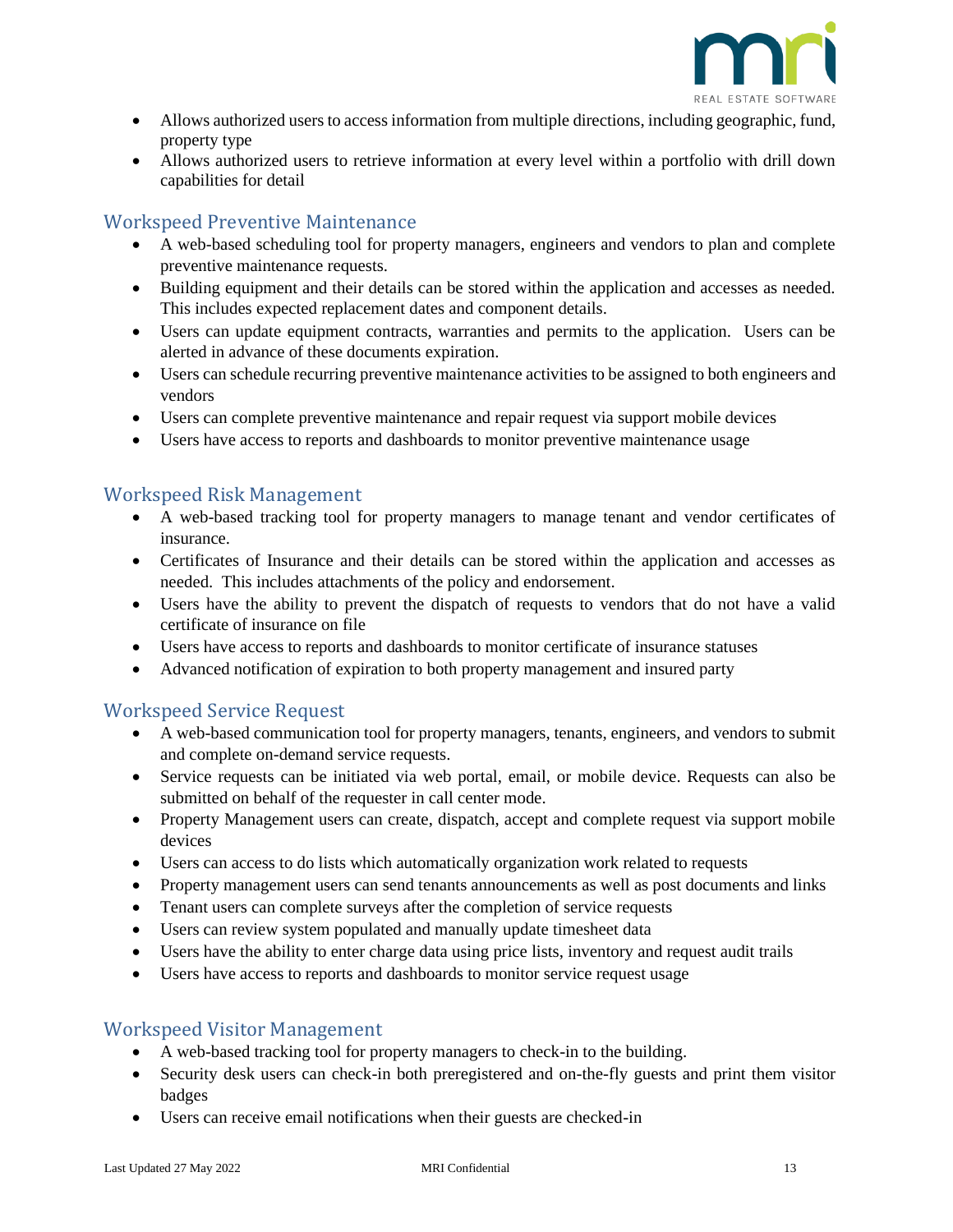![](_page_13_Picture_0.jpeg)

- Users can use identify potential visitors to not let in the building. These individuals will be flagged if preregistered or attempted to be checked-in.
- Users have access to reports and dashboards to monitor lobby traffic

#### <span id="page-13-0"></span>*Financial Products*

*(Some products listed in the Financial Products section may be utilized with the Commercial Products, Flexibility Products, Investment Products, Public Housing/Affordable Housing Product, and/or Residential Products)*

#### <span id="page-13-1"></span>Accounts Payable

- Users can control vendor contracts and business agreements within the system
- Integrated purchase orders;
- Efficient payment processing by grouping vouchers into payment batches
- Time Saving during expense process
	- o Create vouchers by expense category;
	- o Configurable expense profiles;
	- o Integrated expense approvals for purchase orders, vouchers, payments
- Global multi-currency processing; containing financial exchange rates
- Robust tax engine and tax scenarios
- Security
	- o Business process-based security, tying system access permissions to user roles;
	- o Encrypted financial information in transit
- Provides for some regionalized reporting and EFT generation exists for ANZ, Canada and EMEA (including SEPA), if Client has purchased the EMEA Regional Pack product.

#### <span id="page-13-2"></span>Budgeting & Forecasting

- Forecast revenue and expense, including the ability to leverage CM lease data and re-forecast based on approved budgets
- Allows users to create budget assumptions including the usage of historical budget or actual data
- Collaboration allowing different users to modify portions of a budget simultaneously
- Workbook and budget reporting, including the ability to leverage existing financial formats or display suite revenue.

#### <span id="page-13-3"></span>Corporate Accounts Receivable

- Directly bill and receive for items outside of property management modules
- Post entries to the general ledger (GL) reports and review accounts
- Integrations with MRI's General Ledger and bank reconciliation
- Some Configurations available with MRI's flexibility tools
- Provides for Some localized reporting exists for the ANZ and EMEA regions including some specific local language outputs for invoices and other reports (if Client has purchased the corresponding regional pack product – be it ANZ Regional Pack or EMEA Regional Pack)
- Provides access to the Polish Corrective Note functionality (if Client has purchased the EMEA Regional Pack product)

#### <span id="page-13-4"></span>Enterprise Ledger

- Provides support for Entities above the property level in the ownership structure for the General Ledger
- Create automated inter-entity offsets and eliminating entries
- Create automated loan amortizations
- Multitude of Reporting options and controls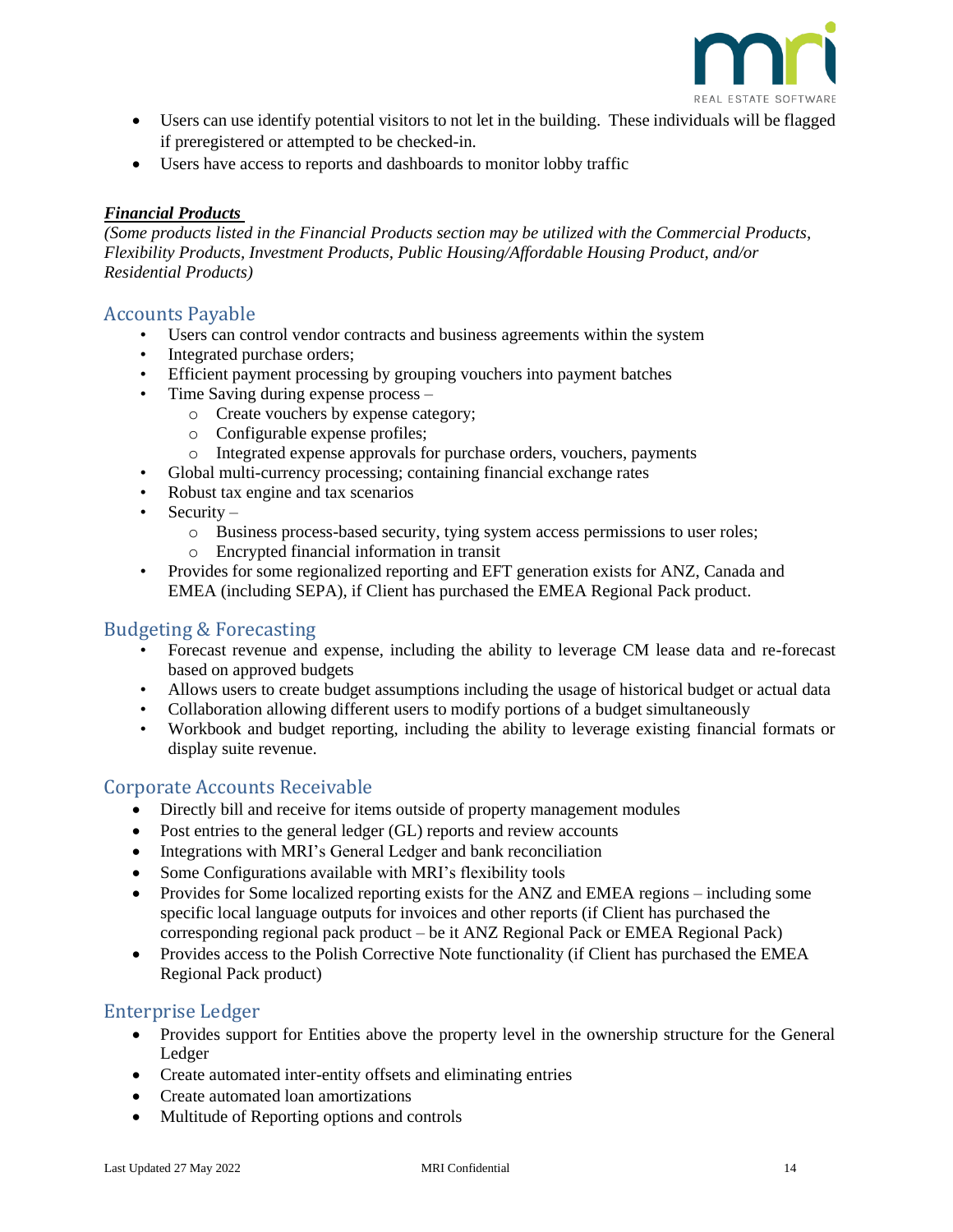![](_page_14_Picture_0.jpeg)

## <span id="page-14-0"></span>General Ledger

- Ledger designed for property management with entity/building concepts
- Online Journal entry / inquiry with extensive sorting/filtering for easy management
- Alternate chart of accounts available
- Detailed and configurable financial and exception reporting
- Multi-currency capabilities, including multiple exchange sources, currency triangulation, and currency translation
- Supports inter-entity transactions
- Multi-currency capabilities multiple exchange sources, currency triangulation, currency translation
- Historical data auditing capabilities
- Business process-based security that ties system-access permissions to user roles
- Provides some configurable dashboards
- Provides for some localized reporting exists for the ANZ, Malaysia regions (if Client has purchased the corresponding regional pack product – be it ANZ Regional Pack or Asia Regional Pack)
- Provides availability for GST processing in Malaysia (if Client has purchased the Asia Regional Pack product)
- Includes certification for MRI from the National Audit Office of the People's Republic of China (CNAO) standard GB/T 24589.1-2010 and has the China Electronics Standardization Institute (CESI) Certification (if Client has purchased the Asia Regional Pack product)
- Includes modified GL report for British Columbia (if Client has purchased the Canada Regional Pack product)
- Access to certain electronic accounting information to the authorities in specific countries in EMEA – including the UK, Germany, France and Poland ((if Client has purchased the EMEA Regional Pack product)

#### <span id="page-14-1"></span>**JobCost**

- Manage and track contract workflow through:
	- o Budget Control through compare actual to budget, revisions, validate contracts
	- o Commitments Management through track contracts, subcontracts, change orders, invoices, retainage; process contractor applications
	- o Construction Costs through control over billing to owners, managers, tenants, or accounts
	- o Loan Draw through draw funding from lenders and partners, track what is paid and already drawn as well as remaining amounts

#### <span id="page-14-2"></span>Open Data Services

- Tool that allows a third party to enter budgets and journal entries without having MRI installed
- Allows the creation of a database connection from Microsoft Excel® in order to transfer data into the MRI system.

#### <span id="page-14-3"></span>*Flexibility Products*

*(Some products listed in the Flexibility Products section may be utilized with the Commercial Products, Financial Products, Investment Products, Public Housing/Affordable Housing Product, and/or Residential Products)*

### <span id="page-14-4"></span>Application ToolKit

- Configurations through the application toolkit provides power and flexibility.
- All the tools have drag-and-drop, object-based interfaces allowing maximum configuration.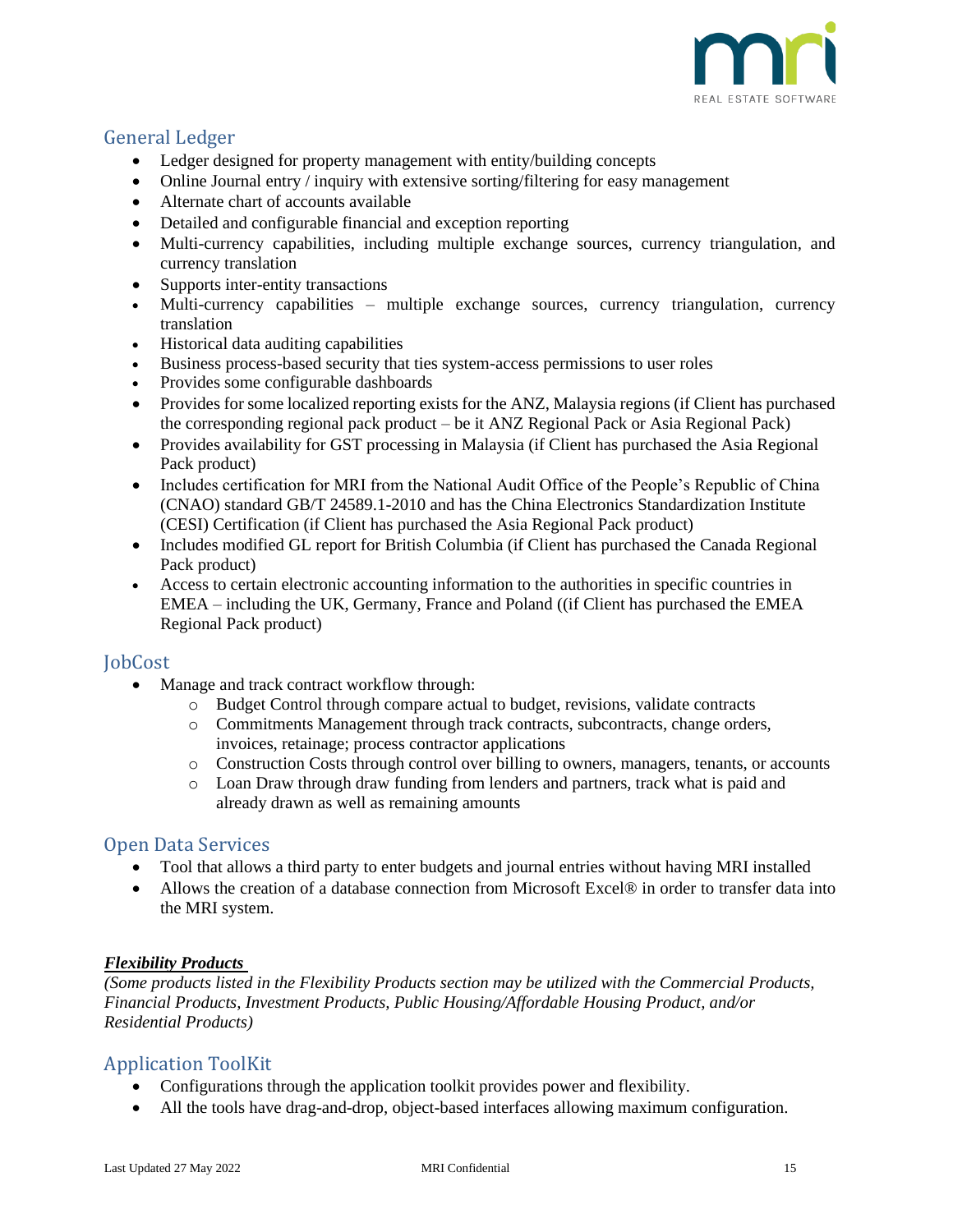![](_page_15_Picture_0.jpeg)

Advanced options include graphics tools, user-defined color palettes and SQL integration and database security is maintained automatically within any of your configurations.

- Includes ViewDesign, which allows authorized users to copy, modify and create windows forms with complex functionality.
- Includes MenuDeisng, which allows authorized users to modify or create menus to provide a better experience and improve efficiency.

### <span id="page-15-0"></span>MRI Information Exchange (MIX)

- Toolkit functionality enables authorized users to generate APIs for exchanging date between MRI's core platform and a third party or custom applications, or other data extraction purposes
- Two-sided security protocol to control both which client can use a given API, as well as which third party software an API can be used with
- Integral governors to protect the data environment and application performance from misuse of a given API

### <span id="page-15-1"></span>Report Design

• Allows for configurable reporting with drilldown capabilities, handling of complex report structures, runtime parameters, and automatic section totaling.

#### <span id="page-15-2"></span>Web Design

• Allows for configurable web pages and design features, including advanced features like hyperlinks, JavaScript and migration tools from windows forms to web pages

#### <span id="page-15-3"></span>Workflow Design

• Allows authorized users to create and automate notifications, document routing,and approval processes

#### <span id="page-15-4"></span>*Investment Products*

*(Some products listed in the Investment Products section may be utilized with the Commercial Products, Flexibility Products, Financial Products, Public Housing/Affordable Housing Product, and/or Residential Products)*

### <span id="page-15-5"></span>AnalytiX (formerly Cougar BI Portal)

- Works on iPads and modern browsers (Google Chrome, Internet Explorer)
- Provides data Encryption at rest and in transit
- Allows for role based security to define data set access and edit capability
- Provides access to reporting and dashboards powered by Tableau
- Authorized users can configure self-service report and dashboards
- Allows for on demand publish of data from source systems (July 2017, Investment Modeling and Financials data sets only based on subscription)
- Provides exemplar dashboard and reports
- Navigation and search capabilities
- Create and manage ad-hoc Portfolios of properties
- Provides the ability for users to attach files to portfolios (jpg, pdf, Excel)
- Provides the ability for users to attach Files to Properties (jpg, pdf, Excel)
- Authorized users can report on multiple currencies (local and system/reporting currency)
- Capability for starred/favorited portfolios
- Capability for starred/favorited reports
- Capability for starred/favorited properties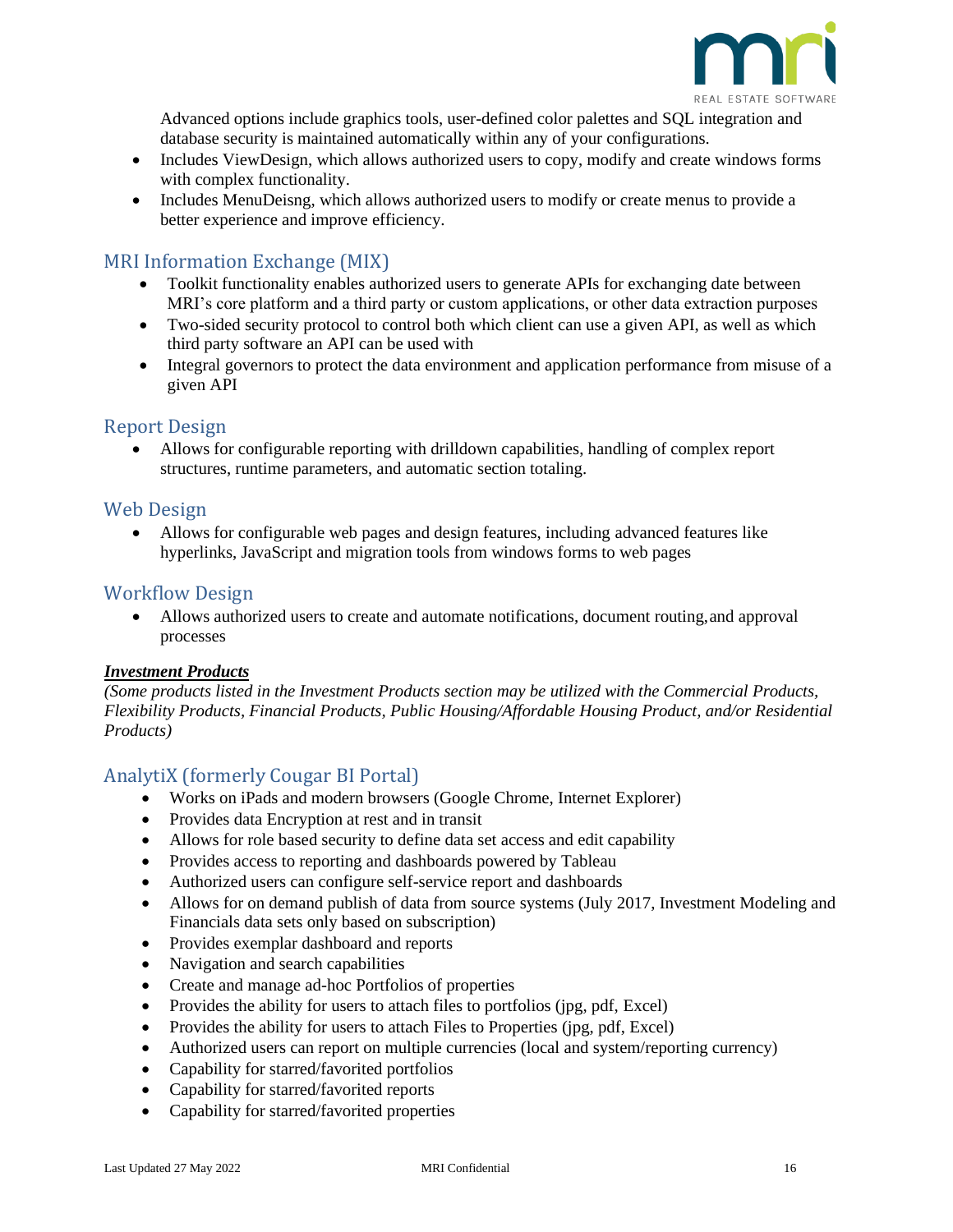![](_page_16_Picture_0.jpeg)

- Allows the for user-based configured report settings
- Authorized users can run data exports from any report/dashboards to csv, PDF or as images
- Provides a property details page

## <span id="page-16-0"></span>Asset Modeling (formerly Cougar Global Asset Management)

- Utilizes the standard valuation methodology specific to the Australian, North American and UK regions. For example, Australian and North American DCF, capitalization and cost methodologies, and United Kingdom hardcore and term and reversionmethodologies
- Calculates multiple valuation methodologies for the region simultaneously and compares them side-by-side on a monthly and yearly basis
- Adopts different valuation methods such as Average of Capitalization and DCF
- Models speculative acquisitions, progress through underwriting and then model on-going post acquisition valuations by modeling forecasted cash flows, the rent roll and market lease assumptions.
- Predetermined values can be entered and associated yields/IRR calculated
- Facilitates comparative reporting (base case vs re-forecast) as well as modeling scenarios and simulations through multiple model support
- Applies multiple sensitivities to the valuation via a wizard in order to anticipate and analyze market and tenancy and to compare the results against the base case and otherscenarios
- Performs tenancy "what if" scenarios and to compare the results against the base case and other scenarios
- Performs capital expenditure "what if" scenarios and to compare the results against the base case and other scenarios
- Ability to create user defined portfolios providing the ability to segregate and analyze a subset of properties based on attribute or other ad-hoc parameters
- Utilize standard templates to create and maintain model reference table values such as growth rates, recovery parameters, market leasing assumptionsand more
- Store important attributes of the property such as property type, property sub-type, country, region, sub-region and MSA
- Store contact information for lenders, brokers, portfolio managers, asset managers, property managers and appraisers. Associate relevant contacts with the property
- Standard reporting categories include capital, debt, financial, Lease/Unit, recoveries, returns, valuations and variance.
- Create properties rapidly via bulk entry 'build' function. Build function can be populated from Excel or CSV
- Update Asset Modeling from MRI Commercial Management via API
- Role based security available

### <span id="page-16-1"></span>Debt Modeling (formerly Cougar Debt Management)

- Allows modeling of debt contracts at property level, including both economic and abstract information
- Support of multiple debt types and interest calculations
- Interest rates can be fixed or floating with options to do mass import of reference rates
- Document repository for management of loan documents held against each debt contract
- Enter or import property cash-flows to support debt covenant analysis (LTV, DSCR, ICR)
- Multiple model support to facilitate comparative reporting (base case vs re-forecast) as well as modeling scenarios and simulations
- Manage strategic risk and exposure through standard and configured reporting (configured reporting requires toolkit)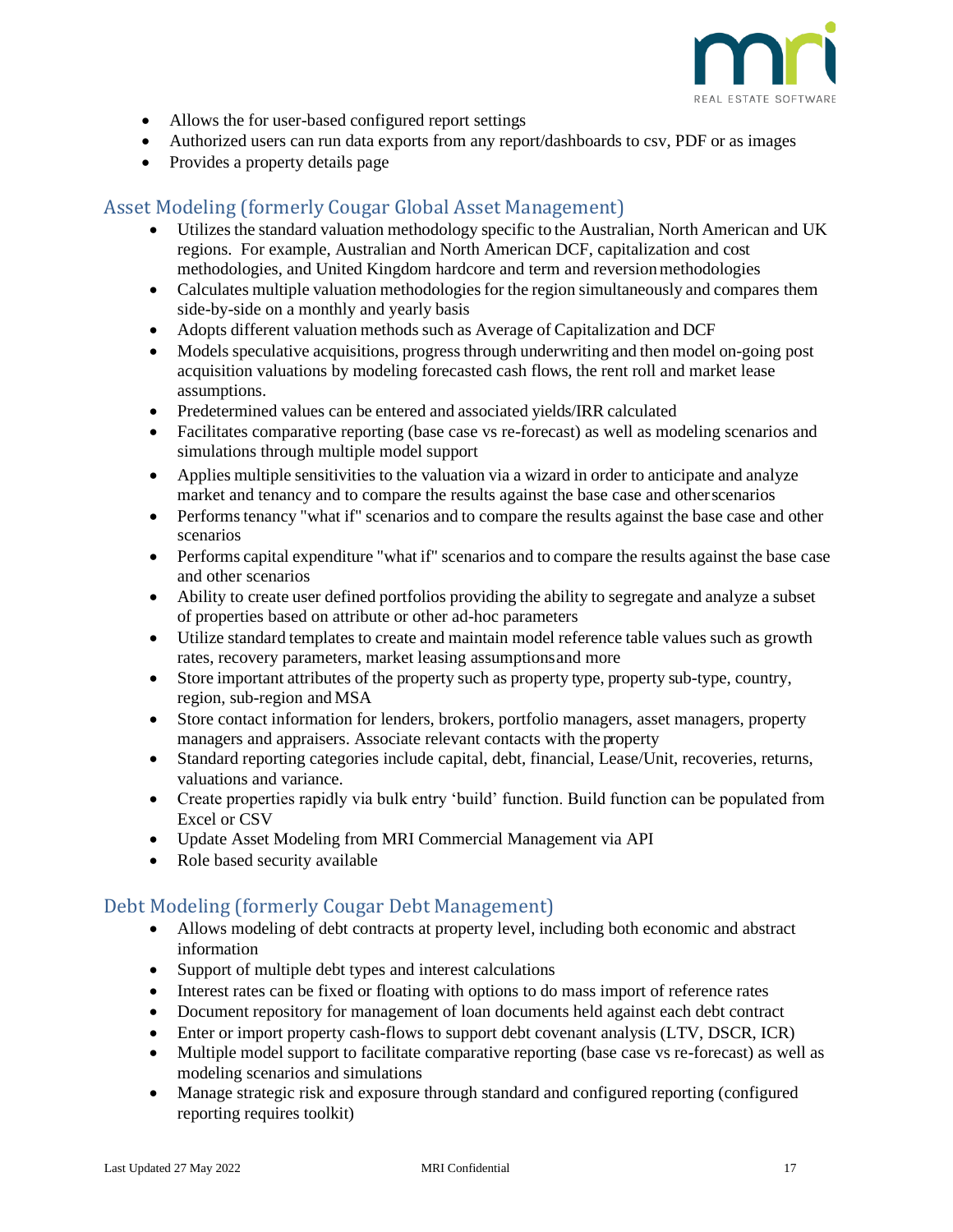![](_page_17_Picture_0.jpeg)

- Standard reporting categories include debt analysis, debt exposure, debt maturity and financial.
- Allows storage of contact information for lenders, brokers, portfolio managers, asset managers, property managers and appraisers. Associate relevant contacts with the property and debt contract
- Allows creation of ad-hoc portfolios for operational management and grouping of assets / debt contracts
- Allows mass upload all properties and loan contracts (including their reporting tags/ attributes) into the system using Microsoft tools and Debt Modeling data upload profiles
- Ability to run reports to create journal export for upload to accounting system.
- Role based security available

### <span id="page-17-0"></span>Developer Central (formerly Integratec Developer Central)

- Web-based, browser independent real estate investment management, investor management and reporting application
- Comprehensive full investment life-cycle real estate industry data model allows client to track:
	- o Ownership information
	- o Insurance information
	- o Monitoring of major building systems
	- o Service contracts
	- o Compliance related information
	- o Property Inspections
	- o Equity Installment details
	- o Loan characteristics, dates, and covenants
	- o Real Estate tax information
	- o Reserve account tracking
- Snapshots of key metrics, exposures, performance variances, and event reminders
- Configurable fields, screens and values
- Standard and Configured reports with client-defined filters for sorting are delivered in Excel or Crystal Reports formats
- Configurable Property and Portfolio Overview pages
- Filterable charts and reports; export data directly to Excel
- Geographic mapping tool
- Storage and management of contact information for all relationships
- Integrated workflow and task manager
- Document Repository
- Single sign on (SSO) functionality
- Configurable filters support searching and sorting on all data screens and reports
- Role-based security with client-definable read/write access to screens, reports and documents
- Audit trails and audit notifications
- Data/Report submission review and tracking
- Data import functionality ability to receive electronic file formats from source data providers to store data in a normalized format and provide consistency in reporting
- Data Export functionality to accounting systems and other software
- Microsoft SQL database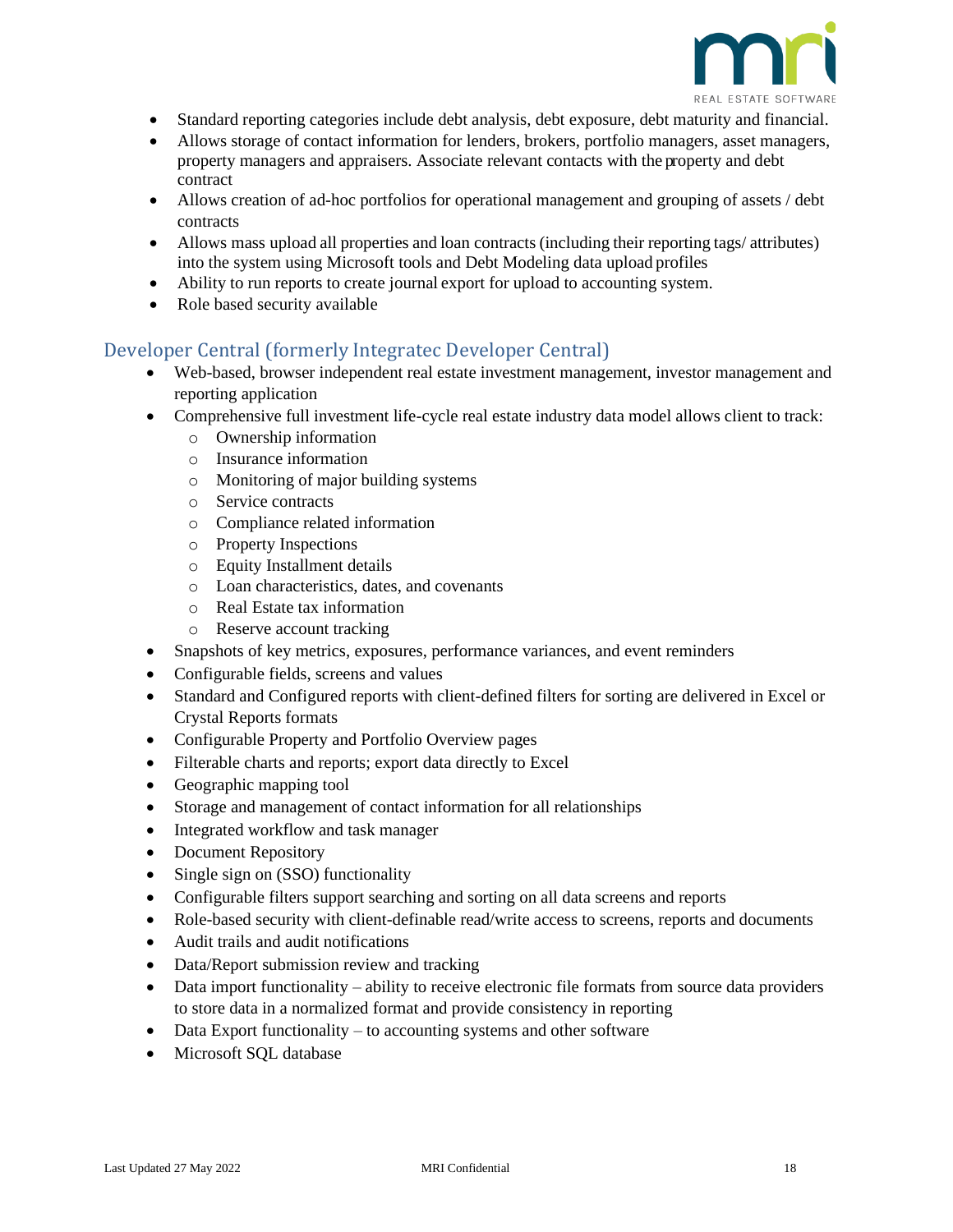![](_page_18_Picture_0.jpeg)

# <span id="page-18-0"></span>Fund Modeling (including enhanced Debt features) (formerly Cougar Fund Management)

- A tool by which authorized users can model complex fund structures, supporting multiple tiers and ownership (direct and Joint Venture) and handling step-up and step-down events (changing ownership / structure over time)
- Allows for multiple consolidation methods (equity pickup, JV or proportionate)
- Handles multicurrency with exposure and risk reporting
- Multiple model support to facilitate comparative reporting (base case vs re-forecast) as well as modeling scenarios and simulations
- Provides transactional simulations, scenario analyses and sensitivity testing
- Multi-tier waterfall capabilities (property, investment and fund levels)
- Includes KPI dashboards
- Includes key metrics such as IRR, Returns and FFO
- Manages strategic risk and exposure through standard and configured reporting (configured reporting requires toolkit)
- Handles multiple accounting methodologies (Cash, Accrual)
- Integrated with Asset Modeling for roll-up of cash-flows and metrics from assets/ properties
- Integrated treasury modeling which supports creation of debt instruments at property, investment or fund level.
- Treasury modeling feature supports notional allocation of debt to investments and assets.
- Treasury modeling feature supports creation of credit facilities at fund level
- Treasury modeling feature allows for creation of debt as an asset as well as debt as a liability
- Supports fund of funds, fund, investment, portfolio and property entities
- Standard reporting categories include: attribution; debt; financial; performance; returns; valuations; and variance.
- Mass upload capability for all properties and investments (including their reporting tags/ attributes) into the system using Microsoft tools and Fund Modeling data upload profiles
- Mass upload capability for historical/forecasted by account financial and statistical activities for all properties, investments and funds using Fund Modeling's CSV or XML import tools
- Accommodates for role based security

## <span id="page-18-1"></span>Global Valuations - Desktop

- Allows for offline usage of the product
- Allows modeling of acquisitions using tools such as a standard template and bulk entry 'build' function. Build function can be populated from Excel or CSV
- Allows comparison and analysis of underwriting models against future valuations side-by-side, year-on-year
- Provides the functionality to sell the property at any point in time, not locked into using the traditional 10-year terminal year
- Ability to utilize a standard valuation methodology specific to the Australian, North American and UK regions. For example, Australian and North American DCF, capitalization and cost methodologies, and United Kingdom hardcore and term and reversionmethodologies (note region needs to be specified for product install)
- Provides the ability to calculate multiple valuation methodologies simultaneously, and compare them side-by-side
- Provides the ability to adopt different valuation methods, such as Average of Capitalization and D<sub>CF</sub>
- Authorized users have the ability to model speculative acquisitions, progress through underwriting and then model on-going post acquisition valuations by modeling forecasted cash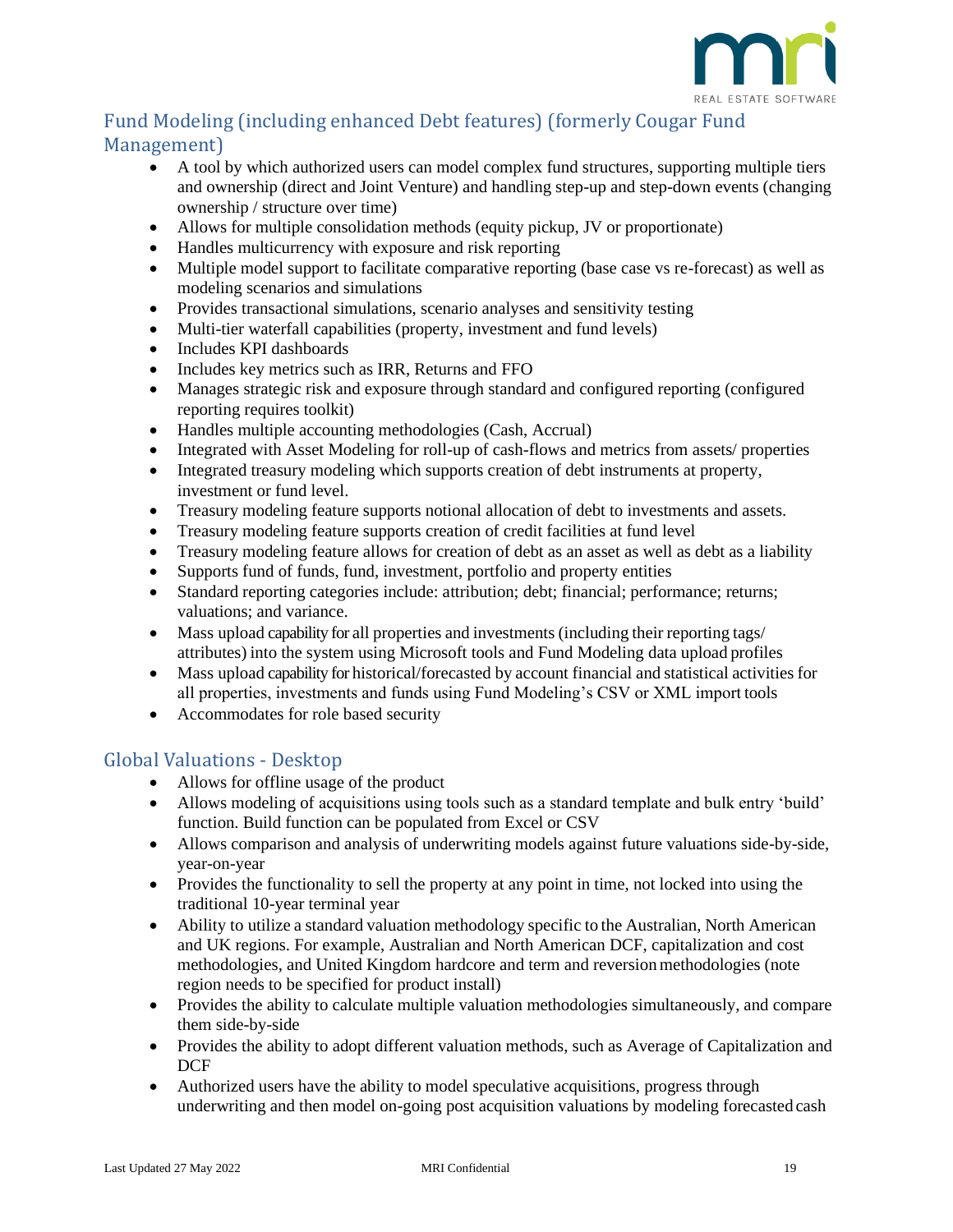![](_page_19_Picture_0.jpeg)

flows, the rent roll and market lease assumptions easily, quickly and efficiently

- Authorized users can apply multiple sensitivities to the valuation via a wizard in order to anticipate and analyze market and tenancy and to compare the results against the base case and other scenarios
- Authorized users can perform tenancy "what if" scenarios and to compare the results against the base case and other scenarios
- Standard reporting categories include capital, debt, financial, Lease/Unit, recoveries, returns, valuations and variance.
- No toolkit available for configured reporting

#### <span id="page-19-0"></span>Global Valuations – SaaS

- Allows modeling of acquisitions using tools such as a standard template and bulk entry 'build' function. Build function can be populated from Excel or CSV
- Allows comparison and analysis of underwriting models against future valuations side-by-side, year-on-year
- Provides the functionality to sell the property at any point in time, not locked into using the traditional 10-year terminal year.
- Ability to utilize a standard valuation methodology specific to the Australian, North American and UK regions. For example, Australian and North American DCF, capitalization and cost methodologies, and United Kingdom hardcore and term and reversionmethodologies (note region needs to be specified for product install)
- Provides the ability to calculate multiple valuation methodologies simultaneously, and compare them side-by-side
- Provides the ability to adopt different valuation methods, such as Average of Capitalization and DCF
- Authorized users have the ability to model speculative acquisitions, progress through underwriting and then model on-going post acquisition valuations by modeling forecasted cash flows, the rent roll and market lease assumptions easily, quickly and efficiently
- Authorized users can apply multiple sensitivities to the valuation via a wizard in order to anticipate and analyze market and tenancy and to compare the results against the base case and other scenarios
- Authorized users can perform tenancy "what if" scenarios and to compare the results against the base case and other scenarios
- Standard reporting categories include capital, debt, financial, Lease/Unit, recoveries, returns, valuations and variance.
- No toolkit available for configured reporting
- Provides a central repository for Asset and Debt Modeling
- Available portfolio reporting and scenario modeling
- Allows authorized users to perform portfolio attribution analysis
- Allows for performance reporting (Returns, IRR, XIRR)

#### <span id="page-19-1"></span>Investment Accounting

- Provides an automated facility for generating consolidated financials including mapping of accounts and past period adjustments
- Provides an investor ledger with the ability to track commitments, contributions and distribution
- Gives authorized users access to a waterfall engine for calculating sophisticated distributions
- Allows for detailed tailorable and configurable investor financial and exception reporting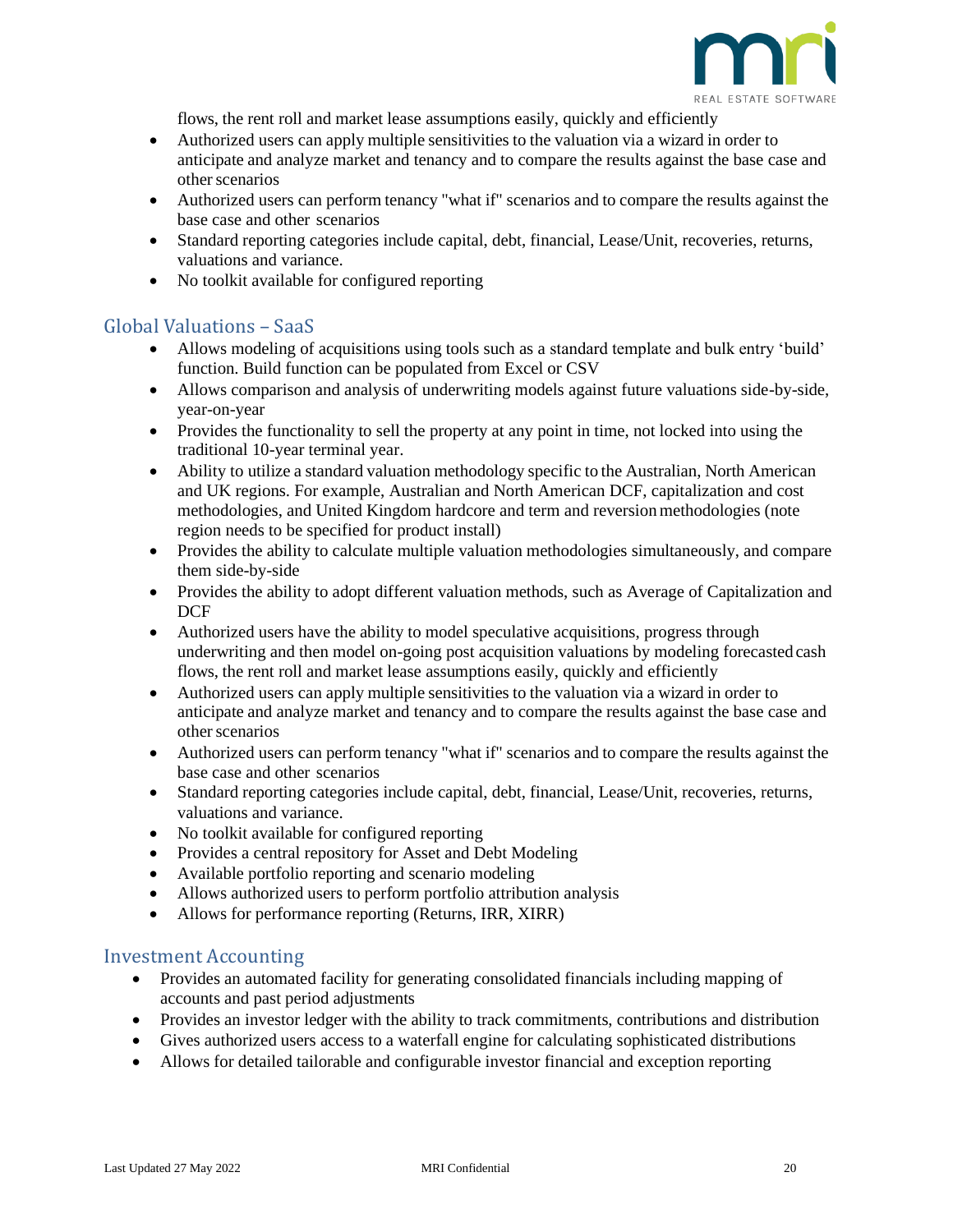![](_page_20_Picture_0.jpeg)

## <span id="page-20-0"></span>Investment Central (formerly Integratec Investor Central)

- Web-based, browser independent real estate investment management, investor management and reporting application
- Comprehensive full investment life-cycle real estate industry data model
- Snapshots of key metrics, exposures and event reminders
- Configurable fields, screens and values
- Standard and Configured reports with client-defined filters for sorting are delivered in Excel or Crystal Reports formats
- Configurable overview pages for any entity (investment, investor, fund, partners, borrowers, etc.)
- Filterable charts and reports; export data directly to Excel
- Geographic mapping tool
- Storage and management of contact information for all relationships
- Integrated workflow and task manager
- Document Repository
- Secure FTP site to export files and upload new documents into system
- Single sign on (SSO) functionality
- Configurable filters support searching and sorting on all data screens and reports
- Role-based security with client-definable read/write access to screens, reports and documents
- Audit trails and audit notifications
- Data/Report submission review and tracking
- Data import functionality ability to receive electronic file formats from source data providers to store data in a normalized format and provide consistency in reporting
- Data Export functionality to accounting systems and other software
- Microsoft SOL database
- Specific support for Low-Income Housing Tax Credit (LIHTC) investments through fund investors, direct investors, or syndicators

## <span id="page-20-1"></span>Investor Connect (formerly Integratec Reporting Central)

- Web-based, client-branded portal with configurable personal email notifications for updates
- Investor-specific dashboards with key investment performance metrics: contributions, distributions, returns and trends
- Support for all asset classes and investment structures
- Drill-down capabilities into property-level analytics
- Centralized document repository
- Downloadable investor reports, distribution statements, K-1s, prospectuses etc. (based on publish from source systems i.e. Investment Central and Investment Accounting, not included)
- Support and management of investor contact and related information
- Role based security and permissions
- Single sign on (SSO) functionality
- Audit trails which track investor activity logs for information they access through the portal

## <span id="page-20-2"></span>Tax Credit Central (formerly Integratec Tax Credit Central)

- Low Income Housing Tax Credit (LIHTC) industry portal that provides access to the latest industry information, including up-to-date credit awards announcements and current performance metrics.
- Aggregated quarterly property performance metrics including Debt Service Coverage Ratio,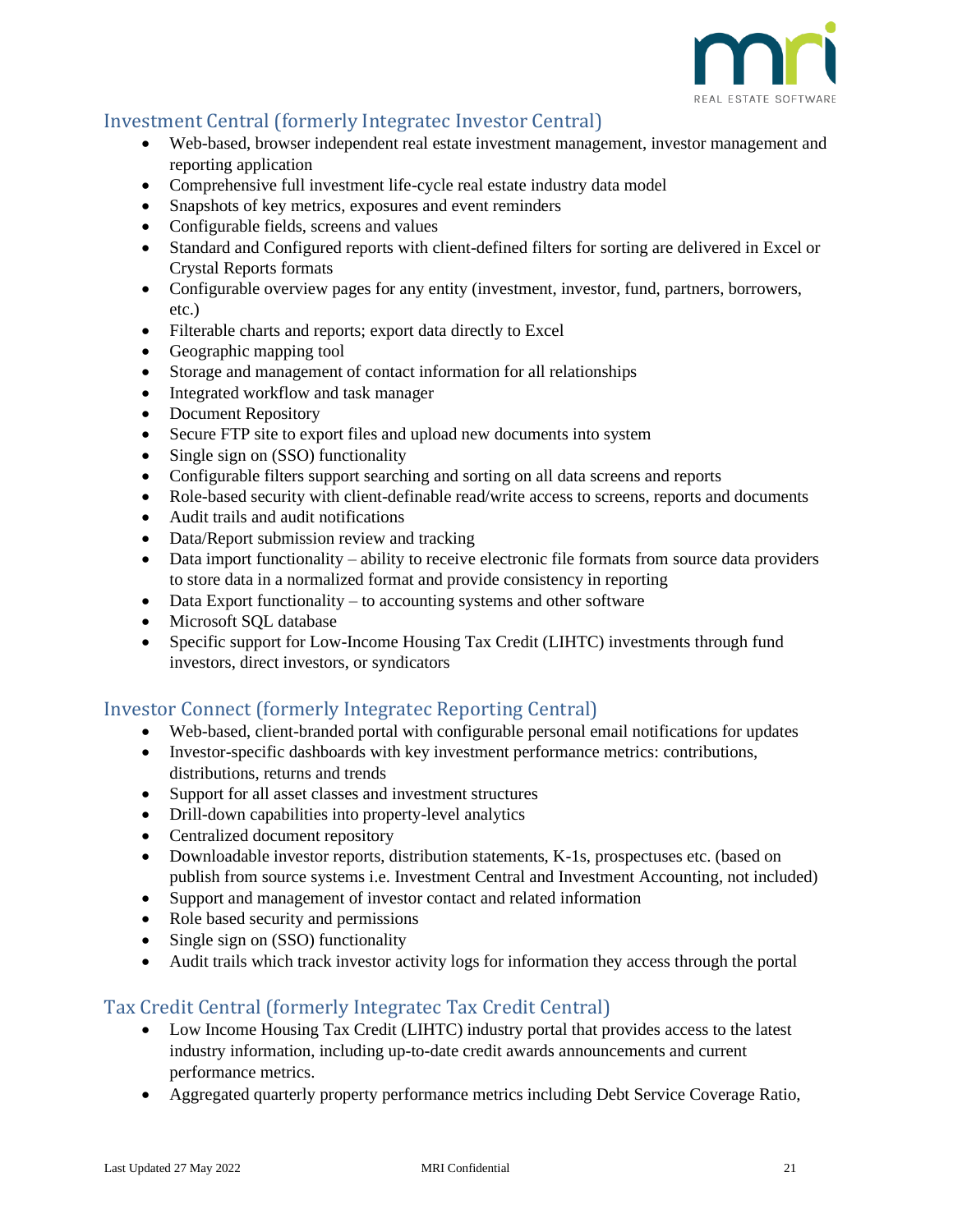![](_page_21_Picture_0.jpeg)

- Physical Occupancy, Expenses per Unit and RE Taxes per Unit (minimum of five property observations for median calculations; no property-level operating data)
- Property attribute and geographical layers include Development Type, Tenancy Type, Project Size Interval (Units), Equity Amount Interval, National, State, and Metropolitan Statistical Area
- Current LIHTC credit awards
- Industry documents available for download
- Notifications for new credit awards and documents
- Filterable charts and reports; export data directly to Excel
- Geographic mapping tool
- Secure FTP site for export files (Enterprise clients only)
- Daily, weekly, or monthly automated data export process as determined by Client (Enterprise clients only)

#### <span id="page-21-0"></span>*Occupier & Lease Accounting Products*

*(Some products listed in the Occupier & Lease Accounting Products section may be utilized with the Commercial Products, Financial Products, Flexibility Products, Investment Products, Public Housing/Affordable Housing Product, and/or Residential Products)*

### <span id="page-21-1"></span>AMTdirect AP Manager

- Allows authorized users to generate monthly invoices
- Provides authorized users the ability to create manual invoices
- Provides authorized users access to payment history

### <span id="page-21-2"></span>AMTdirect AR Manager

- Allows authorized users to generate monthly invoices
- Provides authorized users the ability to create manual billing adjustments
- Provides authorized users the ability to apply cash receipts
- Allows authorized users capability to produce journal entries based on transactions

### <span id="page-21-3"></span>AMTdirect CPI Manager

• Enables authorized users to calculate US-based CPI changes

#### <span id="page-21-4"></span>AMTdirect FASB/IASB Manager

- Provides the ability to use inputs to recommend lease classification
- Provides the ability to calculate NPV and amortization schedules
- Provides the ability to create prospective or retrospective revisions
- Enables authorized users to create journal entries based on schedule data
- Allows authorized users to utilize 12-month, 13-period, and alternative retail calendar methods

### <span id="page-21-5"></span>AMTdirect OPEX Manager

- Enables authorized users to track reconciliation activity by location/lease/year
- Enables authorized users to determine percentages for comparison of year-over-year charges
- Provides authorized users the ability to enter landlord expense invoices by location/lease
- Allows authorized users to track expenses for unlimited billing types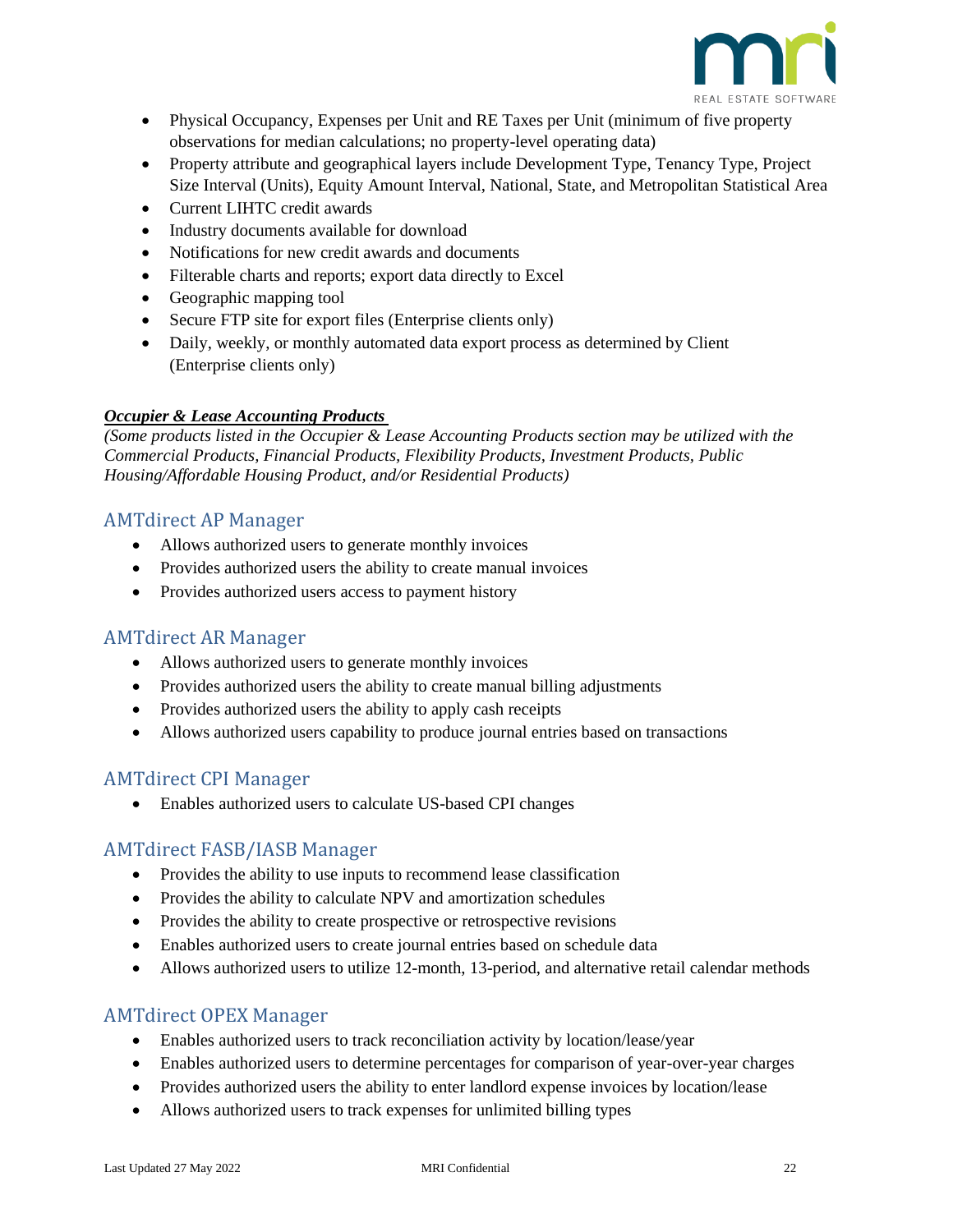![](_page_22_Picture_0.jpeg)

• Provides authorized users the ability to create custom expense pools

## <span id="page-22-0"></span>AMTdirect Percent Rent

- Enables authorized users to calculate overage rent and percent in lieu of base rent
- Provides authorized users with the ability to account for sales exclusions by amount and percent
- Allows for multiple sales breakpoints
- Provides authorized users with the ability to roll up multiple spaces into one calculation
- Provides authorized users with the ability to roll up multiple scenarios to one comparison charge

## <span id="page-22-1"></span>AMTdirect Portfolio Insight

- Enables authorized users to store information related to leases and locations
- Provides authorized users with alerts for critical dates
- Provides capability for field labeling and dropdown selections as well as lease and property data groups
- Provides document storage and indexing
- Shows locations on map

## <span id="page-22-2"></span>AMTdirect Reports

- Provides authorized users with standard reports based on data in the application
- Provides authorized users with the ability to create custom reports based on data in the application
- Provides authorized users with the ability to create custom charts based on data in the application
- Allows authorized users to schedule and send reports to users and third-party contacts

### <span id="page-22-3"></span>AMTdirect Security

• Provides authorized users with the ability to create custom security classes based on location/lease or system functionality

### <span id="page-22-4"></span>CenterStone Facilities Management

- Enables authorized users to report, search and display property data.
- Enables authorized users to setup and manage property data.
- Enables authorized users to manage users, security groups and rules.
- Provides authorized users with the ability to manage Preventative Maintenance using work orders, maintenance programs, and general administration tools.
- Provides authorized users with the ability to manage Reactive Maintenance using work orders, service request entry, and general administration tools.
- Provides a mobile application for Work Order Management

### <span id="page-22-5"></span>CenterStone Lease Management

- Enables authorized users to report, search and display property data.
- Enables authorized users to setup and manage property data.
- Enables authorized users to manage users, security groups and rules.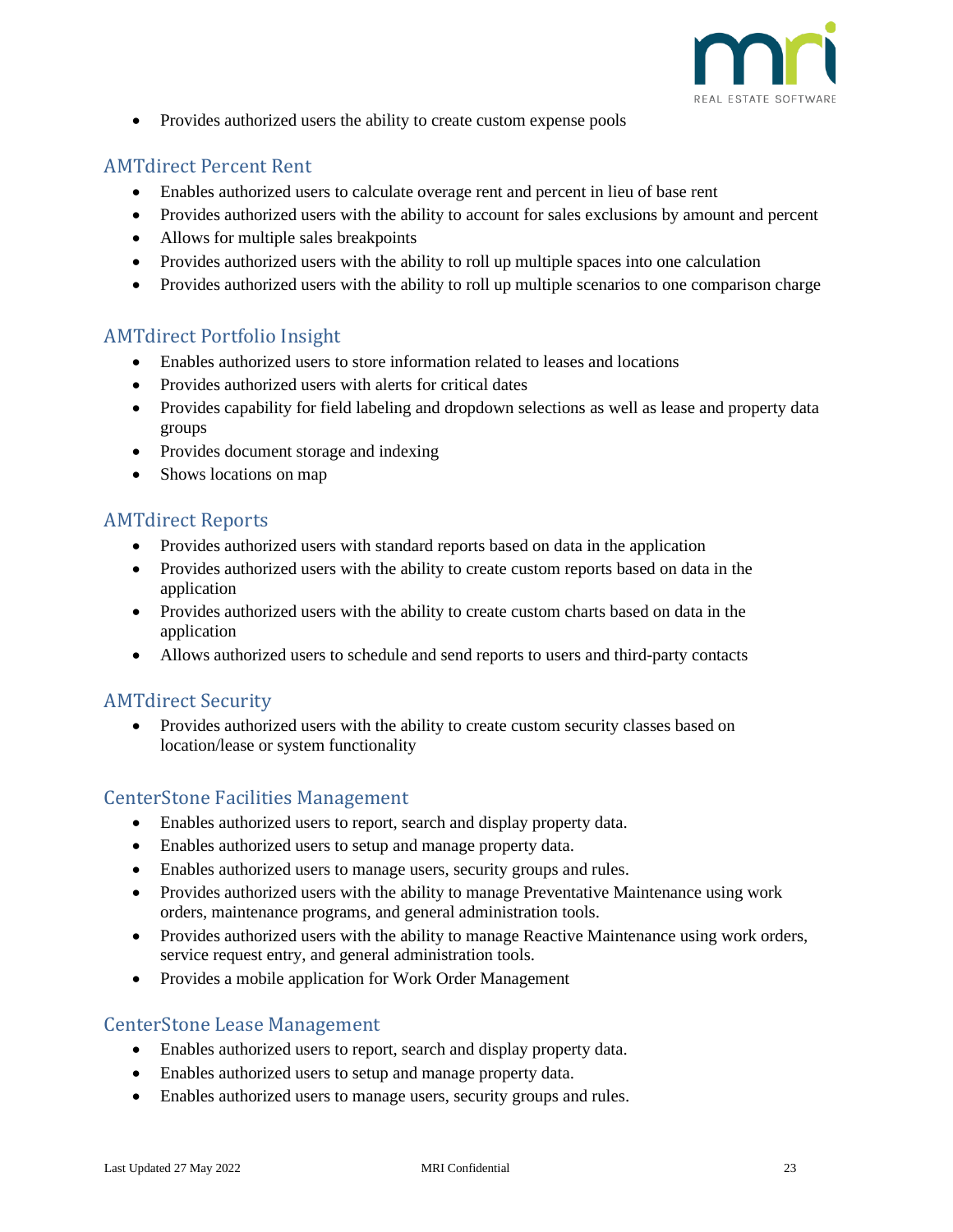![](_page_23_Picture_0.jpeg)

- Allows authorized users to plan, track, manage, and maintain real estate leases
- Allows authorized users to set critical date alerts through emails
- Allows authorized users to track contacts for a lease

## <span id="page-23-0"></span>CenterStone Space Management

- Enables authorized users to report, search and display property data.
- Enables authorized users to setup and manage property data.
- Enables authorized users to manage users, security groups and rules.
- Allows authorized users to view current space provisioning
- Provides the ability to color-code floor plans and to make updates directly in the drawing interface
- Allows for mobile functionality via purchased SpaceWalker module

### <span id="page-23-1"></span>MacMunnis Inc Lease Manager (MILM++)

• Provides authorized users with access to view the deliverables of the MacMunnis extraction services

### <span id="page-23-2"></span>Manhattan Core

• Enables users to define the property data in the following ways: organizational breakdown structure, owner management, property management, supplier management, and document management.

### <span id="page-23-3"></span>Manhattan Energy and Sustainability

- Allows the user to track and measure information related to energy management and energy procurement strategy including:
	- o Meter Management
	- o Consumption Types and Standard Units of Measure (UOM's)

### <span id="page-23-4"></span>Manhattan Facilities Management

- Provides users with the ability to manage Preventative Maintenance using work orders, maintenance programs, and general administration tools.
- Provides users with the ability to manage Reactive Maintenance using work orders, service request entry, and general administration tools.
- Provides a mobile application for Work Order Management
- Provides users with a Vendor Dashboard that includes work order management and work order completion
- Provides users with a Service Request Portal

#### <span id="page-23-5"></span>Manhattan Lease and Financial Management

- Allows users to plan, track, manage, and maintain real estate, capital asset leased and owned portfolios in one system including a Financial module for automated accounting functionality.
- Allows users to set critical date alerts through the diary system.
- Provides the ability to manage rent payments.
- Allows users to map regions, buildings and assets to leases, payments and reports.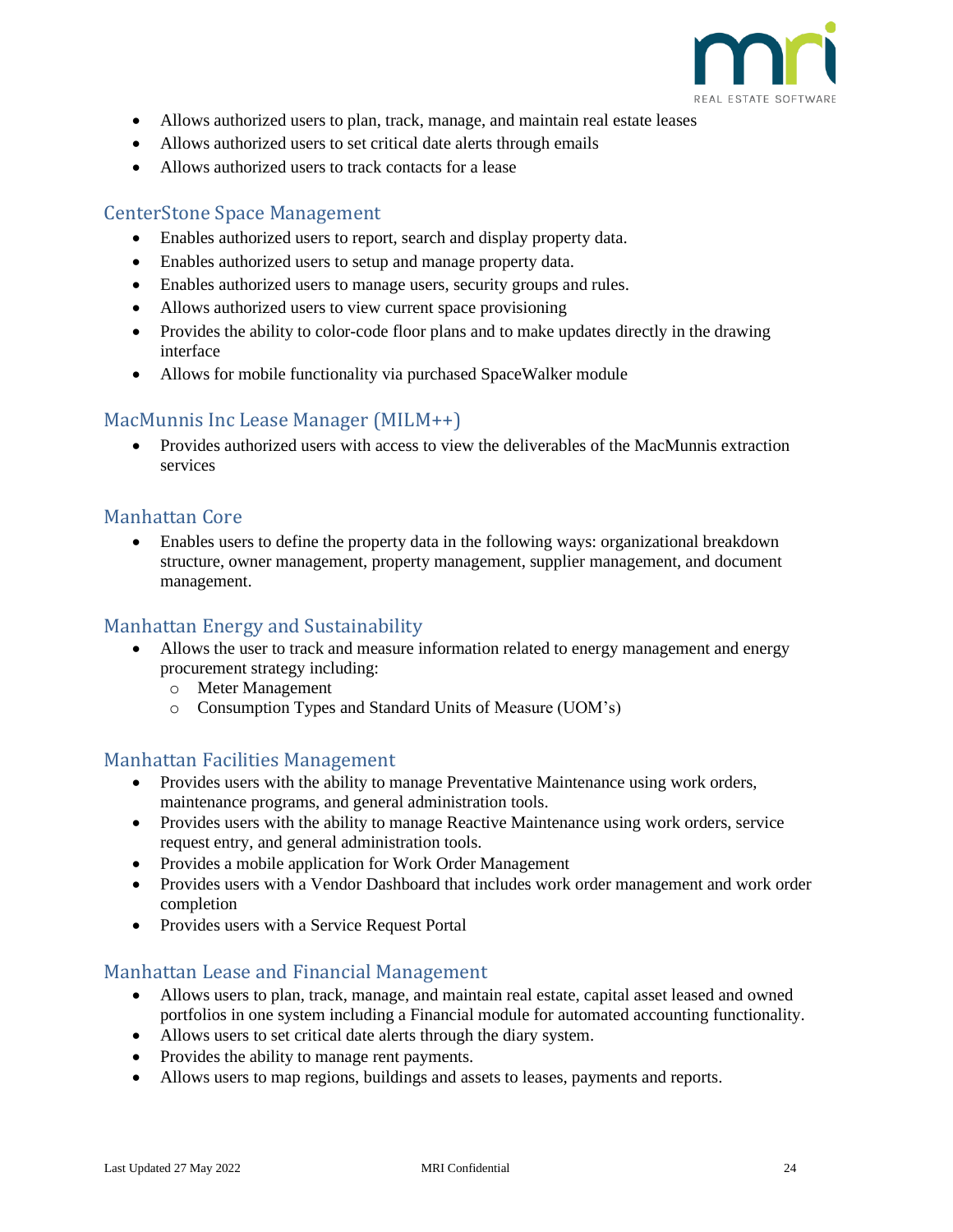![](_page_24_Picture_0.jpeg)

### <span id="page-24-0"></span>Manhattan Lease Compliance Management

• Supports user compliance with the new FASB (ASC842) and IASB (IFRS 16) lessee and lessor accounting and reporting standards.

#### <span id="page-24-1"></span>Manhattan Project Management

• Allows users to capture, process, analyze and report key metrics.

#### <span id="page-24-2"></span>Manhattan Space Management

- Allows users to view current space provisioning
- Provides the ability to color-code floor plans and to make updates directly in the drawing interface
- Provides mobile functionality for SpaceWalker

#### <span id="page-24-3"></span>Manhattan Space Scheduling

- Allow users to streamline the reservation and management of meeting rooms, workspaces and associated services/visitors including live room availability, book and check-in, and free up no show meetings.
- Provides users a global video conference booking process to scheduling multipoint events across multiple locations and time zones
- Provides users with visitor management including badge printing and the ability to track arriving and departing guests.

### <span id="page-24-4"></span>Manhattan Space Utilization

• Allows users to measure actual space utilization of a real estate portfolio and keep floorplans accurate and up to date.

#### <span id="page-24-5"></span>Manhattan Transactions Management

• Enables users to manage property transactions including new leases, acquisitions, and disposals.

### <span id="page-24-6"></span>ProLease Equipment

- Enables authorized users to store information related lease and asset data such as recording of lease payments
- Provides authorized users with the ability to setup alerts for critical dates
- Provides authorized users with a repository of lease/asset documentation
- Provides authorized users with the capability to configure lease and asset fields
- Provides authorized users with standard reports based on data in the application
- Provides authorized users with the ability to configure reports based on data in the application

### <span id="page-24-7"></span>ProLease Lease Accounting

- Supports user compliance with FASB/IASB/GASB real estate and equipment lessee accounting and reporting standards
- Provides authorized users with the ability to use inputs to recommend lease classification
- Provides authorized users with the ability to calculate NPV and capitalization schedules
- Provides authorized users with the ability to configure prospective modifications
- Allows authorized users to translate FX rates to reporting currencies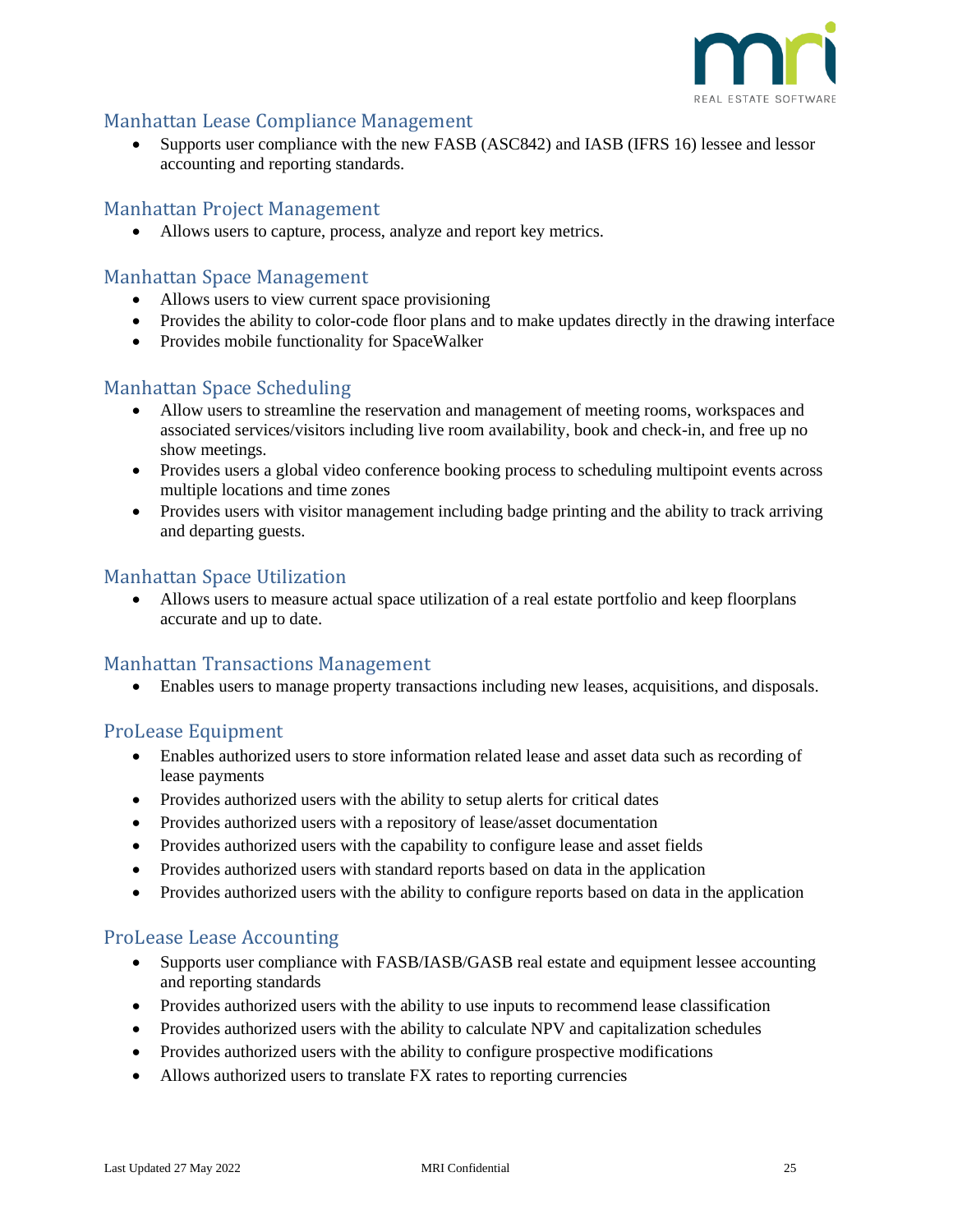![](_page_25_Picture_0.jpeg)

## <span id="page-25-0"></span>ProLease Maintenance module

- Includes Preventative Maintenance Scheduling functionality, which allows authorized users to create repeating tickets over a set period of time.
- Includes Vendor Management functionality, which assists users in tracking vendor contact information, insurance status, and labor rates.
- Includes Asset Management functionality which tracks select, valuable assets within the ProLease Maintenance module, including key features the key features of make, model, serial number, assignee, and ticket history.
- Provided authorized users with twelve (12) standard reports and provides users with an ability to configure specific reports.
- Provides authorized users with a ticket list, including filters and search capability.
- Includes a Personnel Management feature, which assists authorized users in tracking employees' information. Provides authorized users the ability to manually input such information or upload proper files from an MRI-approved HR system.
- Includes a Phone Book feature, which allows authorized users to maintain contacts for vendors, subcontractors, tenants, and subtenants.
- Authorized Users may sign on using single sign on functionality, leveraging the users existing SSO log ins.
- Allows for an integration with the ProLease Workplace module so that users can track tickets, if the client has purchased the Maintenance module. The integration will also allow authorized users to create tickets from a floor plan.

## <span id="page-25-1"></span>ProLease Real Estate

- Enables authorized users to store information related to Properties, leases, and subspaces such as recording of expenses and percent rent or recording of subtenant data
- Provides authorized users with alerts for critical dates
- Provides authorized users with a repository of lease documents
- Provides authorized users with the capability create configured fields
- Authorized users have the ability to create Dashboards, Charts, and utilize Mapping
- Projects module may be enabled to allowed authorized users to track and link projects to properties upon purchase
- Provides authorized users with standard reports based on data in the application
- Provides authorized users with the ability to configure reports based on data in the application

## <span id="page-25-2"></span>ProLease Workplace module

- Use of Workplace module with an approved CAD floor plan integration will allow authorized users to upload CAD plans into the Workplace module.
- Includes seating chart feature that allows authorized users to track workspaces of employees and associated assets.
- Includes a Personnel Move Management feature, which includes options for scheduled moves, move requests, and move scenarios.
- Includes a Space Utilization feature which tracks the amount of vacant and occupied workspaces.
- Includes a Personnel Management feature, which assists authorized users in tracking employees' information. Provides authorized users the ability to manually input such information or upload proper files from an MRI-approved HR system.
- Allows authorized users to designate department assignment for workspaces.
- Provided authorized users with fifteen (15) standard reports and provides users with an ability to configure specific reports.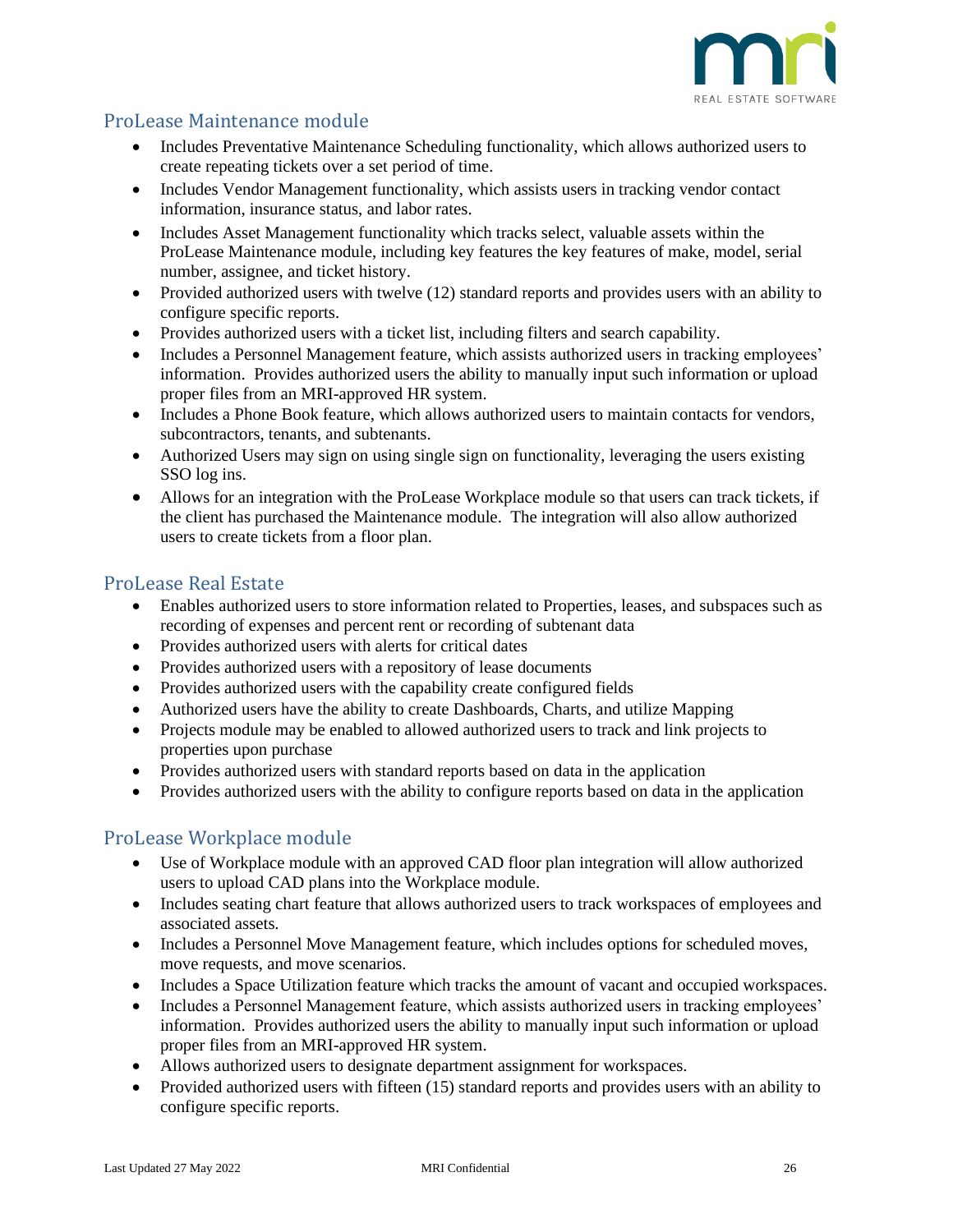![](_page_26_Picture_0.jpeg)

- Includes a Phone Book feature, which allows authorized users to maintain contacts for vendors, subcontractors, tenants, and subtenants.
- Authorized Users may sign on using single sign on functionality, leveraging the users existing SSO log ins.
- Allows for an integration with the ProLease Maintenance module so that users can track tickets, if the client has purchased the Maintenance module. The integration will also allow authorized users to create tickets from a floor plan.

#### <span id="page-26-0"></span>*Payment Products*

*(Some products listed in the Payment Products section may be utilized with the Commercial Products and/or Residential Products)*

#### <span id="page-26-1"></span>RentPayment

- Provides a portal for a PMC to manage and view transactional data for their properties, residents, and applicants.
- Reporting tools provide detailed and summarized views of Transaction Activity, Bath Reconciliation, Statement Report, and a Resident list that shows all active and inactive residents within RentPayment
- Provides Property Managers with the ability to view resident profiles to determine how and when a payment was made
- Allows Residents to setup AutoPay
- Enables PMCs to take in-person payments from residents that come into their office
- Provides ability to link to a check scanner and allows PMCs to view and edit checks before the checks are processed
- Users can view batches that have been or are scheduled to be posted into their ERP.
- Allows Residents and Applicants to make one-time payments or setup recurring (autopay) payments
- Provides Residents with the ability to receive rent reminders via SMS text or email
- Provides Residents the ability to view locations to make cash payments
- Allows Residents to pay rent using IVR or Phone Agent
- Provides the functionality for Residents to sign up for Renters Insurance

#### <span id="page-26-2"></span>*Public Housing, Affordable Housing, and Social Housing Products*

*(Some products listed in the Public Housing, Affordable Housing, and Social Housing Products section may be utilized with the Commercial Products, Flexibility Products, Financial Products, Investment Product, and/or Residential Products)*

### <span id="page-26-3"></span>Affordable Housing

- Client must purchase Residential Management, General Ledger, Accounts Payable, Virtual Site, and Affordable Housing modules in order to receive the Affordable Housing features outlined herein
- Assists clients in complying with occupancy and Compliance Management (i.e. initial program eligibility and rent determination for renters) requirements under current applicable housing regulations by:
	- o Allows authorized users to generate standard forms;
	- o Allows authorized users to process certifications, certification approvals, household member data collection for affordable eligibility and rent requirements through the Affordable Housing module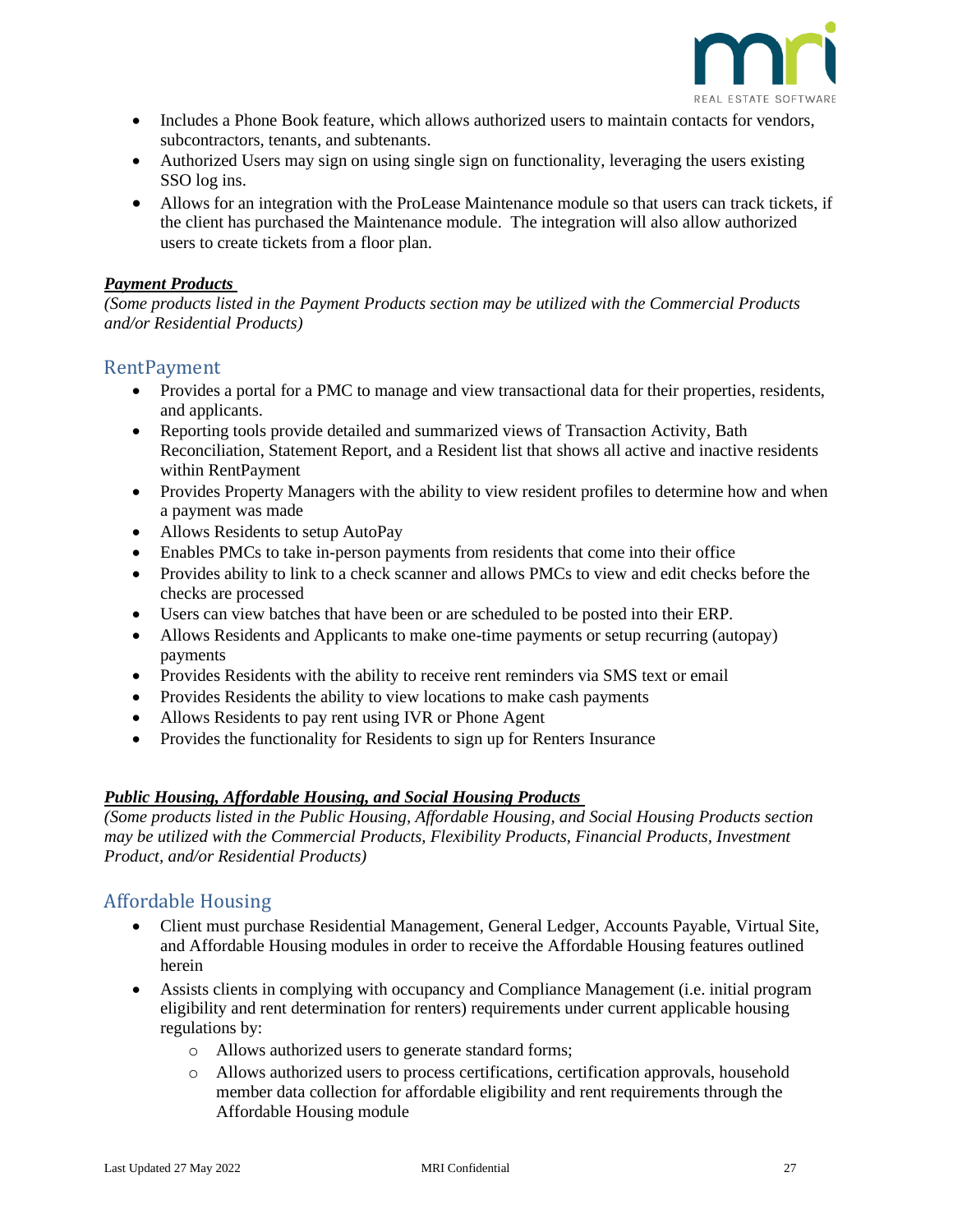![](_page_27_Picture_0.jpeg)

- Allows authorized users to run rent calculation and Compliance Management (see above) with the following standard funding programs:
	- o HUD Multi-family
		- HUD Project Based Section 8
		- Rent Supplement (rent Supp)
		- Rental Assistance Payments (RAP)
		- Project Rental Assistance Contract (PRAC/202 & PRAC/811)
		- Section 236
		- Section 221/BMIR
	- o LIHTC Low Income Housing Tax Credit funding
		- $\blacktriangleright$  Federal (50/20 and 60/40)
		- State (deeper targeting) HOME
	- o HOME
		- HUD HOME program
	- o USDA Rural Development
		- Section 515 as reported on RD-3560-8
- Provides subsidy accounting for HAP Reconciliation and payment posting
- Allows authorized users to perform tenant-level accounting which includes receivables, deposit, and repayment agreements
- Provides ability to use dashboards and reporting for management oversight
- Stores details at the community level, including (to the extent permitted by applicable law): building and units, rent plans, contract information (including funding programs), and waitlist configurations
- Stores details at the household level, including (to the extent permitted by applicable law): household member information and history, income, asset and expense history (including sources of the same), waitlist and application history, transaction history, accounting ledger history, and allows for document attachment (within storage parameters).
- Stores accounting information at the community and portfolio level, including (to the extent permitted by applicable law): processing of community cash receipts, processing of payments for receivables and subsidy, general ledger batching, and integrated transmission to MRI's accounting software
- Stores occupancy & Compliance Management (as described above) information, including (to the extent permitted by applicable law):
	- o Includes applicant/waitlist processing with built-in eligibility checks which authorized users can utilize in determining eligibility of the resident.
	- o Includes eligibility process with built in Pass/Fail
	- o Includes assistance with move-in process with certification approvals
	- $\circ$  Includes legal/eviction tracking, which contains configurable parameters for late notices
	- o Stores notices to quit and eviction processing
	- o Includes the ability to transmit HAP files to TRACS
	- o Assists users in submitting LIHTC files to state processing sites
	- o Assists users in submitting USDA transmissions to MINC
- Works with MRI's Report Gateway and Report Design modules
- Allows for authorized users to merge documents into the Report Gateway module with ability to upload and maintain new documents using MS-Word.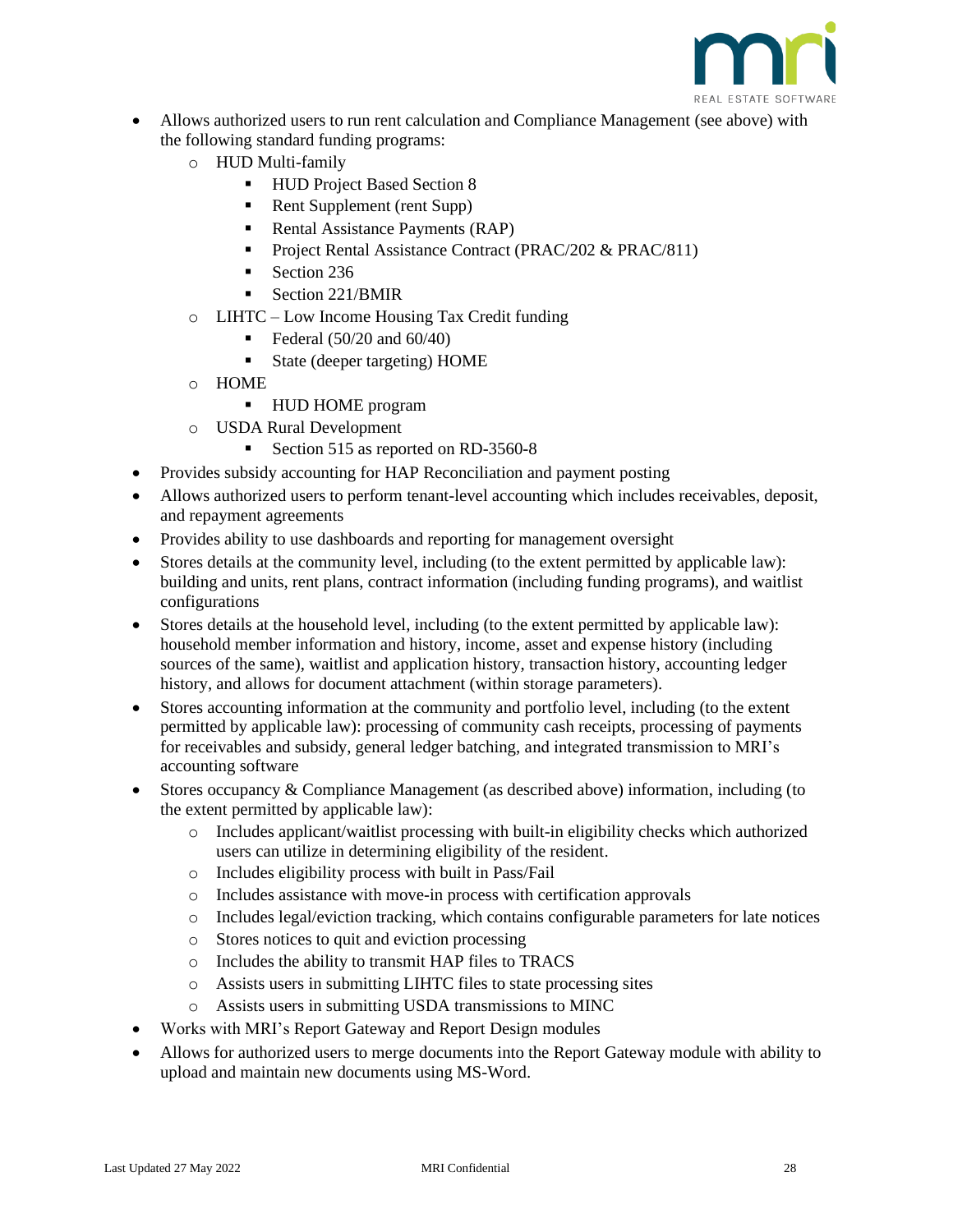![](_page_28_Picture_0.jpeg)

## <span id="page-28-0"></span>Bostonpost Property Manager

- Affordable occupancy and compliance management: standard and configured form generation, configurable approval steps, household member data collection for affordable eligibility and rent requirements
- Subsidy Accounting which includes HAP Reconciliation and payment posting
- Tenant-level accounting which includes Receivables, Deposit, Repayment Agreement, AP Tenant refund and GL integration, Workflow and to-do lists
- Dashboard and Reporting for management oversight
- Holds community details, including Facilities, Rent Plans, Funding Program/Contract information, and waitlist
- Holds unit level information including Compliance, Rent & Transaction History, Maintenance History (including turnovers), and Special Claims processing
- Holds household level information, including Member information and history, Income & Expense history (including references), Legal processing details, Full Transaction history, full accounting ledger history (Rent, Subsidy, Deposits and Repayment Agreements) and document storage
- Holds community and portfolio accounting information, including processing of Community Cash Receipts, Payment Processing (Receivables and Subsidy), GL Batching and (automated) processing to full accounting software
- Holds Occupancy & Compliance Detail, including:
	- o Guest Card/Prospect/Waitlist processing with built-in compliance/eligibility checks,
	- o Automated move-in process with configurable approvals,
	- o Automated Annual Recertification process with configurable approvals,
	- o Full legal tracking with configurable parameters for Late Notices,
	- o Notices to Quit and Eviction processing,
	- o Ability to transmit HAP files to TRACS,
	- o LIHTC files to state processing sites,
	- o USDA transmissions to MINC
	- o 50058 information to PIC
- Over 300 standard reports within the Configurable Reporting tool
- Over 400 standard documents with ability to upload and maintain new documents using Word Merges, supports microsoft word and PDF formats, ability to upload headers and footers.

#### <span id="page-28-1"></span>Bostonpost Work Order Management

- Allows authorized users to create, schedule, dispatch, close and bill work order activity
- Vendor AP invoice workflow, approval and integration

#### <span id="page-28-2"></span>Bostonpost Document Attachment

- Enables scanning within workflow
- Allows for storage and retrieval of scanned attachments within workflow

#### <span id="page-28-3"></span>Castleton Communications Manager

• Allows authorized users access to a platform for two-way multi-channel messaging

#### <span id="page-28-4"></span>Castleton CRM

- Allows authorized users to record incoming and outgoing contacts against a customer record
- Allows authorized users to classify the type of contact, how the contact was made, to record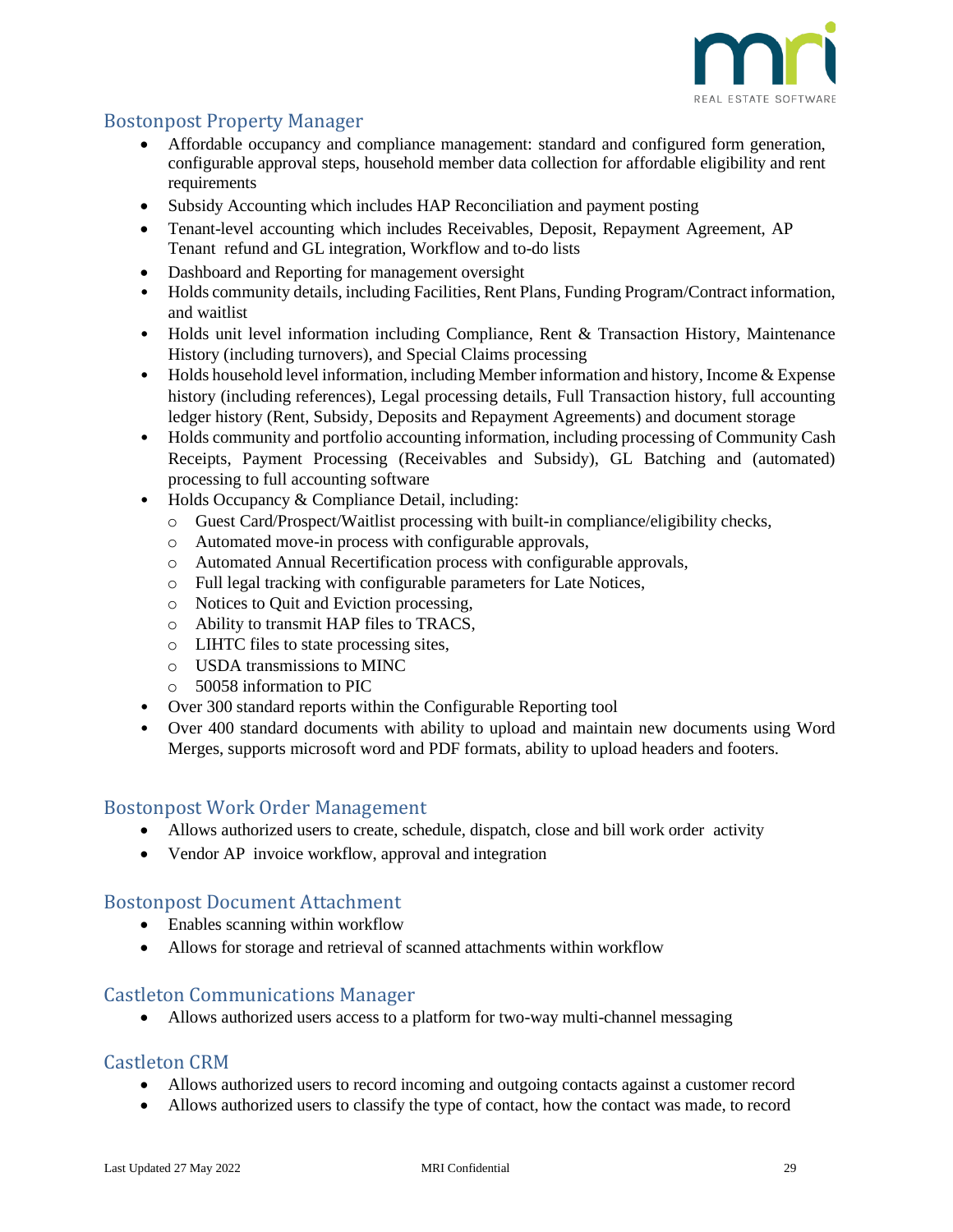![](_page_29_Picture_0.jpeg)

the duration of the contact, and manage a contact with actions and tasks

- Allows authorized users to view, manage and monitor contact status
- Provides authorized users with the ability to apply the organisations service level agreement against the contact types
- Provides authorized users with the ability to present a high-level customer view to staff

#### <span id="page-29-0"></span>Castleton Dashboards

- Provides authorized users with the ability to visualise data based on pre-defined metrics and KPI's derived from data in the data platform
- Allows authorized users to create dashboards derived from data in the data platform

#### <span id="page-29-1"></span>Castleton Data Platform

- Hosted data extraction and transformation solution to allow offline reporting from MRI applications
- Provides authorized users with the data which can be visualised via Castleton Dashboards

## <span id="page-29-2"></span>Castleton Digital Connect (.digital)

• Enables authorized users to configure a tenant portal for access to online services

#### <span id="page-29-3"></span>Castleton Document Management

- Ability to scan documents and assign them to the relevant records as well as to an officer
- Enables authorized users to apply multiple tags to a document for classification, apply retention policies against document types, and set security and access levels for certain documents
- Allows authorized users to redact a document
- Allows authorized users to check documents in and out
- Allows authorized users to create a document collection for subject access requests

### <span id="page-29-4"></span>Castleton Financials Professional

- Offers capability for authorized users to manage accounts receivable processing, including sales invoicing & payment plans
- Ability for authorized users to manage accounts payable transactions with invoice register functions
- General ledger function with capability for transaction matching and analysis, budgeting, and commitment accounting
- Cash book function, including sundry payments

### <span id="page-29-5"></span>Castleton HousingBrixx

- Provides authorized users with the ability to create flexible financial business models
- Provides authorized users with the ability to create multiple forecasts and scenario breakdowns
- Provides authorized users with the ability to build contingencies and manage covenants
- Provides a standard suite of reports and dashboards
- Provides authorized users with the ability to produce FFR/SHR reports in line with latest regulatory requirements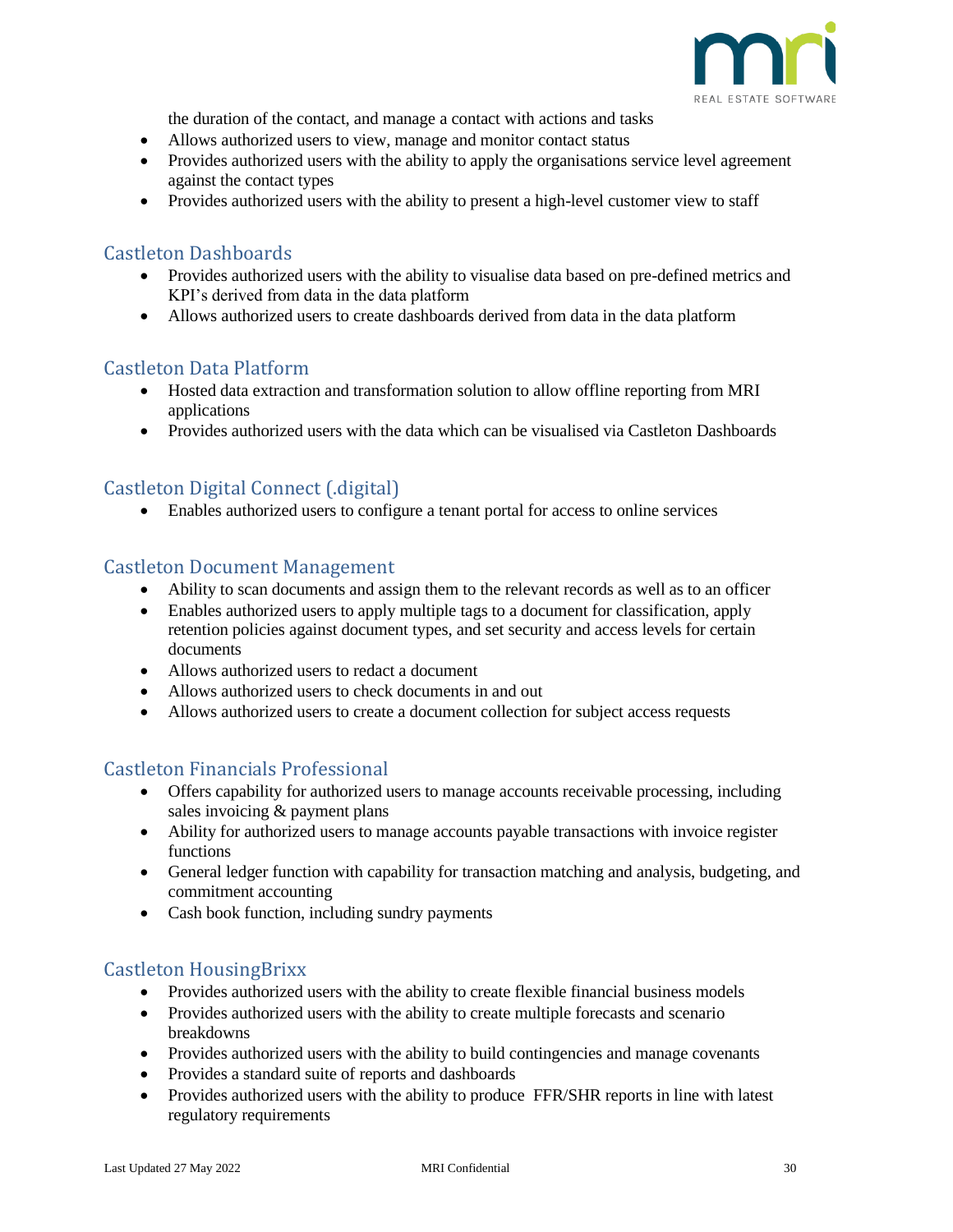![](_page_30_Picture_0.jpeg)

## <span id="page-30-0"></span>Castleton Housing Professional

- Provides authorized users with the ability to manage void properties through the void process from tenancy termination to re-let
- Provides the ability for authorized users to manage Rent Accounts
- Provides the ability for authorized users to post payments of Cash and Benefits to Rent Accounts
- Provides the ability for authorized users to manage collection of Rent Arrears
- Provides the ability for authorized users to manage Service Charges for tenants and leaseholders
- Provides the ability for authorized users to raise and manage repair orders through to financial completion
- Provides the ability for authorized users to manage ASB cases
- Allows for integration with finance, document management, and SMS messaging systems
- Provides authorized users with the ability to manage assets for all property types
- Provides authorized users with the ability for full Decent Homes analysis and reporting
- Provides authorized users with the ability to store multiple EPC Records per property
- Provides authorized users with the ability to do Asbestos Surveys

#### <span id="page-30-1"></span>Castleton Maintain

- Provides the ability for authorized DLOs and contractors to manage all types of repair works including voids, planned, cyclical maintenance and servicing
- Provides authorized users with the ability to create repair jobs or receive jobs from external systems
- Provides authorized users with the ability to allocate jobs to available qualified operatives
- Provides authorized users with the ability to bulk assign jobs to operatives
- Provides authorized users with the ability to manage job completions
- Provides authorized users with the ability to manage supplier purchase orders
- Provides authorized users with the ability to integrate with material / stock suppliers
- Provides authorized users with the ability to manage Purchase Invoices
- Provides pre-configured dashboards
- Provides the ability to integrate with certain housing, asset and financial management systems
- Provides an integrated mobile solution for operatives

### <span id="page-30-2"></span>Castleton Mobile Agile

- Allows users to work onsite with or without a signal
- Enables authorized users to process repair work live
- Offers integration options to certain maintenance solutions
- Offers integration options to certain housing solutions
- Provides authorized users with the ability to record contacts with customers

#### <span id="page-30-3"></span>Castleton P2P

- Provides authorized users with the ability to generate and manage purchase orders
- Provides authorized users with the ability to manage Goods Received
- Provides authorized users with the ability to generate and manage invoices
- Provides authorized users with the ability to match invoices to external systems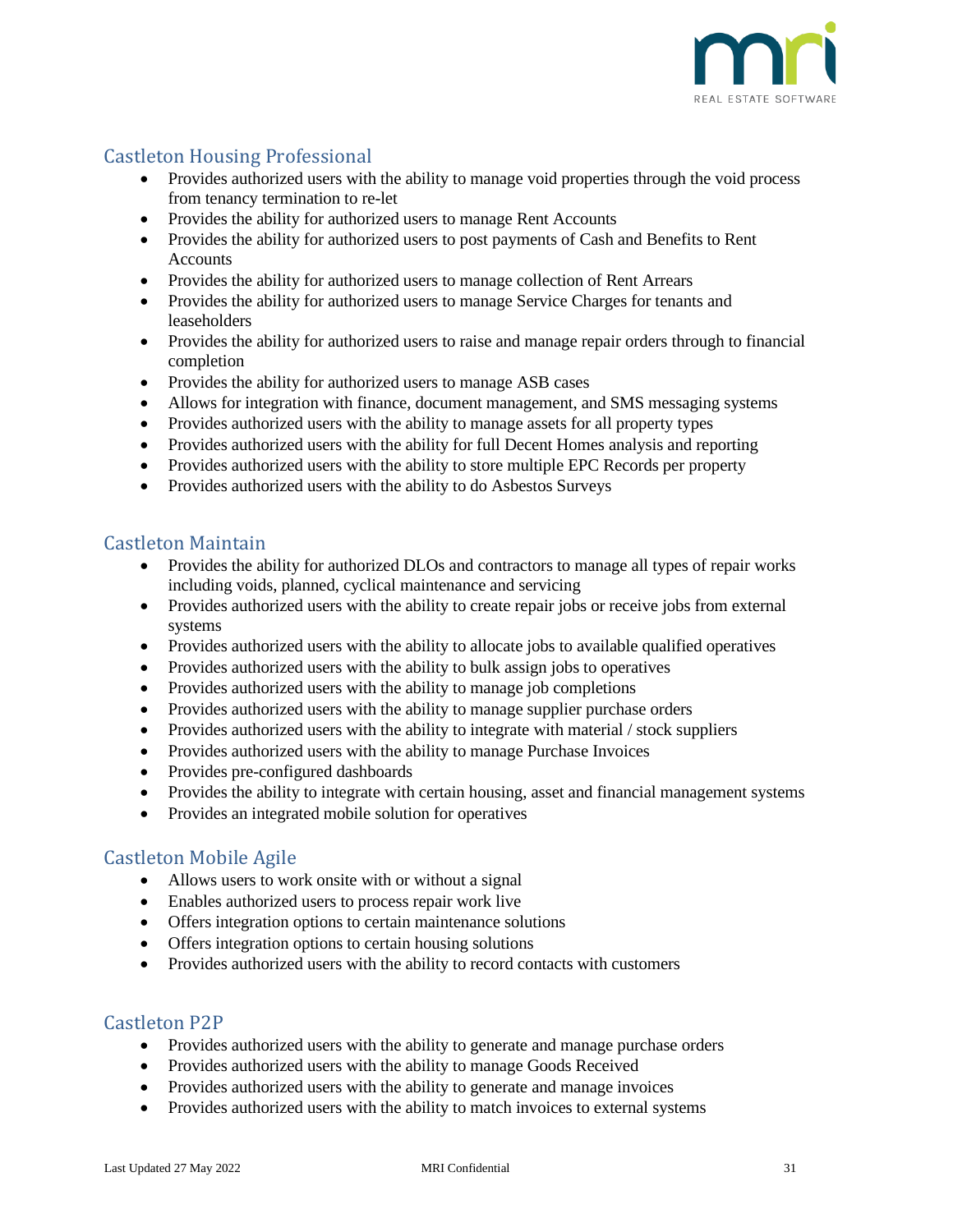![](_page_31_Picture_0.jpeg)

- Provides multiple levels of approvals and tolerance levels that can be customized
- Offers integration options with certain Document Management Systems
- Offers integration options with Maintain for Repairs and Stock Ordering
- Offers integration with certain Finance Systems
- Intelligent Character Recognition extensions allow for scanning documents to templates configured in the system

#### <span id="page-31-0"></span>Castleton Scheduler

- Provides authorized users with the ability to manually schedule tasks
- Provides authorized users with the ability to manually drag and drop tasks
- Provides authorized users with the ability to dynamically optimize tasks
- Provides authorized users with flexible appointment management
- Provides authorized users with a real-time view of the current diaries

#### <span id="page-31-1"></span>Castleton Streetwise

- Provides authorized users with the ability to manage an Anti-social behavior and Domestic abuse case
- Allows authorized users to customize lookups and password security
- Provides authorized users with GIS mapping to identify potential hotspots
- Provides authorized users with the ability to run reports on full case detail

### <span id="page-31-2"></span>Happy 1099s and Payment History

- Allows users to print the 1099s forms directly and submit to the IRS FIRE system.
- Allows users to produce configured payment reports, including Check Summaries, Payment Details, and VMS report.

### <span id="page-31-3"></span>Happy AssistanceCheck – Online Assistance Portal

• Provides an online portal which allows users to produce electronic statements for owners.

### <span id="page-31-4"></span>Happy Custom Forms

- Allows users to create configured forms, using merged data to for printing with Housing Pro.
- Allows users to save forms for future use.
- Allows users to include a barcode to be used with the iDIA document imaging module.
- Allows users to substitute standard forms with the Custom Forms on the Occupancy module.

### <span id="page-31-5"></span>Happy Direct Deposit

- Allows users to create an ACH file during a check run that allows funds to be directly deposited from the back into the owner's account.
- Allows users to print authorization forms
- Integrates with the 1099s module for storing payment history, where clients are licensed for both modules.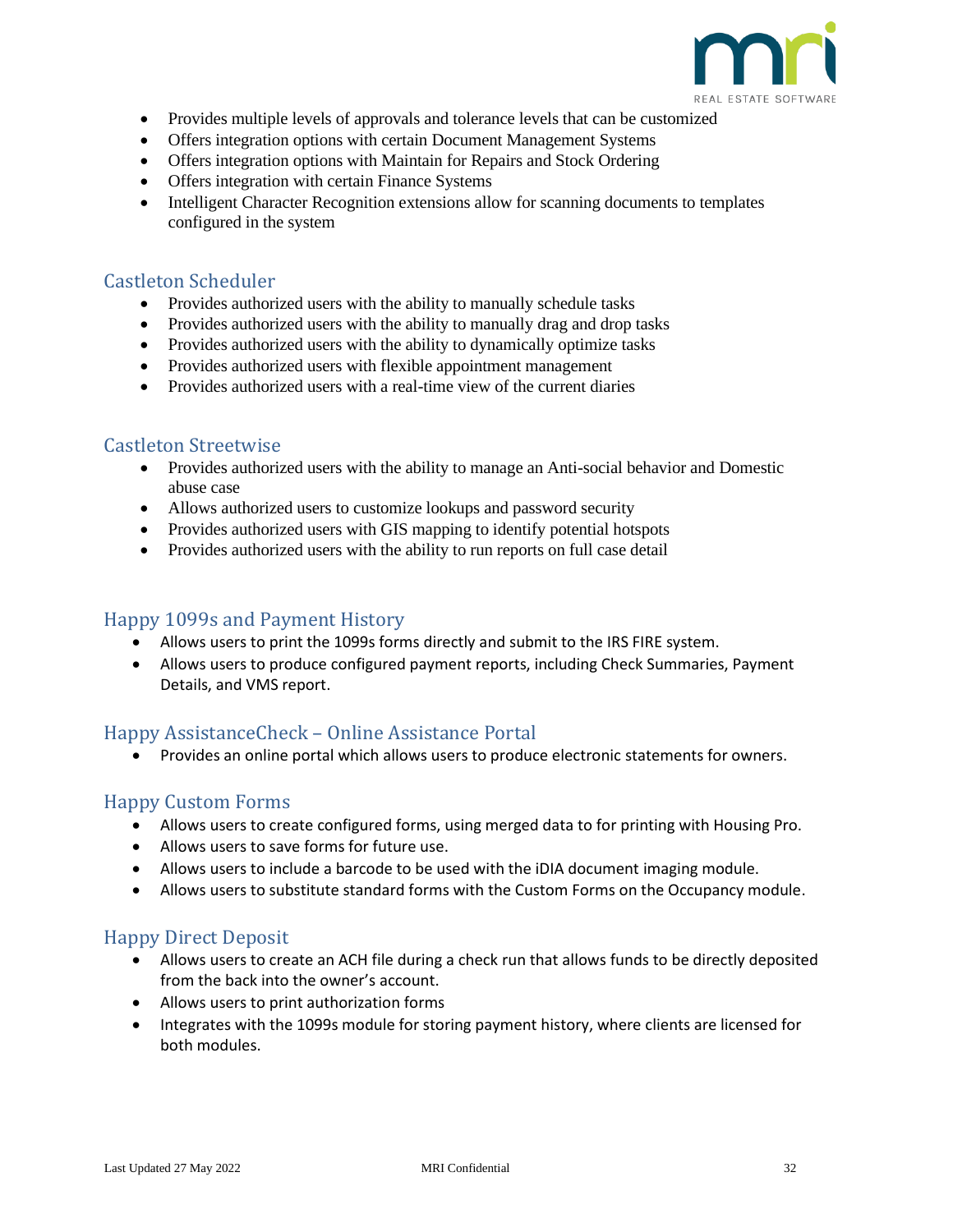![](_page_32_Picture_0.jpeg)

# <span id="page-32-0"></span>Happy Family Self Sufficiency (FSS) Pro

- Allows users to access stored information on FSS participants.
- Allows users to manage multiple programs, create custom assessments, maintain training plans, and track participant goals.
- Allows users to produce escrow account worksheet, deposit escrow across active accounts, and allocate interest to all participants.
- Allows users to set up an electronic logic model, to produce manage reports, and report on EOY electronic logic used in their FSS program.

## <span id="page-32-1"></span>Happy HQS Mobile Inspections (iPad)

- Allows users to enter repairs, take photos, capture owner and tenant signatures, and send inspection results by email.
- Allows users to dictate repairs or select from preconfigured comments
- Provides users with map locations and directions.
- If licensed by the client, integrates with HousingPro while connected to wi-fi, to allow syncing of data.

## <span id="page-32-2"></span>Happy iDIA (Integrated Document Imaging Archive) System

- Allows users to route and file electronic documents with barcode indexing.
- Allows users filter capabilities on case files by name or transaction type.

#### <span id="page-32-3"></span>Happy iFile

- Allows users to upload 50058 data to PIC
- Provides users with graphic dashboard displays showing accepted v. not accepted submissions
- Allows users to download and view error reports
- Allows users to drill down to view individual 50058 submissions

### <span id="page-32-4"></span>Happy's Inspections

- Provides users with a system to track HQS and Public Housing Inspections
- Allows users to create batches of new inspections
- Allows users to access calendar view for visual scheduling
- Allows users to print HQS inspection checklists

### <span id="page-32-5"></span>Happy Occupancy

- Provides users with a system to maintain household and contact information.
- Provides users with 50058 error checking
- Allows users to track verifications
- Allows users to perform rent calculations
- Provides users with a dashboard to display outstanding tasks
- Allows users to manage portability requirements
- Allows users to track special programs, such as FSS and homeownership.
- Allows users to create packets of forms for printing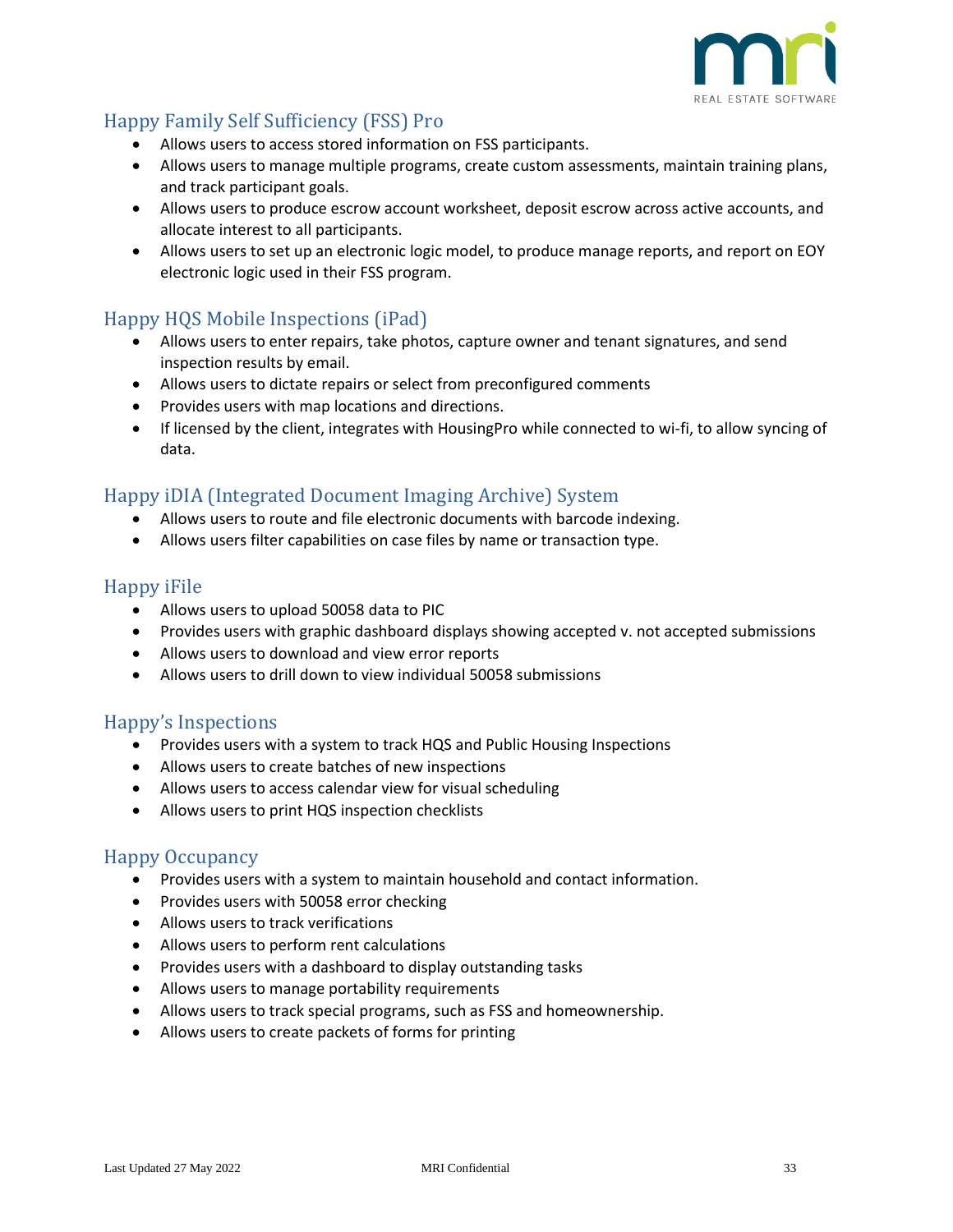![](_page_33_Picture_0.jpeg)

## <span id="page-33-0"></span>Happy Payments

- Provides users with a step-by-step process to print HAP, UR, Damage and Vacancy Claims, Port Out/Port In, and FSS payments on standard check stock.
- Allows users to combine payments to the same payee on check with itemized stubs.
- Allows users to print checks with one or two signatures
- Provides tracking for checks to appear on the client's HAP register

### <span id="page-33-1"></span>Happy Remote Screen Sharing

• Allows users to share their Happy software screens on electronic platforms that allow for screen sharing functionality.

### <span id="page-33-2"></span>Happy Report Writer

- Allows users to create, schedule, save, and re-run reports.
- Provides cross-module reporting functions to users.
- Allows users to configure three identified report types with custom headers and footers.
- Allows users to preview reports.

## <span id="page-33-3"></span>Happy Tenant Accounts Receivables (TARs)

- Allows users to create batch charges for tenant rent, security, deposits, work order, portability and repayment agreements.
- Allows users to manually create charges for tenant rent, security, deposits, work order, portability and repayment agreements.
- Provides users with a wizard for tenant move-outs to in order to review outstanding charges and create statements.
- Allows users to print invoices, post payments and generate receipts.
- Allows users to create portability receivables.
- Allows users to mark charges as paid.
- Provides users with the ability to print reports, including a daily deposit report, rental register and receivables aging report.

### <span id="page-33-4"></span>Happy Waiting List

- Users can enter applicant data, view existing applications, or add a new applicant or application.
- Allows the client to manage multiple waiting lists concurrently.
- Provides the client the ability to configure the software with user-defined preferences and statuses.
- Provides standard reporting and documents, including the year-end demographic reports.
- Allows for web integration with tenant screening.

#### <span id="page-33-5"></span>Housing Partners Accommodation Rent Accounting

- Provides authorized users with the ability to manage and place people into temporary accommodation
- Provides authorized users with the ability to import payment records and manage arrears and accounting associated with placements.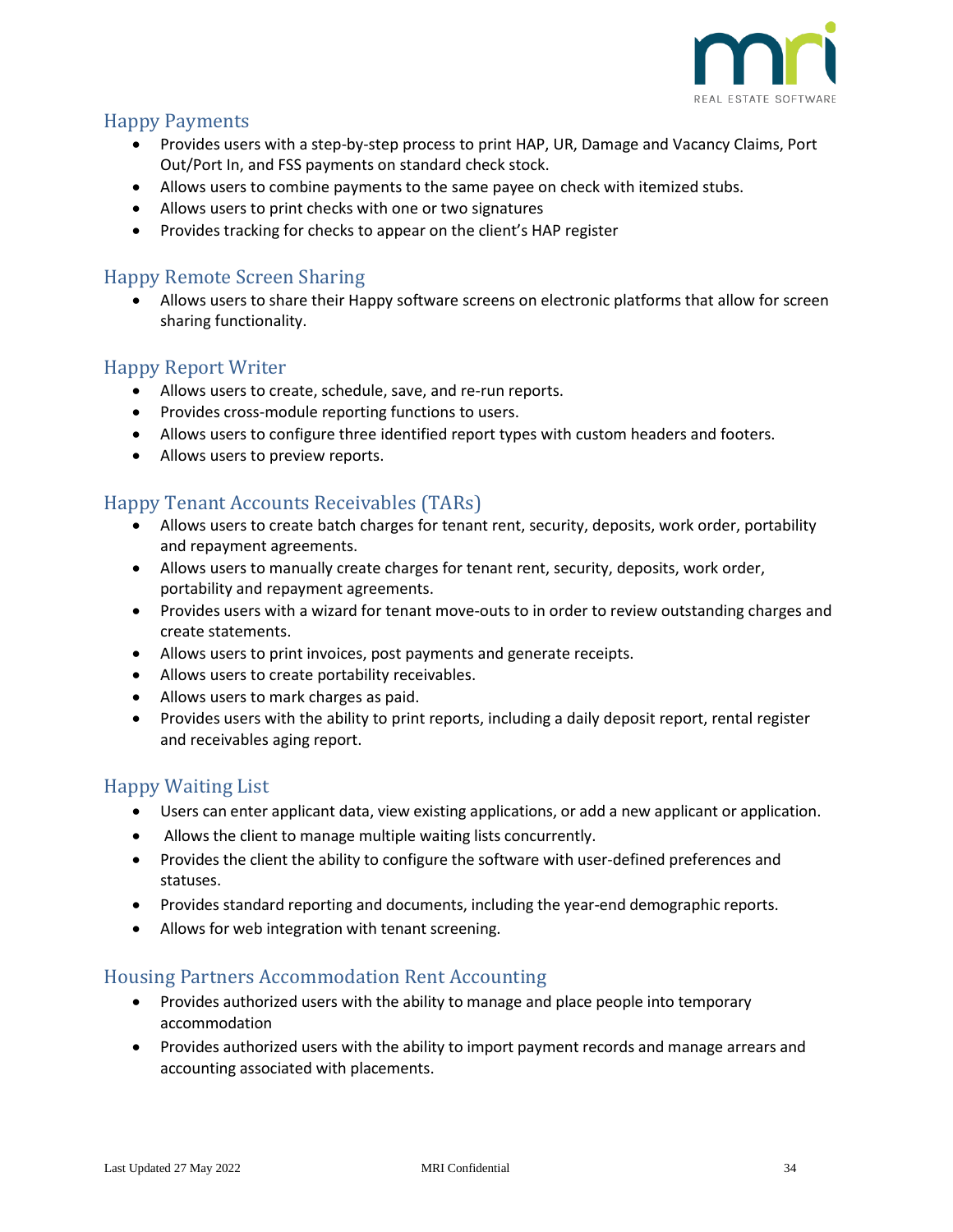![](_page_34_Picture_0.jpeg)

## <span id="page-34-0"></span>Housing Partners Alert

- Supports authorized users' compliance with the duty to refer under the Homelessness Reduction Act
- Ability to enable authorized users to add relevancy to information requests and provide more reporting and insight on referrals by status, outcomes, agency and type.

# <span id="page-34-1"></span>Housing Partners Allocations (EHR & ATLAS)

- Allows authorized users to manage a waiting list for accommodation
- Allows for the provision of applications that customers can complete online
- Provides authorized users with the ability to advertise vacant properties
- Allows authorized users to allocate vacant properties to waiting list applicants
- Provides authorized users with the ability to shortlist and allocate vacant properties to waiting list applicants
- Online portal available for applicants to manage their application and offers

## <span id="page-34-2"></span>Housing Partners Homeless Reduction

- Provides authorized users with the ability to manage homelessness case and prevention work aligned with standard practice and legislation.
- Provides authorized users with the ability to produce statutory reporting
- Provides a customer portal to aid the person seeking assistance

### <span id="page-34-3"></span>Housing Partners HomeSwapper

- Home swapping website for social housing residents
- Provides authorized users with the ability to manage one to one and multiple home swaps between residents

### <span id="page-34-4"></span>Housing Partners Rough Sleeper Pathways

- Provides authorized users with the capability to manage activity arising from Severe Weather Protocols
- Provides authorized users with the capability to manage activity arising from the management of rough sleepers and homeless persons
- Provides authorized users with the capability to demonstrate evidence based positive outcomes

### <span id="page-34-5"></span>Housing Partners Safestart

• Provides authorized users with the ability to run pre-tenancy financial checks

### <span id="page-34-6"></span>Housing Partners SwapTracker

• Provides the ability for authorized users of Social Housing Organisations to view, manage and help to progress the home swaps from HomeSwapper for their residents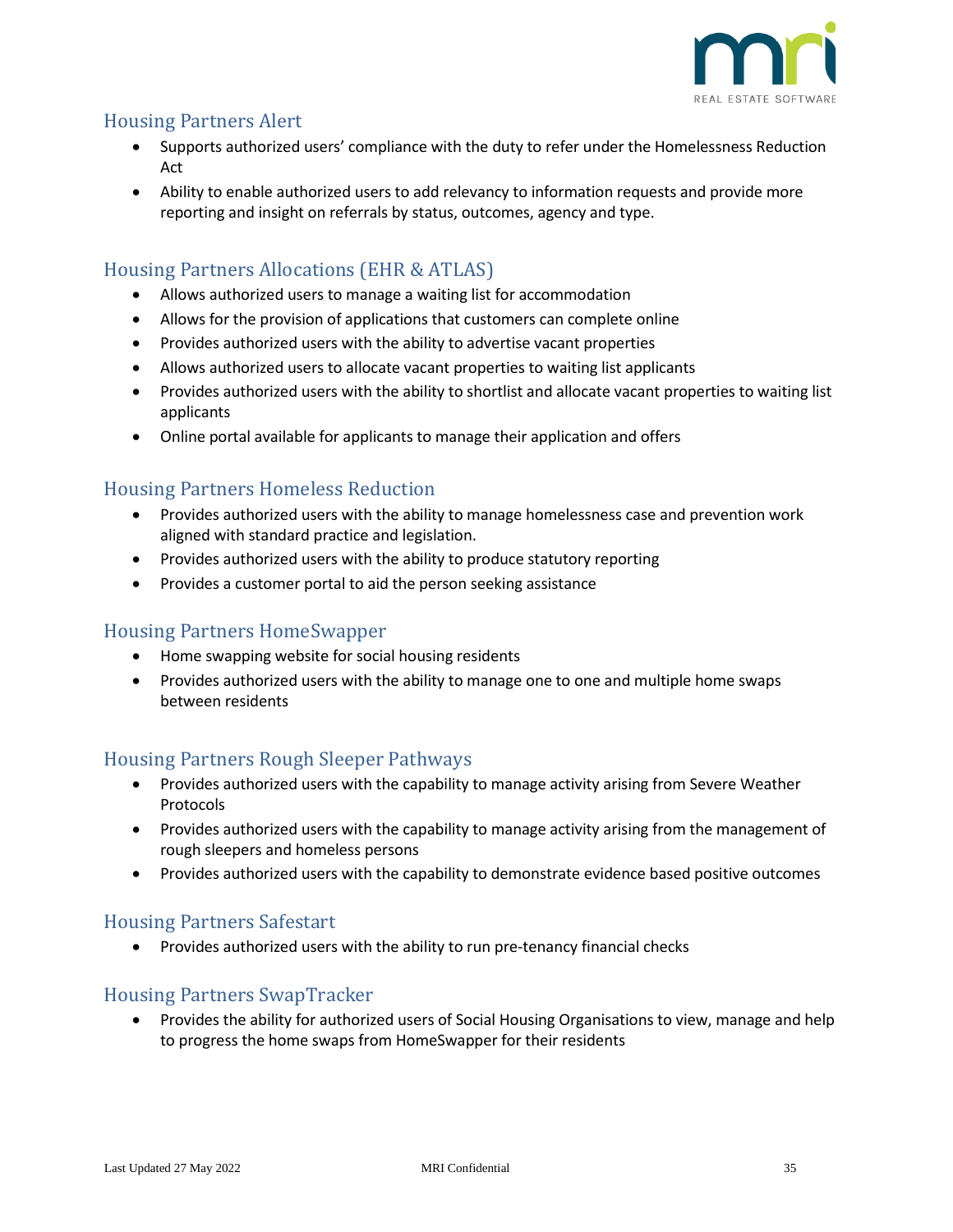![](_page_35_Picture_0.jpeg)

# <span id="page-35-0"></span>Housing Partners Tenancy Analytics

- Provides authorized users with the ability to identify financial vulnerability trends
- Provides authorized users with the ability to highlight tenants in high financial distress
- Provides authorized users with the ability to indicate overcrowding and underoccupancy
- Provides authorized users with the ability to identify those affected by welfare reform
- Provides authorized users with the ability to see historical bankruptcies, county court judgements and individual voluntary arrangements
- Provides authorized users with the ability to identify potential subletting

### <span id="page-35-1"></span>Orchard AccuServ

- Provides the ability for landlords, DLOs and contractors with authorized user accounts to manage all types of repair works including voids, planned, cyclical maintenance and servicing
- Provides the ability to create repair jobs or receive jobs from external systems.
- Provides authorized users with the ability to allocate jobs to available qualified operatives.
- Provides authorized users with the ability to bulk assign jobs to operatives.
- Provides authorized users with the ability to view all assigned jobs on a single day and reassign them as required during the day.
- Provides authorized users with the ability to manage job completions.
- Provides authorized users with the ability for job costing including operative labour and travel time, stock usage, sub-contracting, and plant hire
- Provides authorized users with the ability to manage stock control including van stock and stock replenishment
- Provides authorized users with the ability to manage supplier purchase orders, the ability to integrate with material/stock suppliers, and the ability to manage Purchase Invoices.
- Provides a portal for authorized sub-contractors to manage work that has been issued to them.
- Provides a portal for clients to check on progress on work they have ordered against the properties/assets.
- Dashboard reporting available.
- Ability to integrate with various housing, asset, and financial management systems.
- Mobile solution for operatives available.

### <span id="page-35-2"></span>Orchard Asset Management

- Enables authorized users to manage assets for all property types
- Enables authorized users to design multiple property condition surveys
- Mobile collection of property survey information for authorized users available
- Provides authorized users with the ability to complete full Decent Homes analysis and reporting
- Ability to integrate with finance systems available
- Provides authorized users with the ability to calculate energy ratings for each individual property
- Provides authorized users with the ability for risk assessment of identified hazards within the Housing Health and Safety Rating System (England) Regulations
- Provides authorized users with the ability to manage an Asbestos register
- Provides authorized users with the ability to manage service contracts for appliances or plant that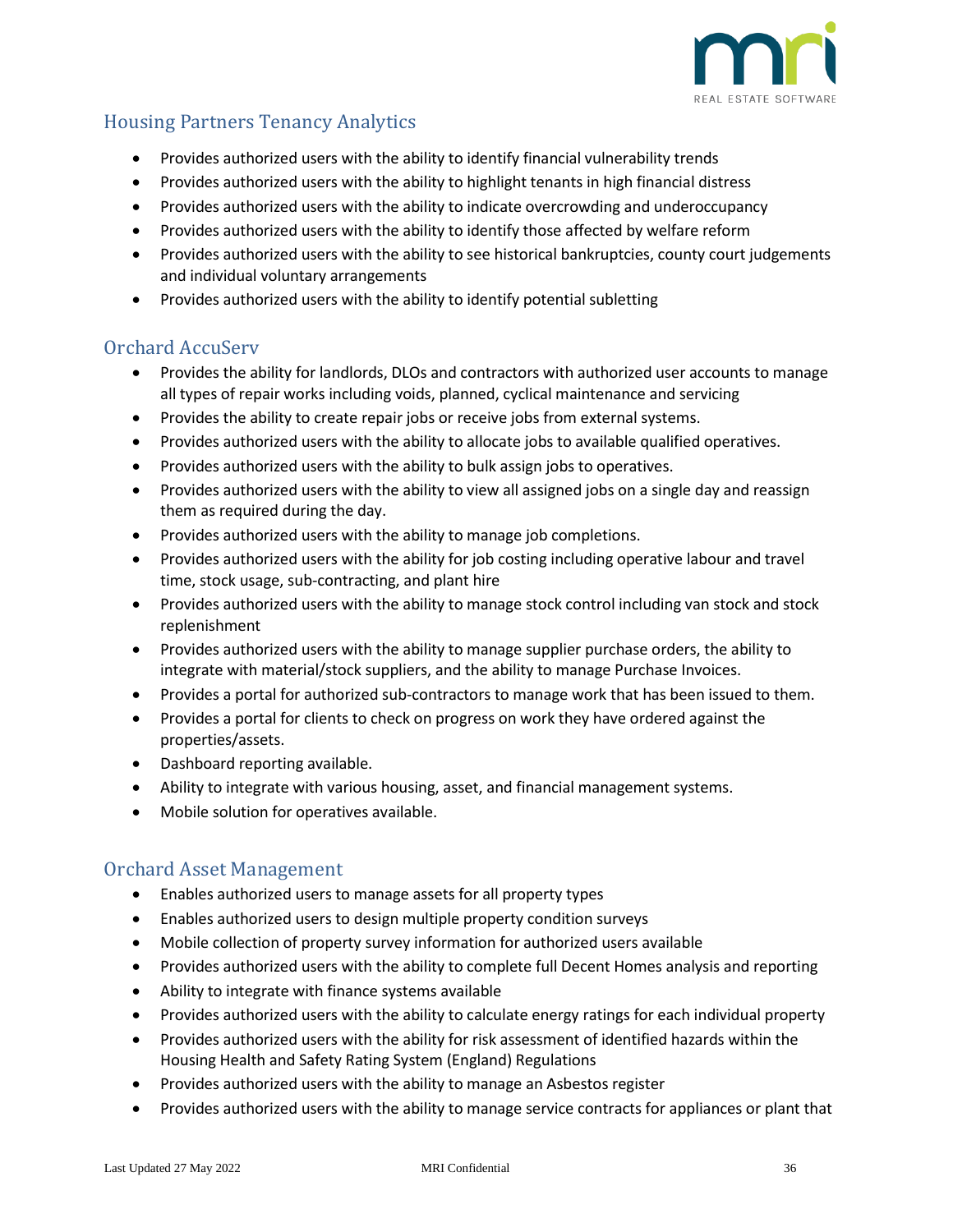![](_page_36_Picture_0.jpeg)

require regular servicing, inspection, or maintenance

- Provides authorized users with the ability to manage planned maintenance and development contracts
- Provides authorized users with the ability to manage the financial depreciation of the property, component and other fixed assets owned by your organisation
- Provides authorized users with the ability to assist with decision making on the options for housing stock
- Provides authorized users with the ability to integrate with housing management, finance, and contractor systems

## <span id="page-36-0"></span>Orchard Digital Self Service

- Allows customers to register securely for Online Services
- Provides customers with the ability to request a repair
- Allows customers to view their rent account and download statements
- Provides the ability for customers to make a rent payment
- Allows customers to upload and download documents

#### <span id="page-36-1"></span>Orchard Financials Enterprise

- Integration with Housing Enterprise, Housing Asset Management and AccuServ
- Additional Cashflow and VAT reports (if purchased)
- Enables authorised users to upload Journal entries
- Ability to combine reports using Finance and Housing data (if Housing Enterprise is purchased)

### <span id="page-36-2"></span>Orchard Housing Enterprise

- Provides authorized users with the ability to manage Property, Person and Tenancy records
- Provides authorized users with the ability to manage void properties through the void process from tenancy termination to re-let
- Provides authorized users with the ability to manage a waiting list for accommodation
- Provides authorized users with the ability to shortlist and allocate vacant properties to waiting list applicants
- Provides the ability for authorized users to manage Rent Accounts
- Provides authorized users with the ability to post payments of Cash and Benefits to Rent Accounts
- Provides the ability for authorized users to manage collection of Rent Arrears
- Provides authorized users with the ability to manage Service Charges for tenants and leaseholders
- Provides authorized users with the ability to raise and manage repair orders through to financial completion
- Provides authorized users with the ability to manage ASB cases
- Provides the ability to integrate with digital self-service, if purchased
- Provides the ability to integrate with Mobile Officer and Mobile Inspector, if purchased
- Provides the ability to integrate with finance, contractor, document management, CTI and SMS messaging, if purchased
- Provides authorised users with the ability to configure retention rules which specify how long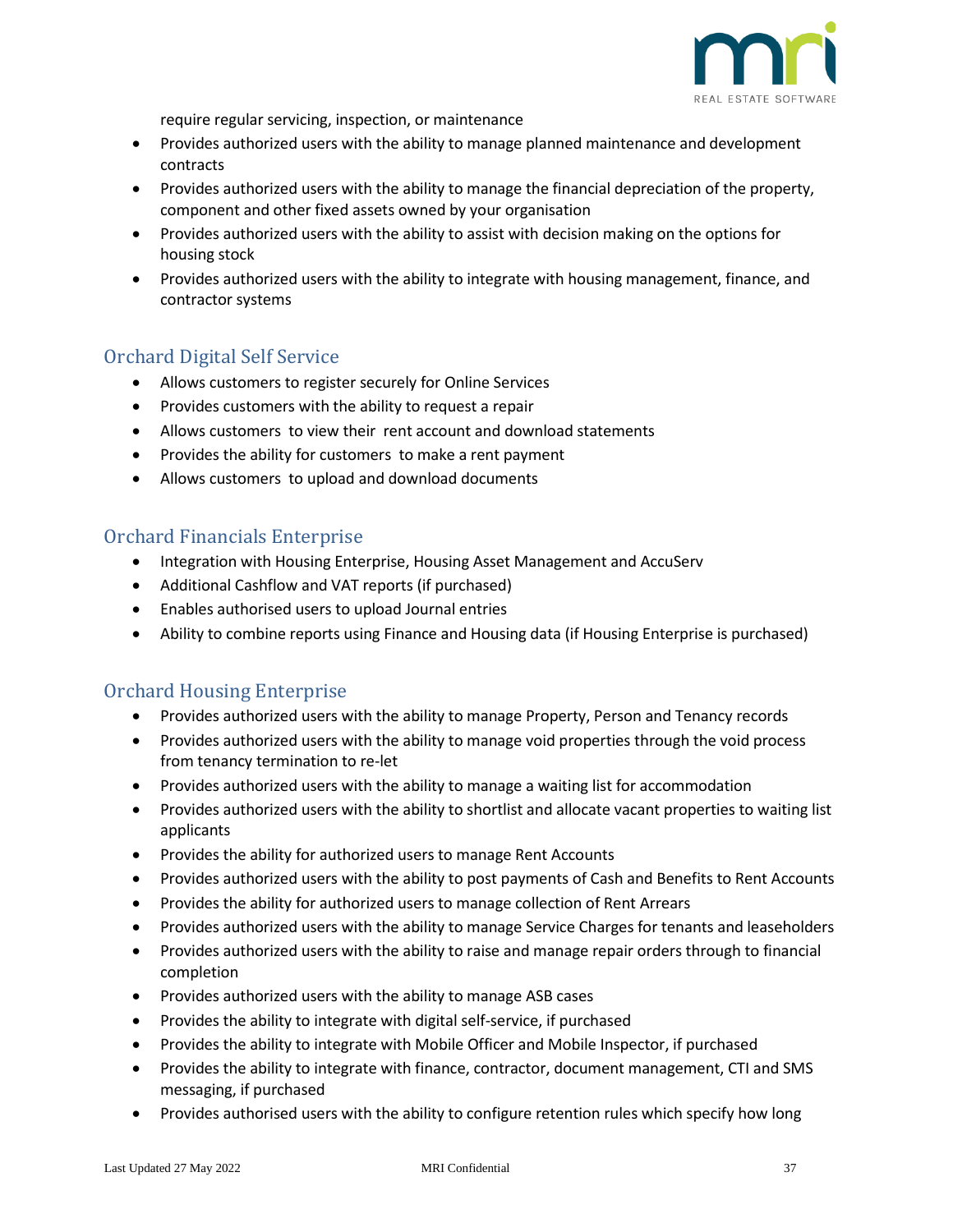![](_page_37_Picture_0.jpeg)

data should be kept for after a record changes from being active to inactiveOrchard Income Analytics

- Provides authorized users with the capability to manage arrears caseload efficiently by analyzing historical trends of payments activity
- Provides authorized users with the capability to communicate with customers in bulk via email or text

## <span id="page-37-0"></span>Orchard IMS

• On premise data extraction and transformation solution to allow offline reporting from Enterprise Housing, Finance and Asset, if purchased separately, through the delivery of data solutions and Business Objects universes.

## <span id="page-37-1"></span>Orchard Mobile Inspector (Housing Mobile Inspector)

- Provides authorized users with details of allocated visits to enable the completion of inspections for Pre, Post, Quality and Void inspections
- Enables an authorized Inspector to view inspections and determine which inspections to complete that day
- Provides authorized users with information relevant to the job including alerts
- Provides authorized users with the ability to view and update job details
- Provides authorized users with the ability to take photos related to the visit and save back to Housing Enterprise
- Enables an authorized Inspector to view Property and Job-related documents from Housing Enterprise
- Provides authorized users with the ability to keyword search Schedule of Rates using keywords
- Provides authorized users with ability to flag a visit as Suspended
- Enables an authorized Inspector to view Property Repair History and any associated Block Repair History
- Provides authorized users with the ability to select a contractor and issue the repair job
- Allows for integration with Housing Enterprise, if purchased

# <span id="page-37-2"></span>Orchard Mobile Officer (Housing Mobile Officer)

- Offers Intelligent searching
- Provides authorized users with the ability for 360 views of Person and Property, including alerts
- Enables the authorized Officer to record a contact with a selected Person
- Provides authorized users with the ability to add an ad hoc contact record and update personal details (on and offline)
- Provides authorized users with the ability to the view of documents integrated with Housing Enterprise (Person, Property, Tenancy, Housing Applications), if purchased
- Provides authorized users with an active link for Telephone and Mobile Number
- Provides authorized users with the ability to view repair history and repair details
- Provides authorized users with the ability to view the Contact History for a Person
- Provides authorized users with the ability to take photos and save back to Housing Enterprise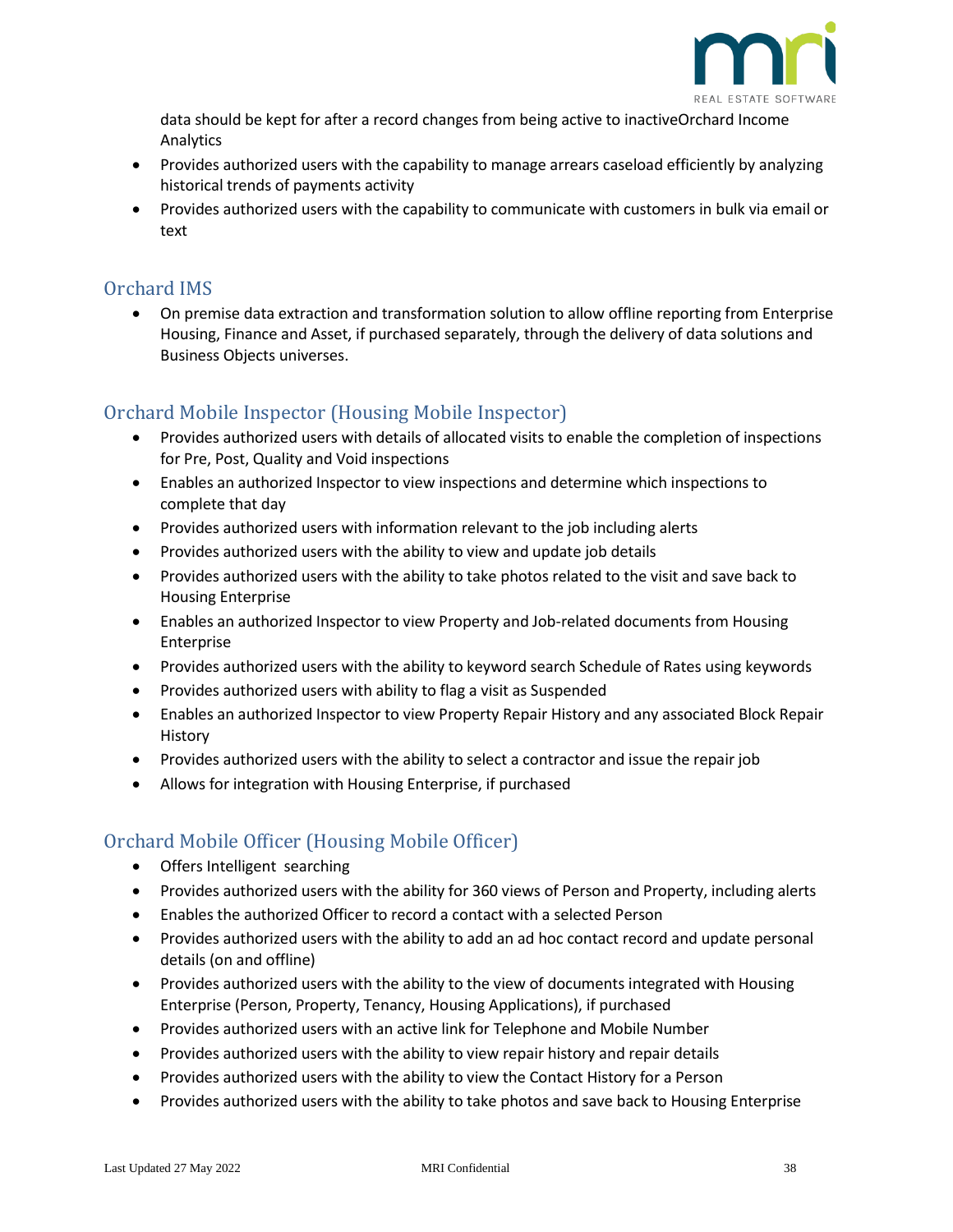![](_page_38_Picture_0.jpeg)

- Enables an authorized Officer to sign up a new Tenancy including the creation of a PDF version of the Tenancy Agreement
- Provides authorized users with the ability to design Custom Forms to enable Officers to capture data required out in the field

#### <span id="page-38-0"></span>Service Charges

- Enables authorized users to manage rent and service charge costs for leaseholders and tenants
- Enables authorized users to manage account details for leaseholders and tenants
- Can be used standalone or can be integrated into select housing management solutions
- Provides authorized users with the ability to define blocks and property groupings
- Provides the ability to define and calculate multiple apportionment rules
- Provides authorized users with the ability to calculate and apply the charges to properties and accounts
- Enables authorized users with the ability to calculate estimated and actual charges
- Enables authorized users with the ability to calculate and record variable and actual charges
- Enables authorized users with the ability to cap charges in line with lease agreements
- Enables authorized users with the ability to generate invoice and statements
- Provides authorized users with the ability to monitor payments and escalate arrears cases
- Provides authorized users with the ability to integrate with select finance solutions
- Provides authorized users with the ability to reconcile accounts at required intervals

#### <span id="page-38-1"></span>Tenmast 1099 Processing

- Allows for holding of payer and payee information required to produce.
- Submit 1099 Misc forms to the IRS.
- Prints 1099 Misc forms.
- Authorized user can enter manual 1099 INT and 1098 data.
- Creates a 1099 submission file that can transmitted to the IRS FIRE system.

### <span id="page-38-2"></span>Tenmast Accounts Payable

- Stores vendor and invoicing data when entered by the authorized user.
- Provides authorized users the ability to enter invoices, issue credit memos, write checks
- Supports ACH transfers to pay vendors.
- Transfers 1099 data to the Tenmast 1099 Processing (if purchased by the client).
- Provides the ability to accrue invoices prior to payment.
- Allows users to report on open invoices, payment history, general ledger account distribution and aging reports.

#### <span id="page-38-3"></span>Tenmast Applicant Access

- Holds applicant data related to waiting lists that has been provided.
- Allows a person the ability to apply for housing online using a web browser.
- Allows authorized users basic configuration of the web pages.
- Allows for an interface with Tenmast Applicant List program (if purchased by the client).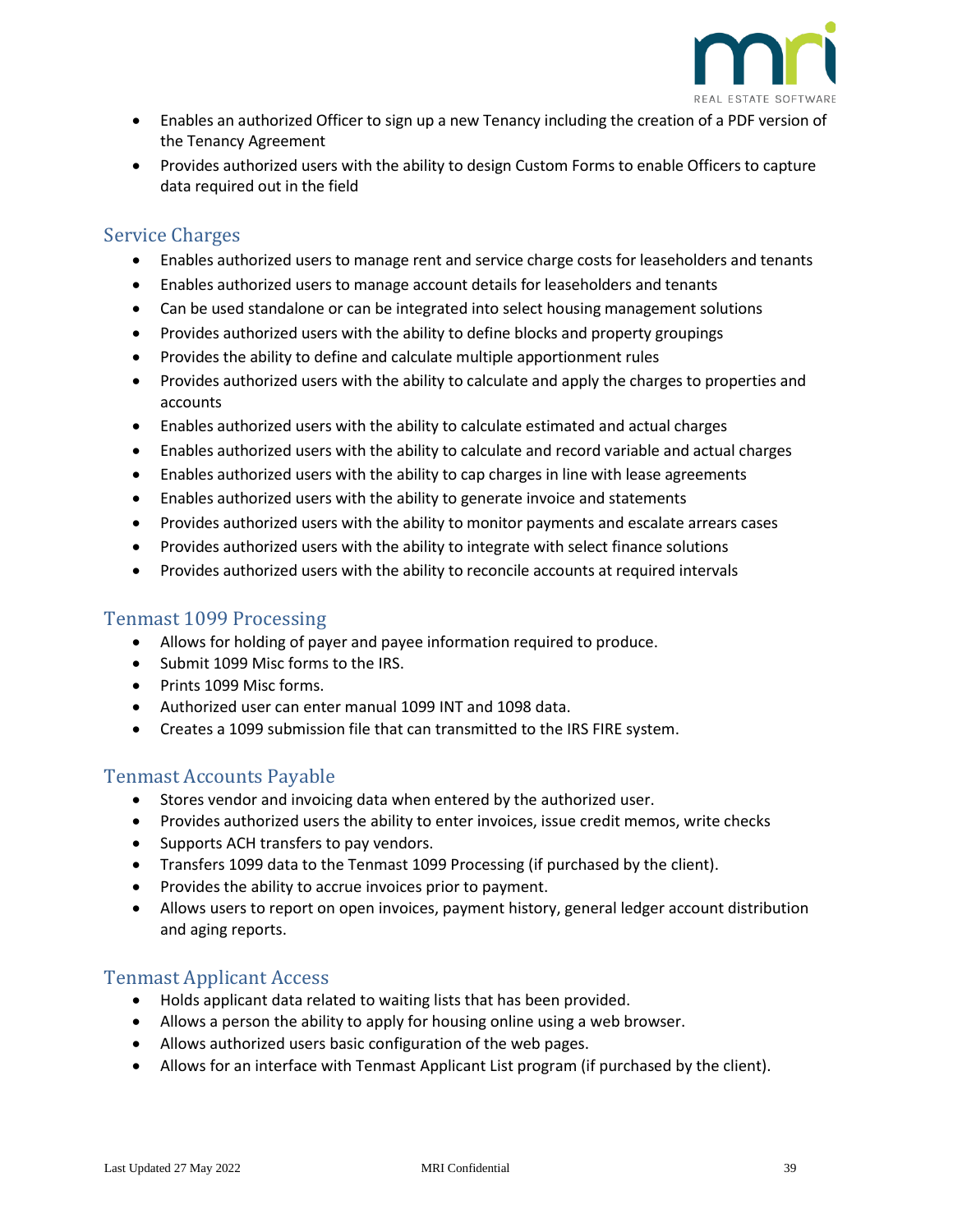![](_page_39_Picture_0.jpeg)

# <span id="page-39-0"></span>Tenmast Applicant list

- Holds applicant data including applicant household members, assets, and expenses.
- Ranks applicants in the order they should be serviced by the agency.
- Allows authorized users to automate the move-in process for selected applicants.
- Allows eligibility checks on applicants.
- Allows authorized users to track historical activity for application data changes.
- Allows for an interface with Tenmast Applicant Access online portal (if purchased by the client).

# <span id="page-39-1"></span>Tenmast FSS (Family Self-Sufficiency)

- Stores Family Self-Sufficiency data related to a Tenant.
- Calculates monthly escrow amounts based on HUD regulations.
- Maintains and tracks escrow account including detailed account transactions.
- Allows authorized users to produce information for transmittal to HUD PIC
- Allows for interfaces with Tenmast Tenant Accounts Receivable and Tenmast General Ledger (if purchased by the client)

### <span id="page-39-2"></span>Tenmast General Ledger

- Stores financial transactions and account balances for multiple funds entered by the authorized users.
- Provides basic financial reporting with a built-in financial report writer. Product comes with basic balance sheet, income statement, budget comparison.
- Allows for inter-fund balancing through user-created configurable process.
- Allows authorized users the ability to enter manual journal vouchers.
- Allows authorized users to utilize 14 accounting periods per fiscal year.
- Allows authorized users the ability to set different fiscal year end dates for general ledger funds.

#### <span id="page-39-3"></span>Tenmast Rent Reasonableness

- Stores unit comparability information, for determining rent reasonableness in the Housing Choice Voucher program
- Allows authorized users to print rent reasonableness verification forms
- Allows for interfaces with the Tenmast Section 8 Tenant and Landlord program if purchased by the client)

#### <span id="page-39-4"></span>Tenmast Landlord Access

- Allows third party owner/landlord to access a web page showing current checks and inspection schedules
- Displays and allows reprinting of 1099's

### <span id="page-39-5"></span>Tenmast Section 8 Tenant & Landlord

- Holds tenant, owner and landlord data and account transaction history for tenants and owners.
- Processes and prints monthly housing assistance payments (HAP) to owners.
- Maintains HAP account transaction history and reporting.
- Allows authorized users to manage incoming and outgoing Housing Voucher portability processing.
- Provides authorized users with the ability to report on the HUD Voucher Management System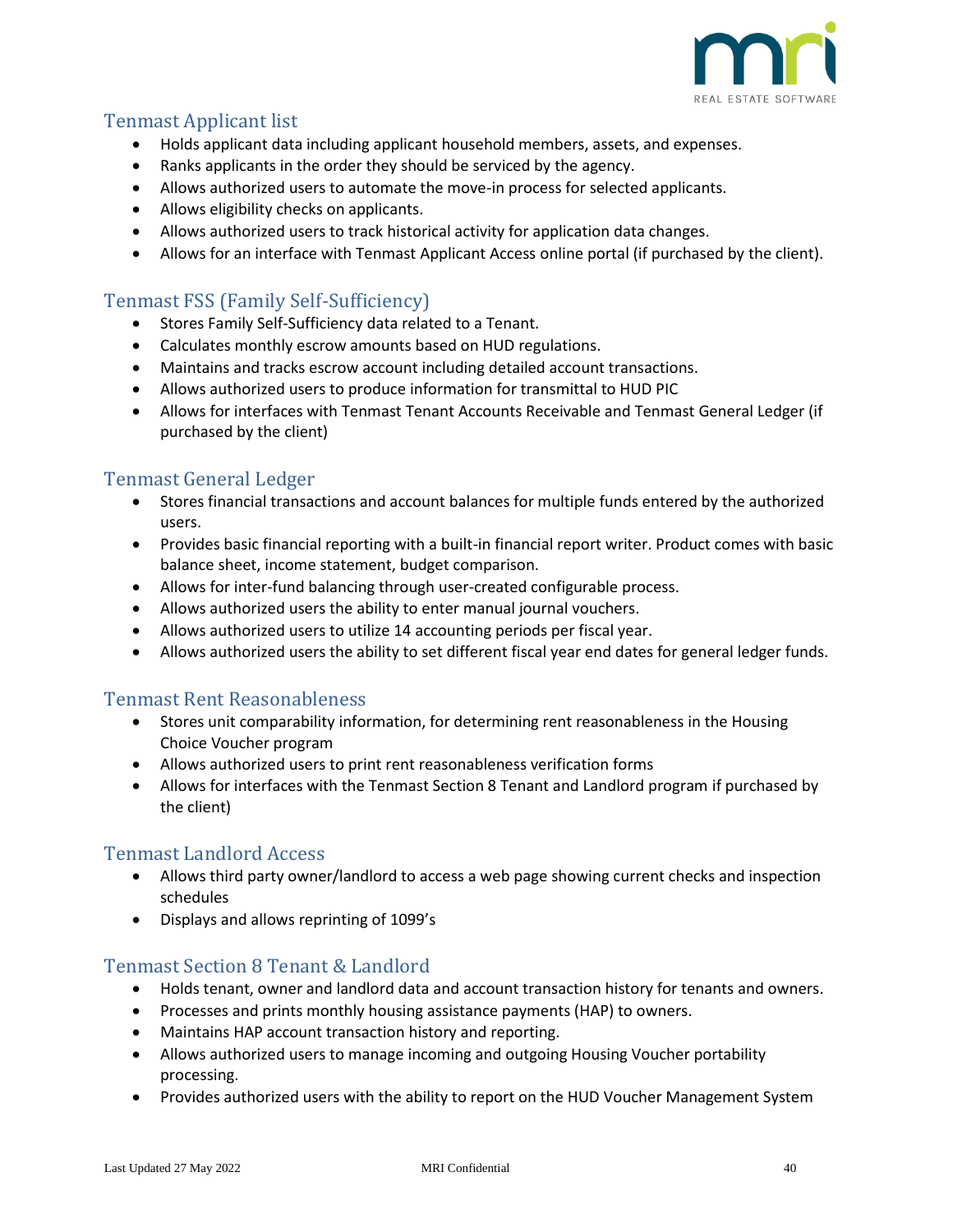![](_page_40_Picture_0.jpeg)

(VMS). (only available in WinTen2 and WinTen2+ only).

## <span id="page-40-0"></span>Tenmast Tenant Accounts Receivable

- Stores specified tenant data, including details transaction information related to AR accounts.
- Allows authorized users to run tenant-level accounting for receivables, deposit, repayment agreement, AP tenant refund
- Allows authorized users to charge monthly rent transactions and other related property charges
- Calculates and charges Late Fees based on configurable parameters set by authorized users
- Calculates and charges interest for security deposits and escrow accounts
- Allows authorized users to report on the following categories of information contained within the module:
	- o Rent roll / rent register
	- o Account detail reports
	- $\circ$  Monthly processing reports to assist with closing the month and posting to General Ledger (if interfaced with Tenmast General Ledger)
	- o Unit Status reports

#### <span id="page-40-1"></span>Tenmast Transnet

- Stores data related to transmitting compliance information to reporting agencies. The following agency and file formats are supported:
	- o HUD PIC
	- o HUD TRACS
	- o USDA MINC
- Checks transmittal records for errors prior to submission.
- Allows authorized users to submit HUD forms and navigation through the HUD website

#### <span id="page-40-2"></span>*Residential Products*

*(Some products listed in the Residential Products section may be utilized with the Commercial Products, Flexibility Products, Financial Products, Investment Product, and/or Public Housing and Affordable Housing Products)*

### <span id="page-40-3"></span>Access 24/7 (legacy product for existing clients only)

- Provides current and prospective residents with online access to submit applications, pay rent, and submit maintenance service requests
- Internet Listing Services integration increases visibility into prospective resident traffic in order to maximize occupancy resulting in higher revenue and increased property value
- Brand-able resident portal with multiple site support
- Enhanced customer leasing experience:
	- o Marketing tools (maps, floor plans, furniture design)
	- o Always available customer portal
	- o Mobile application 24/7 access to real-time account balances, payments, and work orders

### <span id="page-40-4"></span>Callmax Ad Tracking

- Ad Tracking is a lead tracking tool that records and tracks inbound calls to the unique toll-free number, and delivers the information in an easy to use online portal.
- Includes toll-free phone number to be forwarded to the phone line of the client's choice.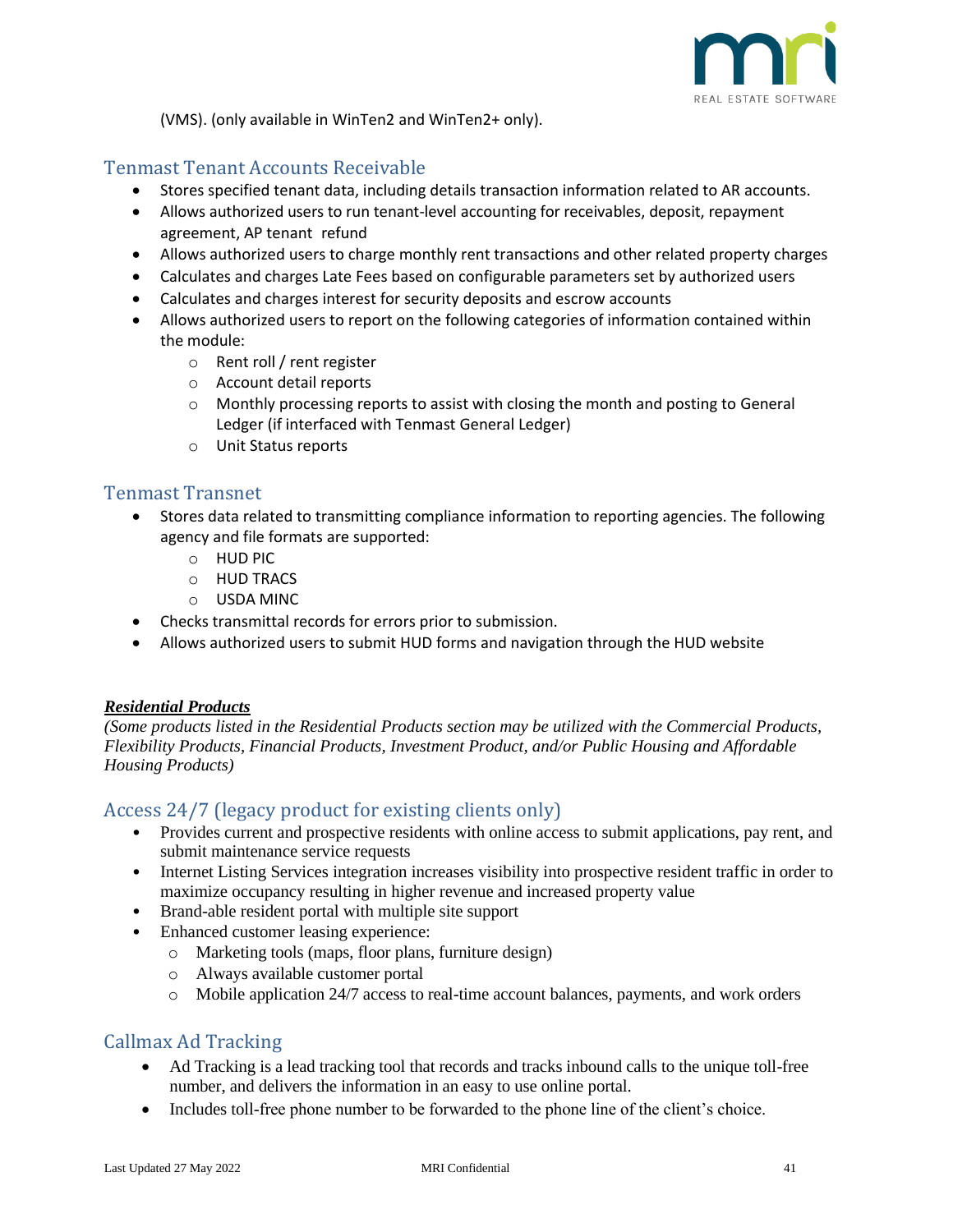![](_page_41_Picture_0.jpeg)

- Easily pull reports to show ad effectiveness.
- Create text campaigns with automated responses.
- Includes tool to record outbound phone calls.
- Automates the lead follow up process and allows you to schedule a time to complete it.

#### <span id="page-41-0"></span>Callmax Answer

- Answer is an automated answering service that captures missed calls from prospects and residents, and delivers the information in an easy to use online portal.
- Gives leasing information and details about the apartment community using speech recognition technology, captures caller IDs for leads who don't choose to leave a message. Also acts as a community voicemail taking general messages for the office.
- Allows residents to choose to leave a non-emergency maintenance or courtesy message, or to page out a technician for an emergency.
- Monitors staff when completing tasks outside of the office. Monitors Maintenance staff as they move through the process of responding to an emergency page out.
- Automates the lead follow up process and allows you to schedule a time to complete it.
- Includes tool to record outbound phone calls.
- Includes web-site plug in for submitting emergency page outs, given to the client to place on their website.
- Includes weekly or monthly automated reports via email, can also pull ad-hoc reports.
- Access with Android or iOS App

#### <span id="page-41-1"></span>Callmax Contact (formerly Callmax Communication Suite)

- Communications Suite is a multi-modal resident management platform that allows you to send messages via phone, text or email to residents and prospects.
- Individual or bulk messages based on your choice of filters.
- Send text or voice surveys to monitor and increase resident satisfaction.
- Create text campaigns with automated responses or reply via text-chat from the online portal.
- Live chat through the online portal with prospects who text you.
- Includes tool to record outbound phone calls.

#### <span id="page-41-2"></span>Callmax Music On Hold

• Music on Hold combines professional, customized marketing messages with music to play to your callers while they are placed on hold.

#### <span id="page-41-3"></span>Callmax Package Tracking (formerly Callmax Package Management)

- Package Management allows the user to document incoming packages, notifies the recipient that there is a package available, tracks them as they are stored, and keeps record of when the package is picked up.
- Quickly scan in batches of packages across several carriers.
- Automate the notification process and include follow ups until the package is picked up.
- Access online or with Android or iOS App.

### <span id="page-41-4"></span>Callmax Web Chat

• Web chat is an interactive conversation tool that connects prospects and residents with on-site office staff via the client website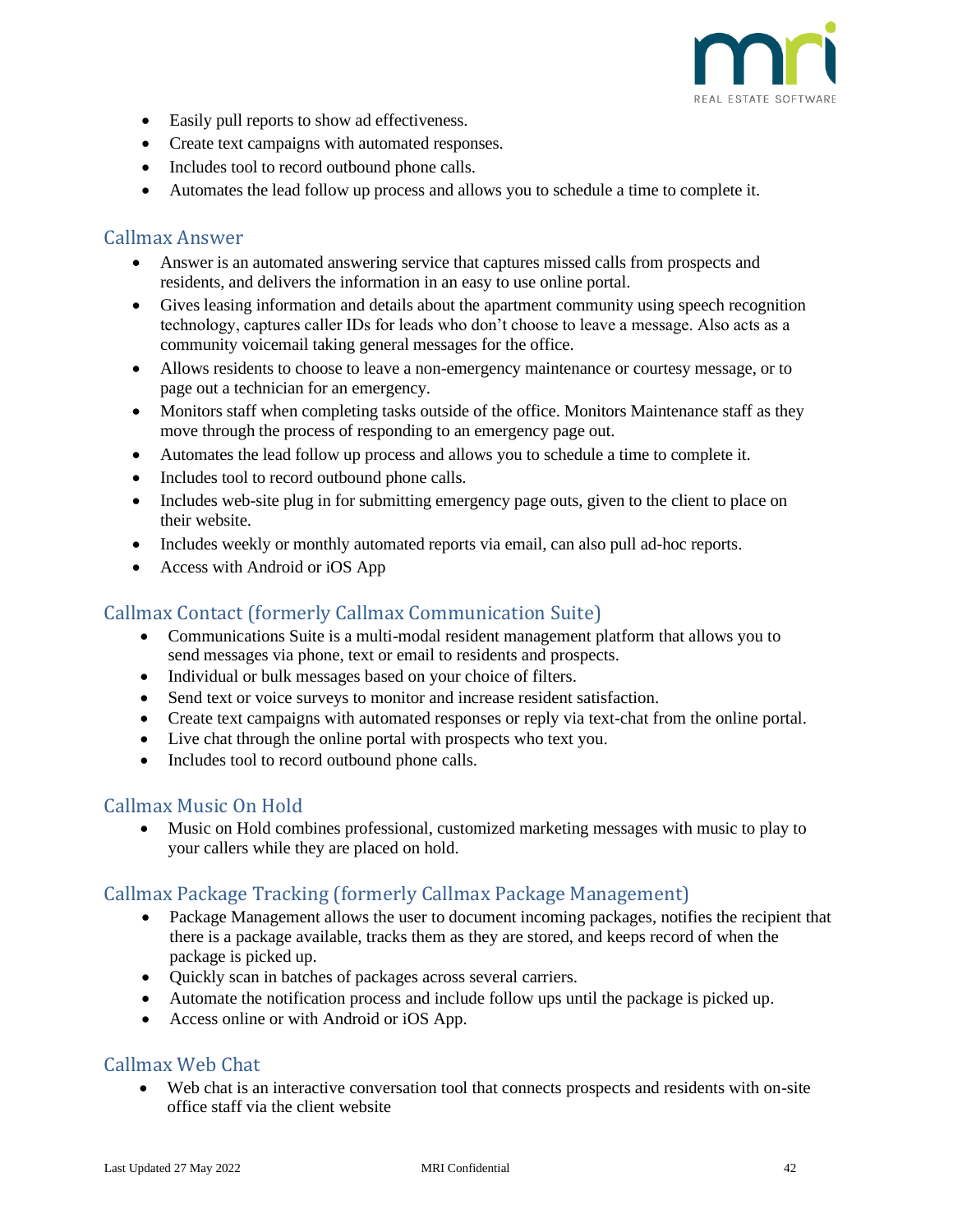![](_page_42_Picture_0.jpeg)

# <span id="page-42-0"></span>**CondoPlus**

- The condo/co-op dashboard offers access and links to important information needed to manage the condo property day-to-day, including:
	- o Owner violations,
	- o Delinquencies,
	- o Work orders,
	- o Subleases, and
	- o Reports
	- Manage important owner information including:
	- o Recurring billings
	- o Sub-leases and occupants
	- o Unit buy and sell activities
	- o Financials and documents
	- o Service requests
	- o Balances and delinquencies
- Track Board members and record voting outcomes
- Globally increase rents for all owners in a co-op and globally increase fees for condo owners using a spreadsheet process.
- Recover common area improvements and other property expenses through MRI's allocation process.
- Manage
	- o Property budgeting
	- o Pet Inquiry
	- o Vehicle Inquiry
	- o Cash receipts and delinquency reporting
	- o Service request and work order management
	- o Invoice entry and expense control
- Reporting:
	- o Property management reporting package
	- o Sponsorship reporting
	- o Owner reporting

### <span id="page-42-1"></span>**DHCR**

- The Division of Housing and Community Renewal (DHCR) is responsible for the supervision, maintenance, and development of affordable low- and moderate-income housing in the state of New York. MRI's DHCR module performs a number of activities in fulfillment of this mission, including housing operations, community development, and rent administration.
- The MRI DHCR module:
	- o Manages renewals for NYC DHCR rent controlled units
	- o Records historical legal rent
	- o Produces compliant Rent Registration file for upload to DHCR
	- o Produces compliant standard and EPTA renewal letters
	- o Produces compliant 8-page Lease Riders
	- o Print and manage receipt of NYC Fire Safety Plan
	- o Print and manage receipt of NYC Window Guard and Lead Paint Notices
	- o LRO integration is available for use on DHCR units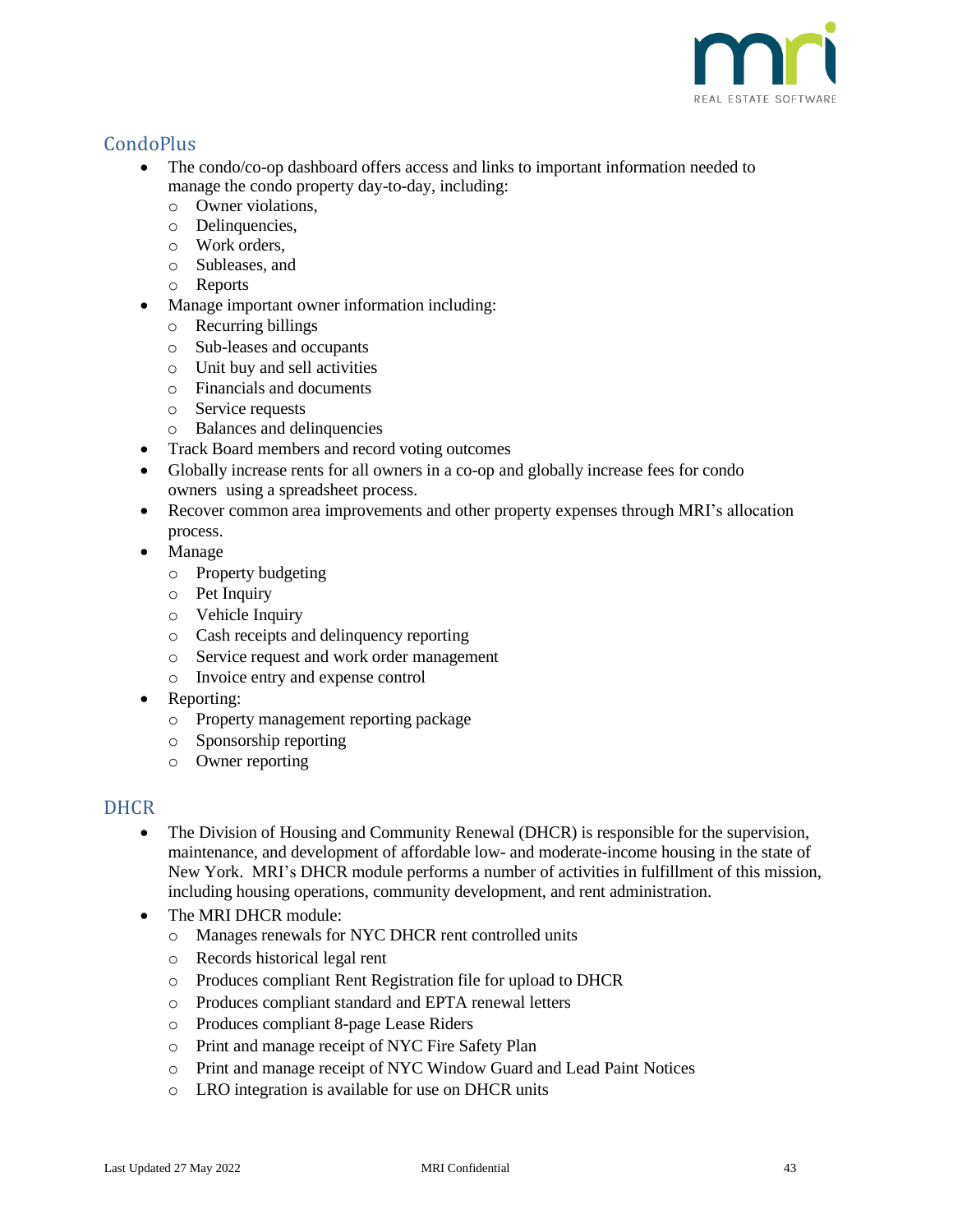![](_page_43_Picture_0.jpeg)

## <span id="page-43-0"></span>HappyCo Inspections (legacy product for existing clients only)

- Offline inspections with online sync and automatic backup on native mobile iOS and Android apps.
- Integrated Solution with Residential Management (at launch with X.4.3)
	- o Move-in, move-out, and transfer inspections are automatically scheduled
	- o On-demand inspections initiated from RM
	- o Reschedule inspections
	- o MRI Go search capability (new Inspections facet)
	- o Calendar view of scheduled inspections
	- o Link to view and edit completed reports
	- o Default template selection in MRI Setup & Maintenance
- **Inspection Features** 
	- o Scoring Add scores to quantify conditions & costs; benchmark conditions by property or estimate costs per item
	- o Comments Add comments inline per item
	- $\circ$  Photos 16 inline per item, time-stamped & auto-captioned
- Digital Signatures Authorize inspections with signatures
- Configurable templates to suit organizations workflows and floorplans
	- o Sections, items, and ratings may be configured
	- o Form revisions may be completed on mobile or web application
	- o Template library available
- Reports
	- o Create branded reports with company logo and colors;
	- o Aggregate and share data collected across the portfolio
- Manage inspections and workforce operations remotely
	- o Real-time access to inspections and reports
	- o Dispatch inspections and forms across entire portfolio or specific properties

#### <span id="page-43-1"></span>Jenark General Ledger

- Enables users to collect and report on financial data gathered from Jenark modules.
- Provides users with the ability to reconcile deposit and check activity

#### <span id="page-43-2"></span>Jenark Accounts Payable

- Enables users to record and pay invoice activity
- Provides users with the ability to create direct credit payments for vendors
- Allows users to reconcile check activity

#### <span id="page-43-3"></span>Jenark Accounts Receivable

• Enables users to collect and report on payments received

#### <span id="page-43-4"></span>Jenark Purchase Order

• Enables users to collect and report on purchase order activity

#### <span id="page-43-5"></span>Jenark Inventory

- Allows users to track inventory amounts that are set up within the Inventory module.
- Allows users to view status on items that are set up within the Inventory module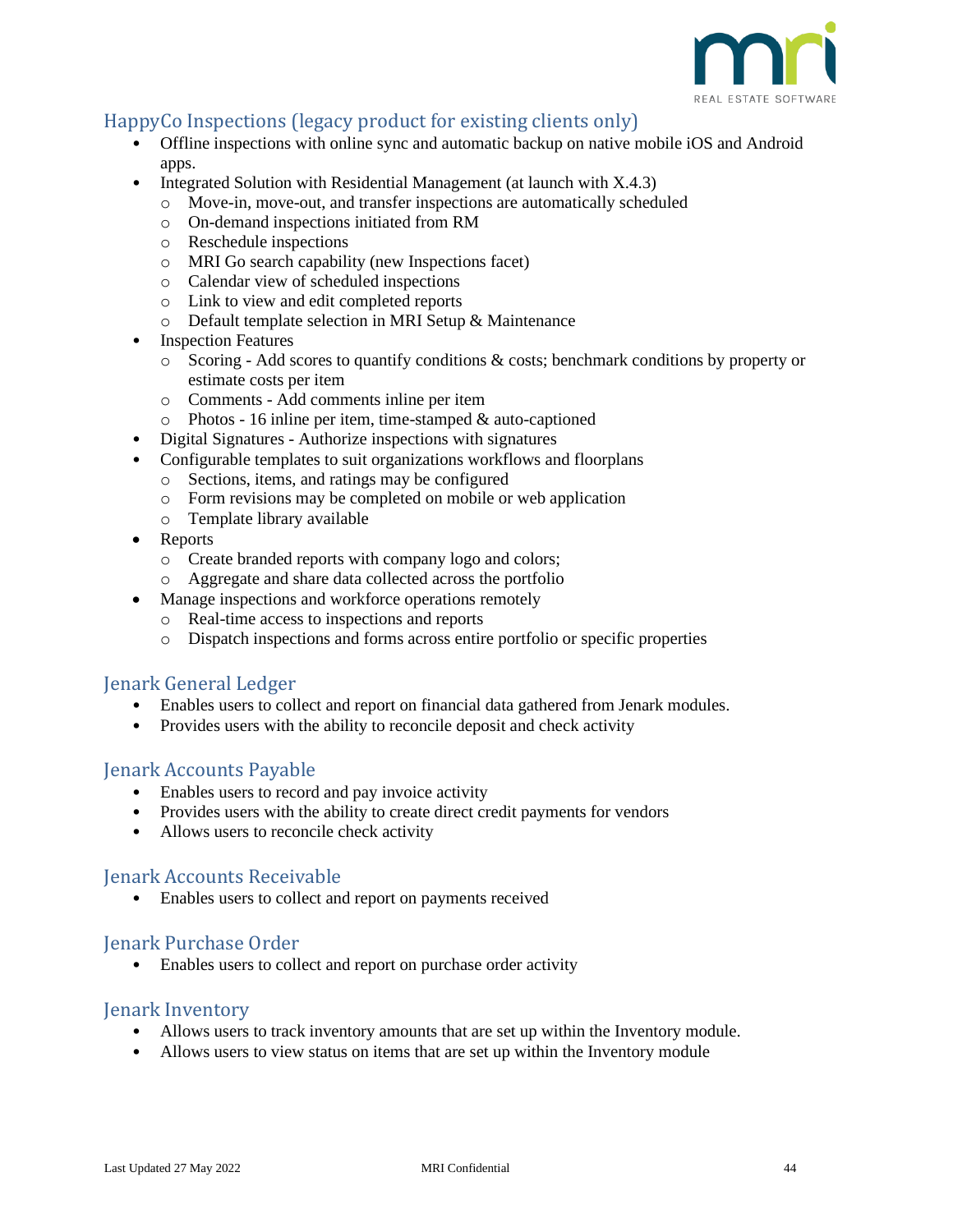![](_page_44_Picture_0.jpeg)

### <span id="page-44-0"></span>Jenark Resident Owners

- Allows users the ability to view owner financial data from the Residential Property Management module.
- Provides users with the ability to create phone logs and owner notes.

### <span id="page-44-1"></span>Jenark Residential Property Management

- Allows users to collect and report payments received by homeowners and tenants
- Enables users to calculate and charge late fees
- Provides users with the ability to process direct credit
- Allows users to create assessment coupons
- Enables users to reconcile deposit activity

### <span id="page-44-2"></span>Jenark Work Order

• Allows users to enter work orders and set-up scheduled maintenance activity

#### <span id="page-44-3"></span>Jenark Resident Relations

• Provides users with the ability to log guest cards, create applications, move in tenants, and track traffic from visitors to the leasing office.

### <span id="page-44-4"></span>Jenark Commercial Property Management

- Allows users to collect and report payments received from tenants
- Provides users with the ability to calculate and charge late fees

#### <span id="page-44-5"></span>Jenark Lease Administration

• Enable users to calculate CAMS for commercial properties

#### <span id="page-44-6"></span>Jenark Resident Architectural

• Allows users to enter and track homeowner requests for architectural changes to properties

#### <span id="page-44-7"></span>Jenark Resident Collections

• Allows users to enter and track collection activity for homeowners and tenants

#### <span id="page-44-8"></span>Lead Management

- Allows authorized users to capture lead information from multiple sources and tracks leasing progress against those leads.
- Allows authorized users to create tasks for follow-up.
- Provides calendar access to allow authorized users to present appointments to the leasing staff.
- Provides a system for storing answering system recordings and allows tracked calls to be associated with leads.
- Provides for two-way texting capabilities with communication history.
- Allows authorized users to send emails using pre-existing templates and stored images.
- Allows authorized users to sent large-scale communications to both prospects and residents.
- Assists authorized users in analyzing the success of marketing sources.
- Provides various standard reports to authorized users.
- Integrates with various property management systems in order to pull property and availability information and push guest card access. A full list of current property management systems can be provided on request.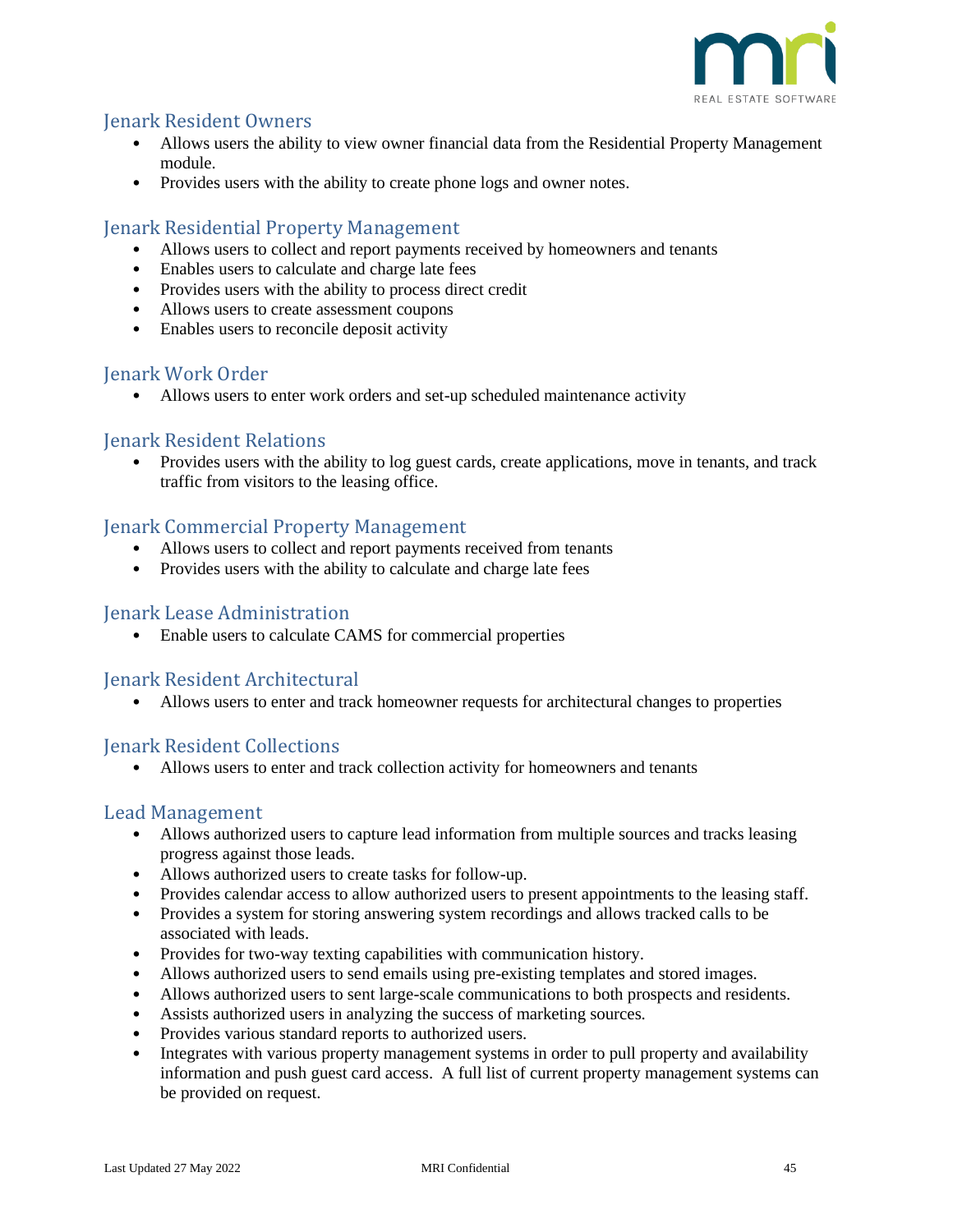![](_page_45_Picture_0.jpeg)

## <span id="page-45-0"></span>Market Connect Mobile Websites (formerly VaultWare Mobile Websites)

- Hosted web pages designed specifically for mobile users.
- Presents property information and ability for users to send emails or place calls to a designated property contacts in a standard format and navigation
- Allows automated integration with the Market Connect Availability and Reservation System, if purchased by the client and when the same property has an active license for both products.
- Maintains branding such as color scheme and fonts.
- Allows for managing and entering content to be displayed by an online interface.
- Access to reporting that indicates the number of visits and email forms submitted by property

## <span id="page-45-1"></span>Market Connect Pricing & Availability 1.0 (formerly VaultWare Availability & Reservations)

- Hosted, branded web pages for prospects to view available apartments online, and request specific apartments
- Supports integration with compatible property management systems for collection and use of apartment inventory and pricing data.
- Allows access to Market Connect Control Panel for product configuration, management of settings and delivery of reservation notifications.
- Provides the ability to integrate with MRI Prospect Connect for online applications and screening.
- Maintains a syndication of data to Internet Listing Service providers within the Market Connect distribution network.
- Reporting that indicates which originating source a prospect used to enter the Market Connect hosted service, how often a prospect enters and any reservation transactions they made.
- (Pre-2019 purchases only) Allows other PMS's (non-MRI), to pre-qualify instantly via compatible resident screening provider integrations and complete a rental application.
- Available in the United States.

## <span id="page-45-2"></span>Market Connect Pricing & Availability 2.0

- Supports integration with compatible property management systems for collection and use of apartment inventory and pricing data.
- Allows access to Market Connect Control Panel for product configuration and management of settings.
- Provides the ability to integrate with MRI Prospect Connect for online applications and screening.
- Maintains a syndication of data to Internet Listing Service providers within the Market Connect distribution network.
- Available in the US, UK and Australia only

### <span id="page-45-3"></span>Market Connect Property Websites (formerly VaultWare Property Websites)

- Hosted, multiple page websites based on pre-defined templates designed for effective apartment marketing and leasing.
- Allows for automated integration with the Market Connect Availability and Reservation System, if purchased by the client and when the same property has an active license for both products.
- Maintains branding controls such as color scheme and fonts.
- Provides and online interface for entering and managing the content to be displayed.
- Permits access to reporting that indicates the number of visits and email forms submitted by property.
- Provides the ability to configure the meta-data of each individual page of the site for increase search engine optimization.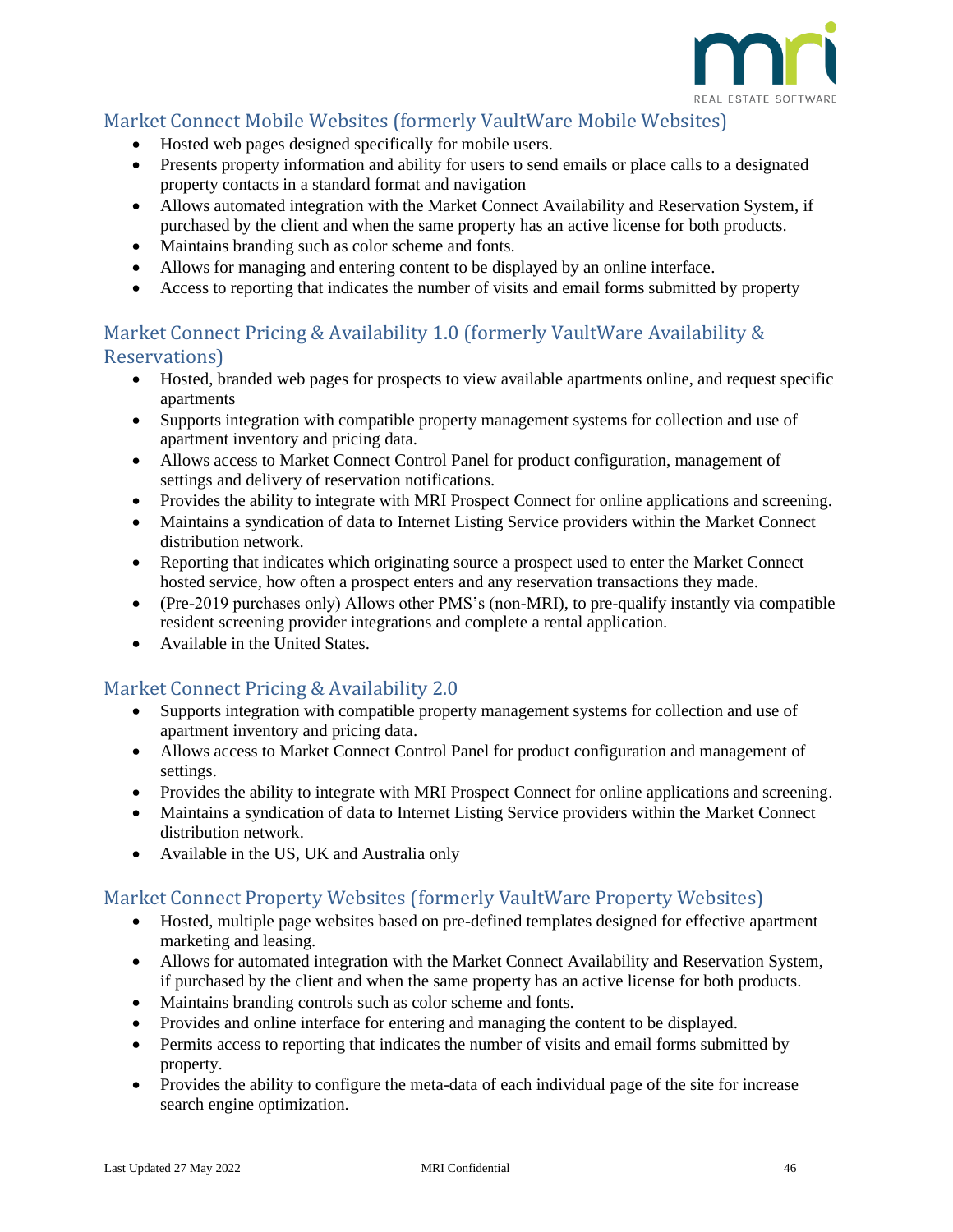![](_page_46_Picture_0.jpeg)

# <span id="page-46-0"></span>Market Connect PinPoint (formerly VaultWare PinPoint)

- Hosted web page made accessible from various Market Connect products as applicable which displays a map of the apartment community and the building designations.
- Provides an online interface for completing product setup including identification and labeling of each building within the community and indication of which apartments reside in which buildings.

# <span id="page-46-1"></span>Market Connect Leasing Tablet (formerly VaultWare Leasing Tablet)

- Provides a page designed specifically for touch screen use with the primary focus being tablet devices. The homepage will incorporate access and functionality related to other Market Connect products and/or data as well as external links to 3rd party websites.
- Presents an online interface for entering and managing photos and floor plan images.
- Provides selective caching capability for data collected
- Provides the ability to configure the guest card form by property
- Allows for timely tracking of all interested party notifications, both preferred and third-party insurance policies. Such tracking shall include identifying the correct action to take based on the interested party notifications. Such actions include, but are not limited to, communicating with residents who do not meet the Client's outlined insurance policy requirements that such resident must obtain valid, satisfactory insurance. Updating aforementioned tracking results.
- May be accomplished in an automated fashion or through managed services, at MRI's option.

#### <span id="page-46-2"></span>Online Renewals

- Delivers the ability for residents to accept and sign their renewal using DocuSign
- Securely store lease renewal documents and access documents on-demand

#### <span id="page-46-3"></span>Prospect Connect

- Provides applicant portal with integrated available unit search / selection
- Provides rental application, with configurable document riders
- Credentialed users can leave and return to application process, credentials pass onward for resident portal
- Allows the applicant to add other parties to the process, with email automation
- Enables configuration of amenities and items in the applicant checkout process
- Enables dashboards and workflow for leasing agent and property manager
- Lease generation capability through MRI document generation
- Configurable branding, email content and portal messaging
- Optional screening integration
- Integrated with MRI Residential Management, version 10.1.2 or later

#### <span id="page-46-4"></span>Resident Connect

- Integrates with MRI Residential Management
- Highly configurable content management system which allow clients to control branding from a central location
- Residents can review their statements and submit electronic payments and service requests
- Mobile device friendly so it can be accessed from smart phones and iPads

#### <span id="page-46-5"></span>Residential Management

• [Maintains resident information](file:///L:/Contracts/Contract%20Templates/Functional%20Specs%20rewrite/MF%20Functional%20Specs%20(7.31-17ad).docx%23residents_maintaining_resident_i_6175), including: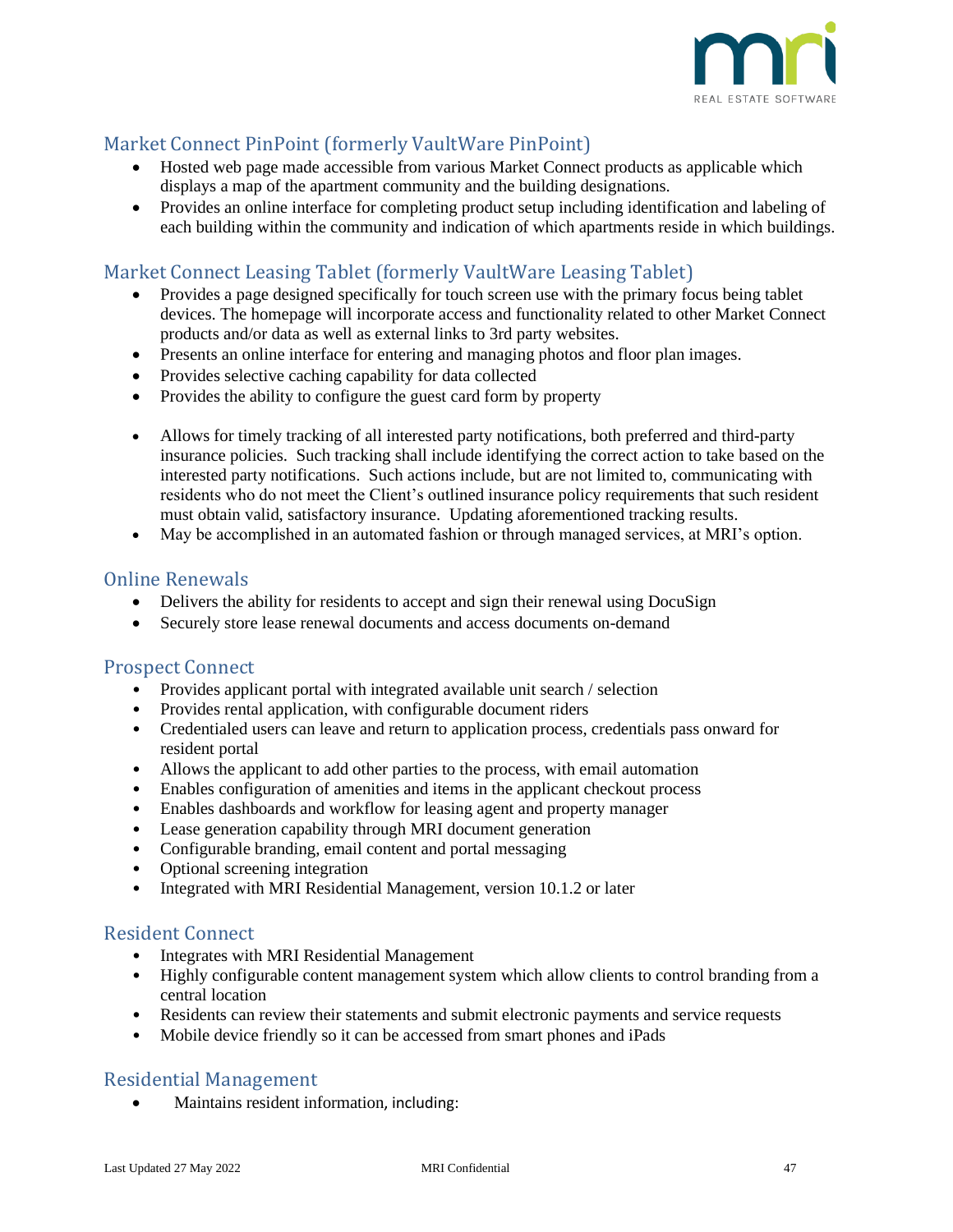![](_page_47_Picture_0.jpeg)

- o [View and edit resident information](file:///L:/Contracts/Contract%20Templates/Functional%20Specs%20rewrite/MF%20Functional%20Specs%20(7.31-17ad).docx%23residents_viewing_resident_infor_7872)
- o [Record payments and charges for individual residents](file:///L:/Contracts/Contract%20Templates/Functional%20Specs%20rewrite/MF%20Functional%20Specs%20(7.31-17ad).docx%23residents_recording_payments_and_6910)
- o [Manage occupants and guarantors](file:///L:/Contracts/Contract%20Templates/Functional%20Specs%20rewrite/MF%20Functional%20Specs%20(7.31-17ad).docx%23occupants_managing_occupants_and_3082)
- o [Screen residents, occupants, and guarantors](file:///L:/Contracts/Contract%20Templates/Functional%20Specs%20rewrite/MF%20Functional%20Specs%20(7.31-17ad).docx%23occupants_screening_residents,_o_4585)
- o [Amend leases](file:///L:/Contracts/Contract%20Templates/Functional%20Specs%20rewrite/MF%20Functional%20Specs%20(7.31-17ad).docx%23amending_leases_about_amending_l_9919)
- o Transfer residents from one unit to another
- o [Prepare notices to vacate and schedule move-outs](file:///L:/Contracts/Contract%20Templates/Functional%20Specs%20rewrite/MF%20Functional%20Specs%20(7.31-17ad).docx%23move_outs_preparing_notices_to_v_8406)
- o [Track legal processing](file:///L:/Contracts/Contract%20Templates/Functional%20Specs%20rewrite/MF%20Functional%20Specs%20(7.31-17ad).docx%23legal_processing_tracking_legal__8137)
- Provides:
	- o Lease Administration
	- o Billing
	- o Reporting
	- o Project Management
	- o Automated Process
	- o Efficient workflows
	- o French lanugage statements for Canada (if Client has purchased the Canada Regional Pack product)
- Allows real-time visibility into actual, budgets, re-forecasts, and pro-formas
- Pre-built dashboards available to view information
- Allows for strategic planning:
	- o Model multiple investment scenarios,
	- o Change critical assumptions,
	- o Estimate financial impact of various scenarios on portfolio
	- o Information flows to operating and financial systems
- Performance Management
	- o measure performance against projects
	- o determine accuracy of assumption and true return on investments
	- o robust waterfall engine to model investment scenarios and calculate waterfall returns
	- o determine contributions and distributions Information flow management
	- o easy access to important information through configurable reports
- Integrates with the RM NY DHCR application, Facilities Management and RM Lockbox
- Manages the legal process through tracking:
	- o Residents lease violations and Legal actions
	- o Legal steps designed for intricate, lengthy legal actions
	- o Ability to configure the desired legal process
	- o Configurable legal letters available
	- o Legal resolution tracking
- Some functionality may be available in Windows only
- Provides support for Canadian rent control guidelines during the renewal process (if Client has purchased the Canada Regional Pack product)

#### <span id="page-47-0"></span>Residential Management (RM) Lockbox

- Provides the ability to process lockbox payments for multiple properties at one time
- Lockbox reporting capability
- Excludes payments from residents with legal actions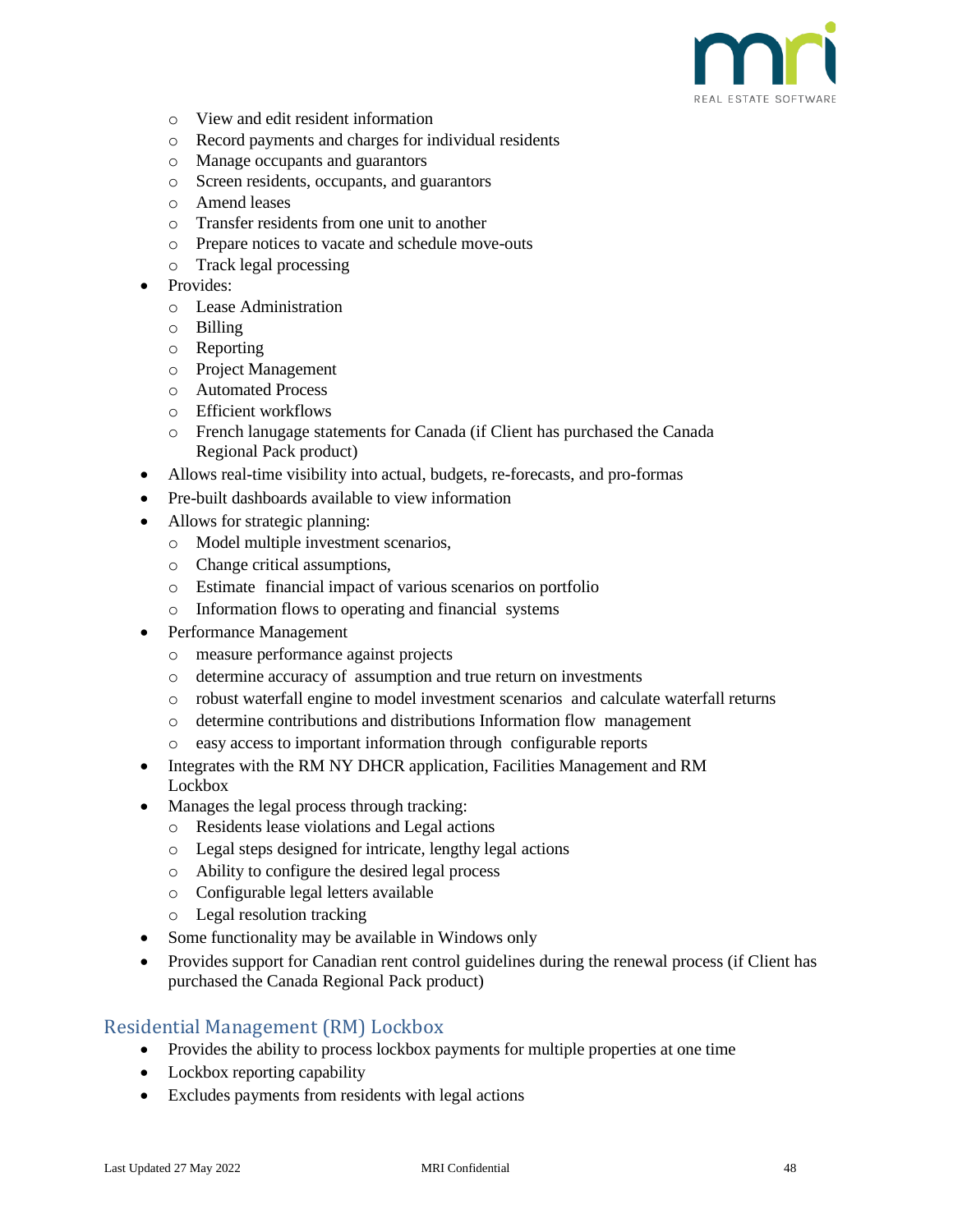![](_page_48_Picture_0.jpeg)

## <span id="page-48-0"></span>Home Hubs

• Allow users to view dashboards with a view of key performance indicators in visual form

# <span id="page-48-1"></span>Horizon Accounts Payable

- Allows for management of the authorization and payment of invoices
- Provides a mechanism to allow authorized users to produce payment reminder transactions for rent and other charges which are due on lease payable contracts
- Integrates with Horizon Cash Management and Horizon General Ledger, if such modules are purchased by the Client.

## <span id="page-48-2"></span>Horizon Accounts Receivable

- Allows authorized users to track billing and collection of rents and other charges based on lease contracts with customers
- Integrates with Horizon Cash Management and Horizon General Ledger, if such modules are purchased by the Client

### <span id="page-48-3"></span>Horizon Alerter

• Provides access to a date and event-based diary reminder system

### <span id="page-48-4"></span>Horizon GoogleTM Mapping

• Uses client's data to interface with MRI-approved online mapping tools

### <span id="page-48-5"></span>Horizon Interface Builder

• Allow authorized users access to API engine

### <span id="page-48-6"></span>Horizon Lease Accounting Equipment Leasing

- Allows for calculation of IFRS16/ASC842/GASB87 on the equipment portfolio
- Allows users to capture incentives and costs to be used in the calculation
- Reporting of IFRS16/ASC842/GASB87

### <span id="page-48-7"></span>Horizon Lease Accounting Property Leases

- Allows for calculation of IFRS16/ASC842/GASB87 on the property portfolio
- Allows users to capture incentives and costs to be used in the calculation
- Provides users with the option of reporting of IFRS16/ASC842/GASB97

### <span id="page-48-8"></span>Horizon Lease Accounting Sub Leasing

- Provides users with the option of calculation of IFRS16/ASC842/GASB87 on the real estate sublease portfolio
- Allows users to capture incentives and costs to be used in the calculation